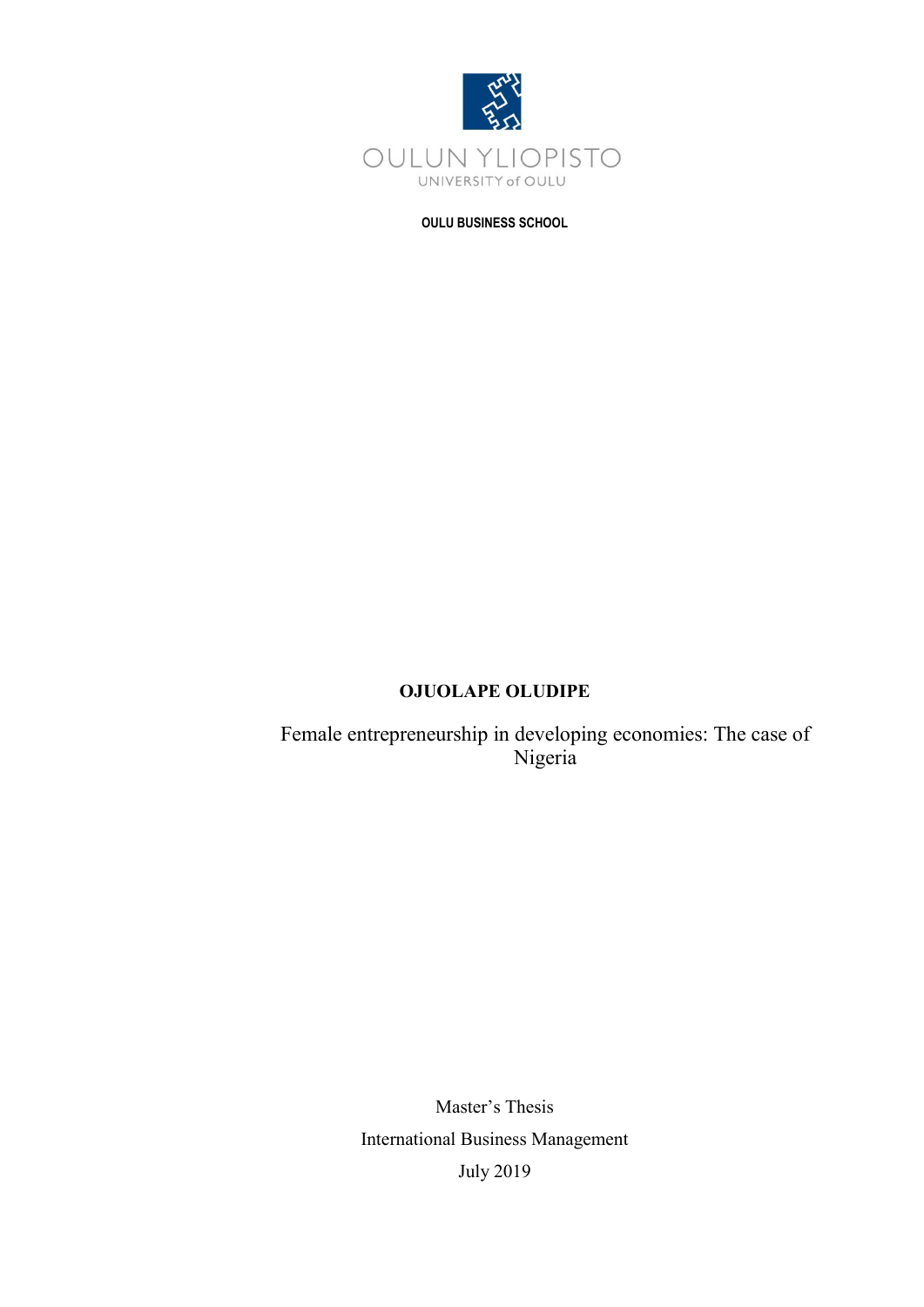# UNIVERSITY OF OULU ABSTRACT OF THE MASTER'S THESIS

# Oulu Business School

| Unit                                                                 |                    |                          |                 |  |
|----------------------------------------------------------------------|--------------------|--------------------------|-----------------|--|
| Department of Management and International Business                  |                    |                          |                 |  |
| Author                                                               |                    | Supervisor               |                 |  |
| Ojuolape Oludipe                                                     |                    | Tuija Mainela; Professor |                 |  |
| Title                                                                |                    |                          |                 |  |
| Female entrepreneurship in developing economies: The case of Nigeria |                    |                          |                 |  |
| Subject                                                              | Type of the degree | Time of publication      | Number of pages |  |
| <b>International Business</b>                                        | Master of Science  | June 2019                | 78              |  |
| Management                                                           |                    |                          |                 |  |
| $\cdots$                                                             |                    |                          |                 |  |

#### Abstract

Over the past decades, the world has witnessed a rapid growth in female entrepreneurship. More women are starting businesses and contributing to both economic and social development globally. According to the Global Entrepreneurship Monitor (GEM) 2015 report, females are reported to have contributed about 20 trillion usd in annual consumer spending and this figure is expected to rise to about 28trillion in the next few years.

Several literatures conducted about female entrepreneurs in developed economies indicate that females have been starting businesses at a higher rate more than the men. However, little is relatively known about businesses owned by women in developing economies. This thesis addresses this gap by investigating female entrepreneurs in developing economies using Nigeria as a case study. Nigeria was chosen because of the size of the economy and her position as one of the leading developing countries on the globe. A total of six female entrepreneurs were chosen for this research.

From the findings of this thesis, factors such as previous experience in running a business, level of education and training and different level of motivation are essential to female entrepreneurship in Nigeria. Similarly, other factors that could adversely affect creation of businesses by female entrepreneurs include lack of access to finance and inadequate infrastructure

Keywords Female entrepreneurship, developing economies, Nigeria

Additional information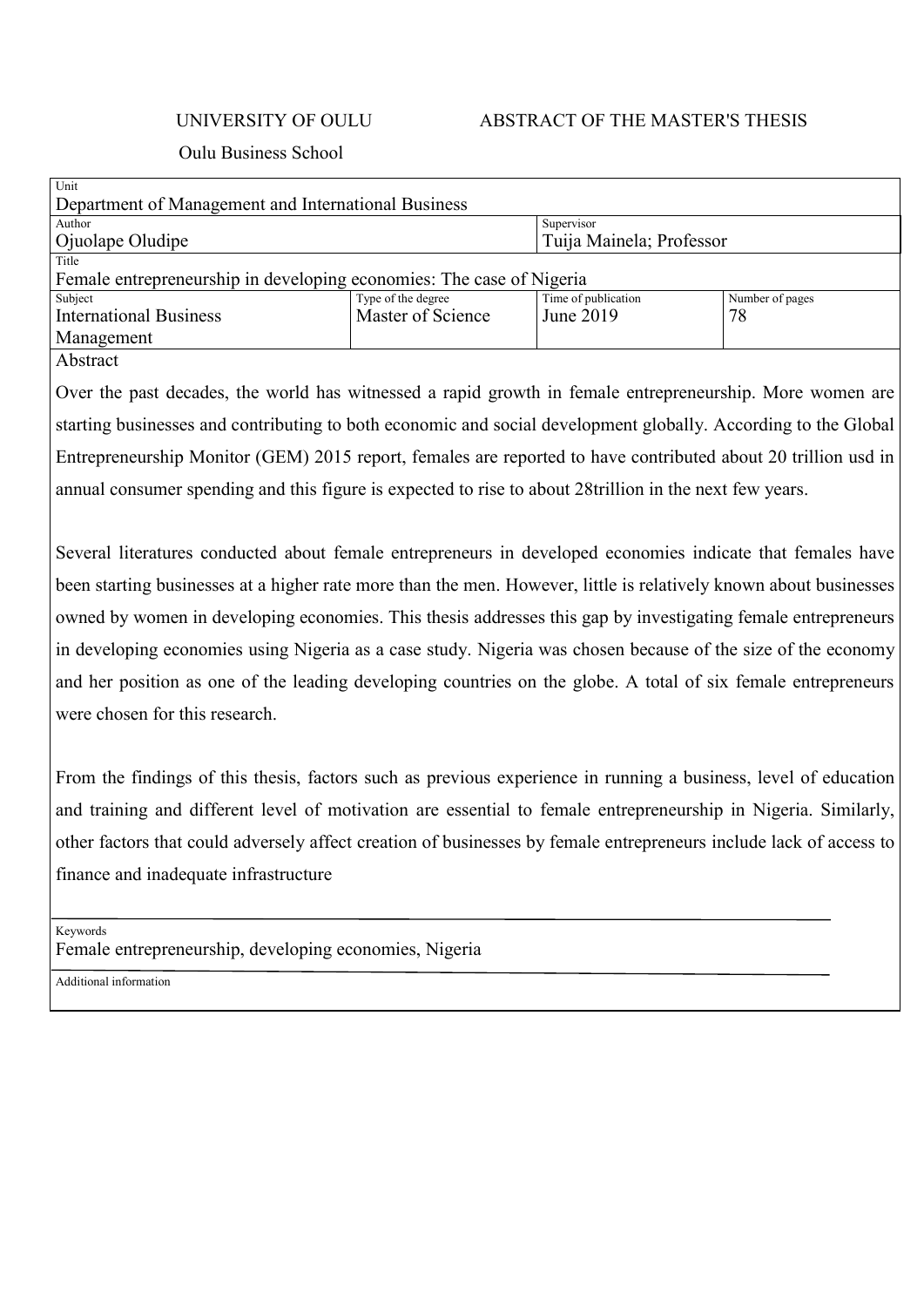# <span id="page-2-0"></span>**ACKNOWLEDGEMENTS**

The past few years in University of Oulu have shown me how great feats can still be achieved in a short while. I am pleased and excited with the amount of knowledge that has been instilled into me. This journey has exposed me to challenging yet fulfilling activities which has moulded me into a better person.

This has brought me to express my gratitude firstly to God, who made this journey a smooth one for me, I can't thank Him enough. I'll like to appreciate the effort of my supervisor, Prof Tuija Mainela, your great support during this research cannot be overemphasised. You gave me the opportunity to reason more without leaving it to me alone. Thank you for your suggestions, advice and appraisals.

Lastly to my darling husband (Korede Akinwunmi), thank you for standing by me all through. You shared even out of your low energy just to see me excel. To my blessed daughter, you came at the time I needed a push, you are my Delight. I am grateful for my spiritual and dearest Father (Pst Akinkunmi Oludipe), thank you for always being there for me even when it's not convenient for you. In the same vein, I will like to wholeheartedly thank my siblings (Tokunbo, Mowunmi, Layi) for their support and my bestfriend Opeyemi Adepoju, thank you for always supporting and helping me remain sane. You mean a lot to me.

This great accomplishment would have been a mirage without you all, I am indeed grateful for joining hands to make me a better individual.

Kiitos paljon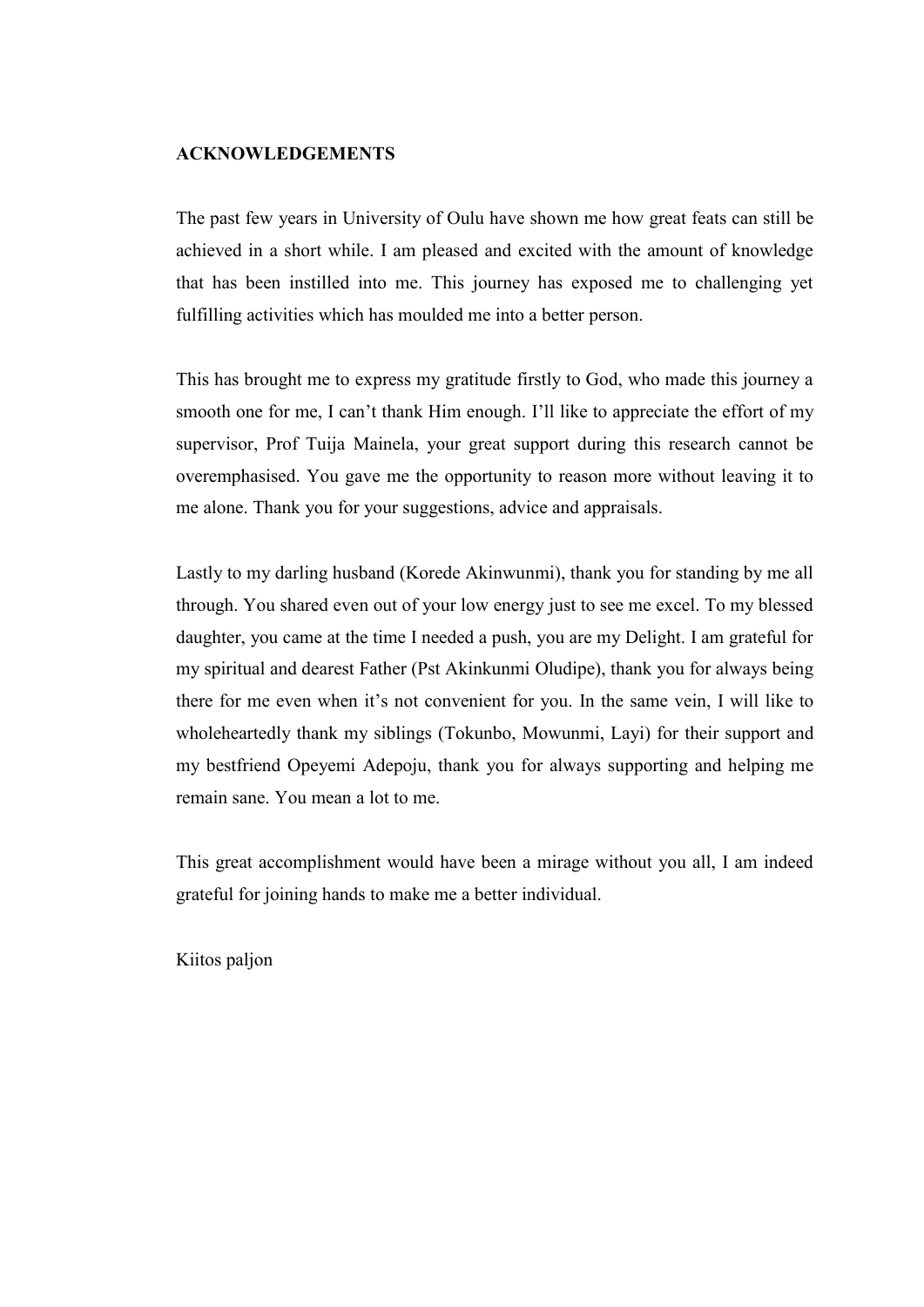| 1.                                                                   |      |
|----------------------------------------------------------------------|------|
|                                                                      |      |
| 1.2                                                                  |      |
| 1.3                                                                  |      |
|                                                                      |      |
| 2. LITERATURE REVIEW OF FEMALE ENTREPRENEURSHIP 14                   |      |
|                                                                      |      |
|                                                                      |      |
|                                                                      |      |
|                                                                      |      |
|                                                                      |      |
| 2.4 Overview of female entrepreneurs in developed economies  20      |      |
|                                                                      |      |
|                                                                      |      |
|                                                                      |      |
| 2.4.4 Growth.                                                        | . 24 |
|                                                                      |      |
| 2.5 Overview of female entrepreneurs in developing economies25       |      |
| 2.5.1 Features of female business owners in developing economies  25 |      |
|                                                                      |      |
|                                                                      |      |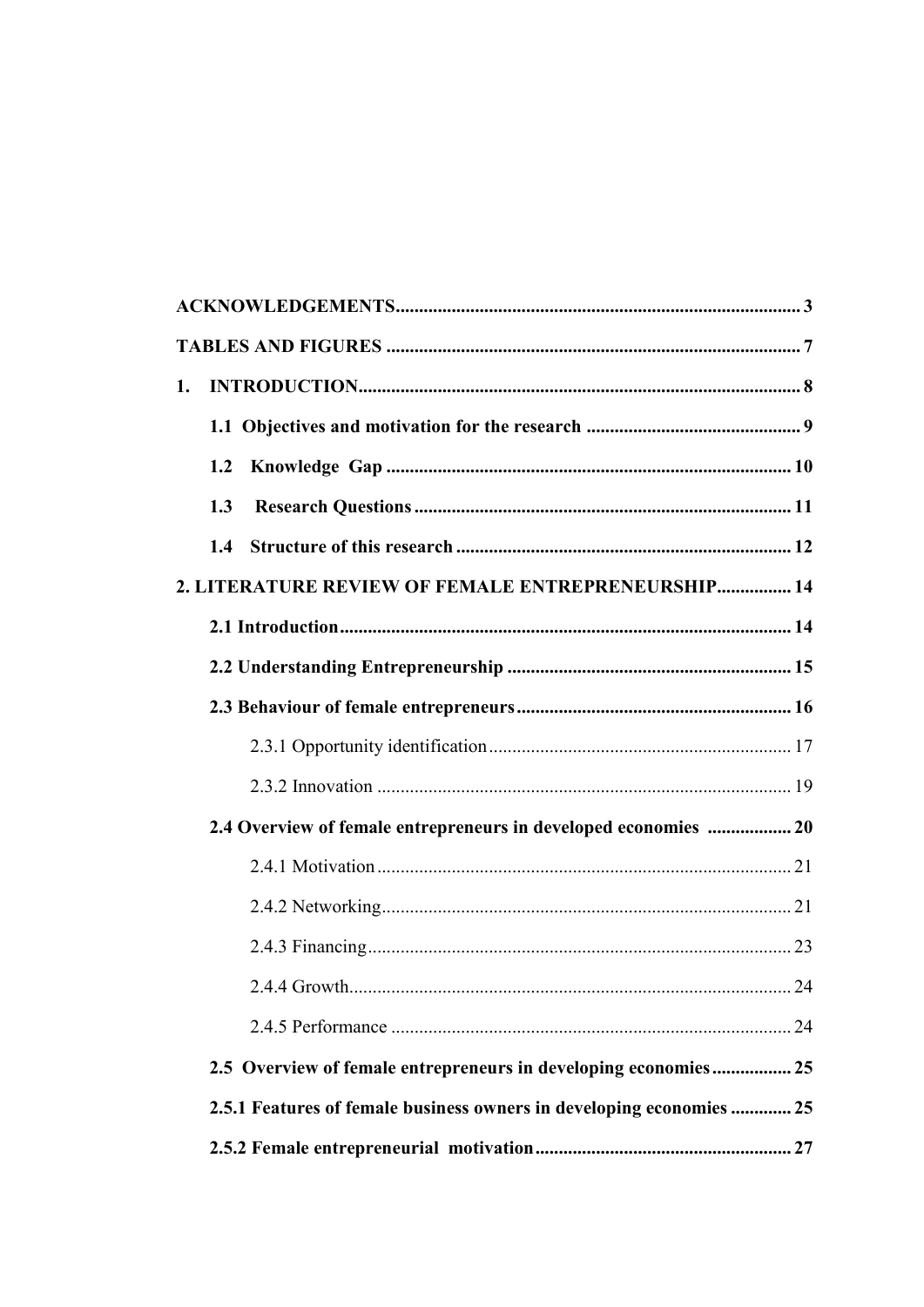| 4.1.1 Entrepreneur A | 44 |
|----------------------|----|
|                      |    |
|                      |    |
|                      |    |
|                      |    |
|                      |    |
|                      |    |
|                      |    |
|                      |    |
|                      |    |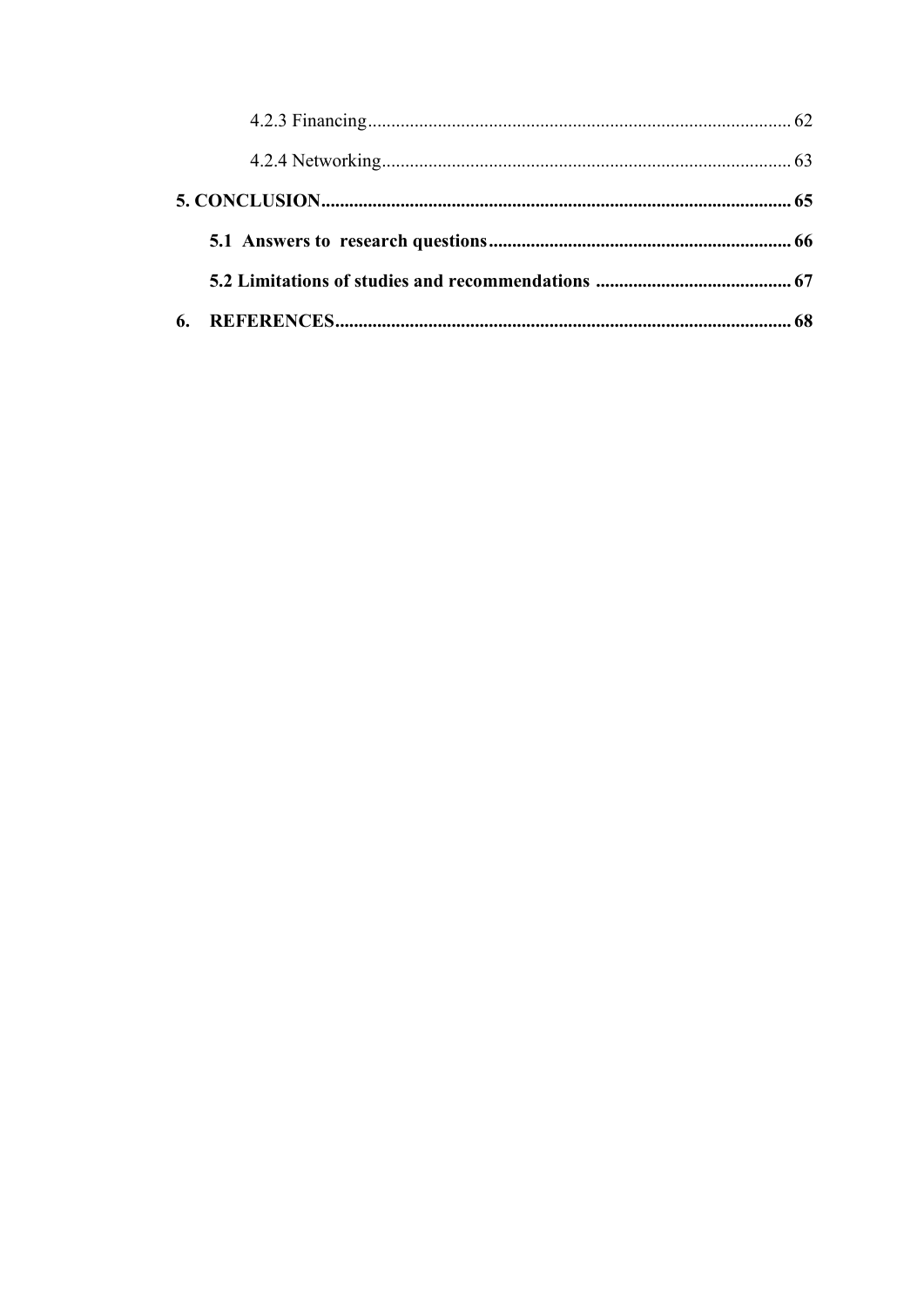# <span id="page-6-0"></span>**TABLES AND FIGURES**

| Figure 2: Literature map of female entrepreneurship (compiled by author)  14 |  |
|------------------------------------------------------------------------------|--|

| Table 1. Female Entrepreneurship In Developing Economies (Compiled by the author) 35 |  |
|--------------------------------------------------------------------------------------|--|
|                                                                                      |  |
|                                                                                      |  |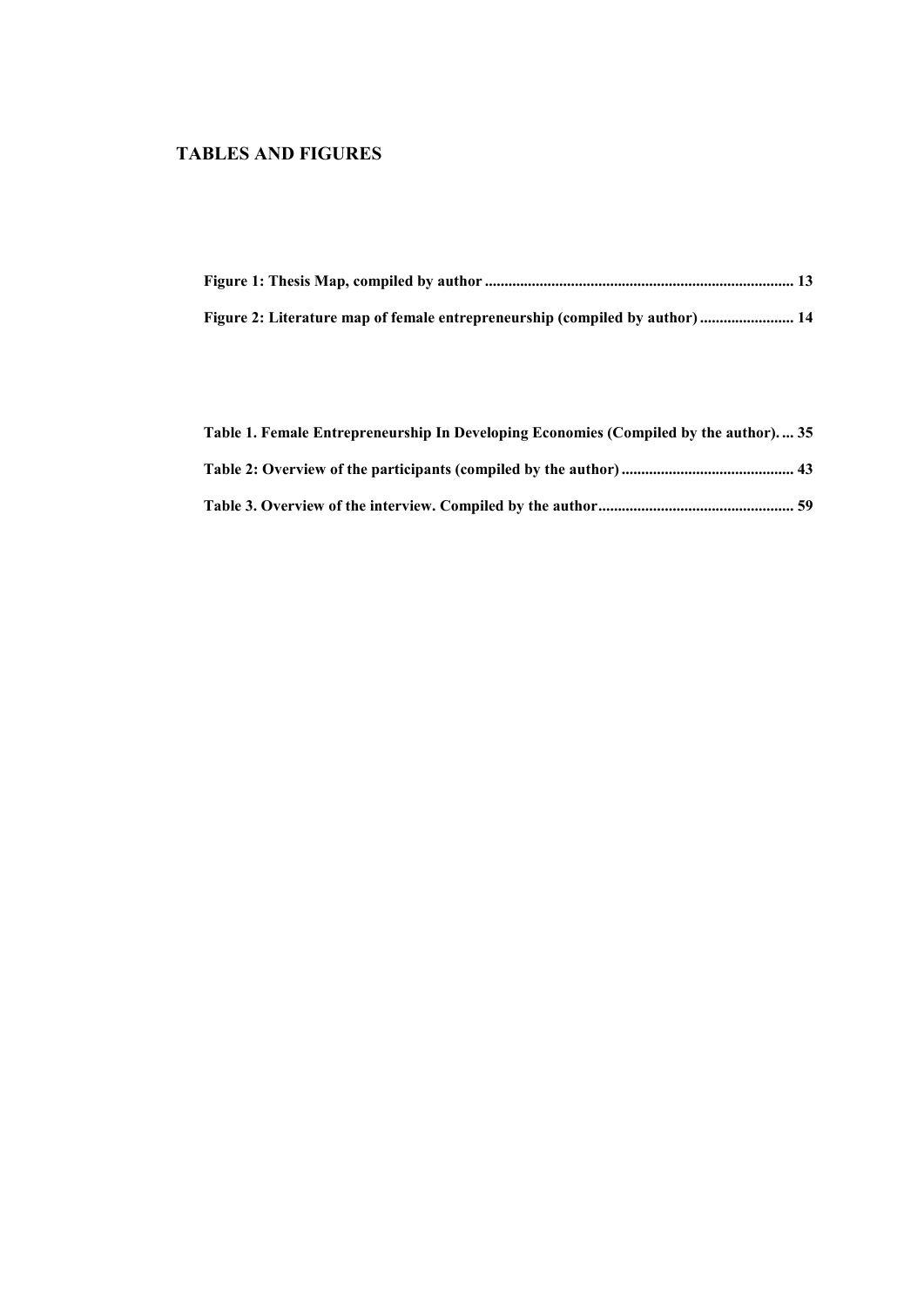#### <span id="page-7-0"></span>**1. INTRODUCTION**

Entrepreneurial development has been recognized as a means of gaining sustainable development in any economy. Entrepreneurship provide job opportunities for many people along the supply chain. From the entrepreneurs, to the suppliers, to the consumers and the government at large, entrepreneurship helps in solving the societal problems facing the economy nowadays, e.g. unemployment. Business enterprises have been in existence for a long time. However, men have always been in charge of businesses, privately or public owned enterprise. This creates a large impression that the business world is being ruled by men only.

In recent times however, together with the advancement in technology, the business world has taken a new shape. Just as in the health and other sectors, women are getting more actively involved in running and owning their own business (Brush  $\&$ Gatewood, 2008; Renzulli et al., 2000), The past few decades have witnessed an increase in the economic activities among females. Females are reported to have contributed about 20 trillion usd in annual consumer spending with a projected figure of about 28trillion in the next few years (Global Entrepreneurship Monitor (GEM), 2015)). The gender equality/equity trend has positively affected this cause. According to Eddleston and Powell, (2008), female entrepreneurship enhances economic empowerment and also serves as a tool for expression and fulfilment of potentials among female business owners.

According to GEM, (2015), a lot of studies conducted in developed economies indicate that female entrepreneurs have been venturing into businesses more than their male counterpartsFrom 2001 to 2016, female part-time self-employment in the UK increased from 439,000 to 812,000, while their male counterparts increased from 273,000 to 569,000 within the same time frame (office for national statistics, 2018). Similarly, in Canada, the number of business started by female entrepreneurs rose from 27% to about 33% between 1990s and 2012 (Benjamin, 2012).

In developing economies, studies suggest similar trends among the female entrepreneurs when compared to the developed countries. GEM (2013) report shows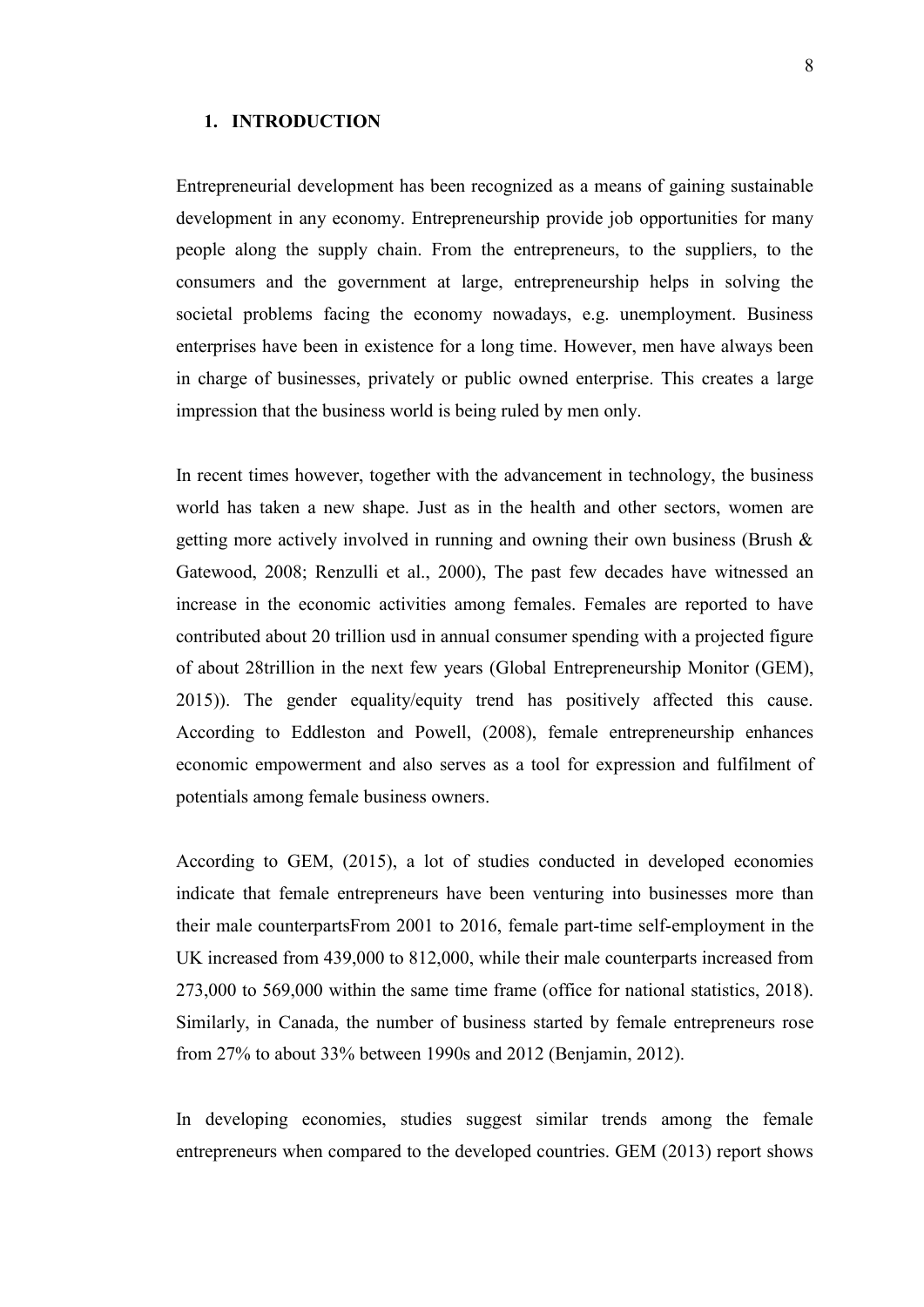that about 41% of females established new businesses as opposed to 29% among the males in Nigeria and Zambia.

A recent survey by the BBC suggests that about 40% of Nigerian woman are entrepreneurs and this is higher than anywhere else in the world (BBC). With the rise in female entrepreneurship in Nigeria, a study of these businesses is timely, important and relevant.

This thesis seeks to explore the concept of female entrepreneurship in developing economies and how they operate. The study will examine female business owners across different fields in Nigeria in a bid to understand the factors and conditions surrounding the development of their businesses

<span id="page-8-0"></span>1.1 Objectives and motivation for the research

In the past few decades, things have changed drastically about female entrepreneurship in Nigeria, as a substantial amount of women are now venturing into business. So many women in the sub Saharan country now realize the importance of financial power and stability to foster the change they desire in the society. We have witnessed in recent times, an increase in the call for gender equality in every part of the world, particularly in developing countries, for example Nigeria, where women are subjected to unpleasant conditions and discriminated against just because of their gender. In lieu of this, females are establishing new businesses aimed at reducing the financial gap between them and their male counterparts. Financial empowerment is capable of reducing this gap and increase the social value and power of women afterall 'he who pays the piper, dictates the tune'.

Despite this increase, there are evidences that suggest that the aspiration for growth among female entrepreneurs is limited. Global Entrepreneurship Monitor (2013) report indicate that less than 3% of the female entrepreneurs are expected to employ 20 or more staff in the next few years.

With about 50% of the population being females (Nigerian National Bureau of Statistics forecast,2016), more females are venturing into entrepreneurship. Because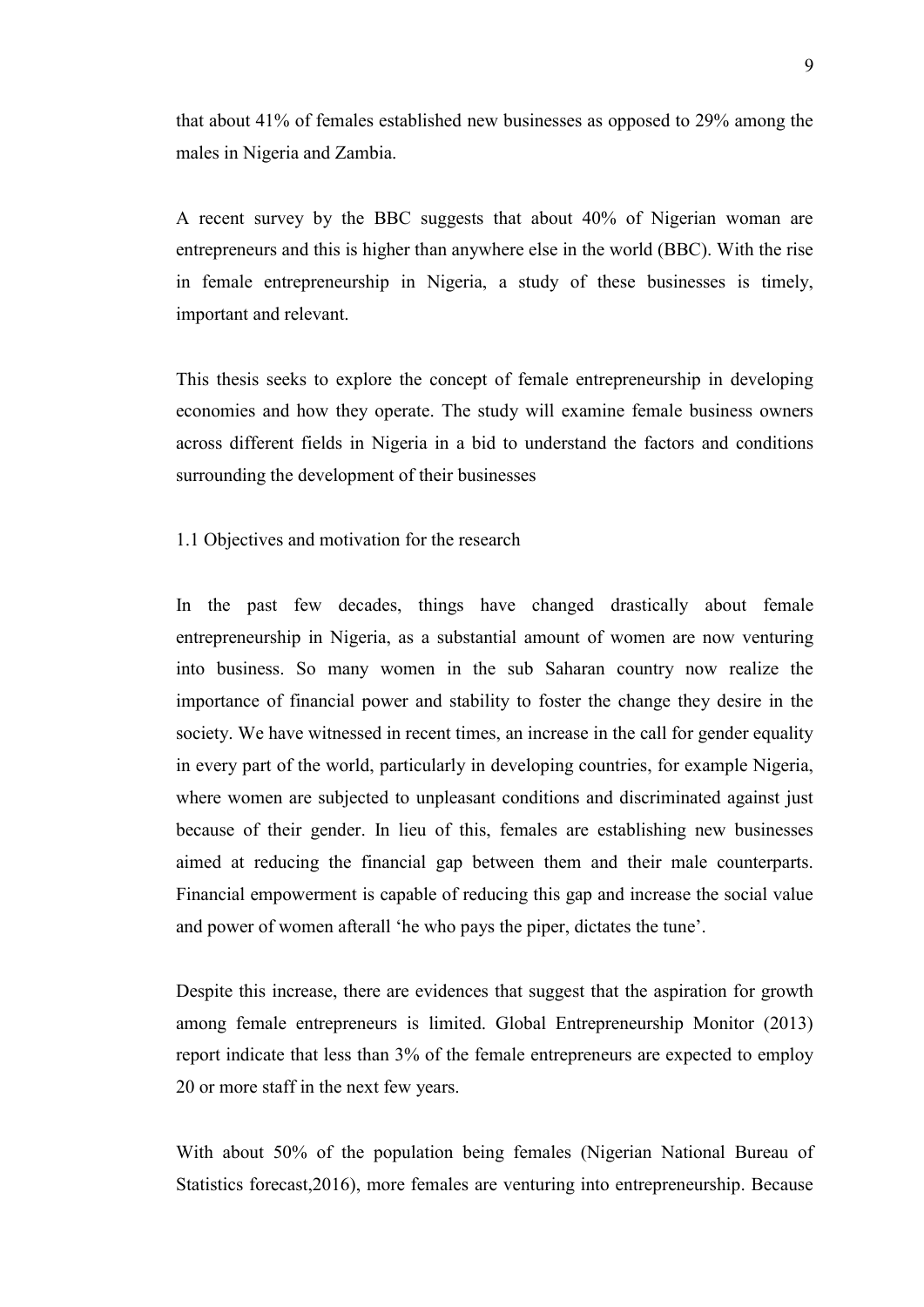of this, it is important to understand how they go about this, the tools used, challenges faced and how they overcome it.

As explained above, even though most businesses owned by females are in the informal sector, Nigerian female entrepreneurs are now gradually transitioning into the formal sector which has always been dominated by the male business owners. It is now imperative to study female owned businesses in Nigeria. This study will focus on the factors affecting the development of business by female entrepreneurs, the challenges faced and solutions.

### <span id="page-9-0"></span>1.2 Knowledge Gap

Due to its constant and sustained growth, female entrepreneurship is getting a lot of attention through the media and other organizations focused on women. In the past few decades, there has been an increase in the number of literatures in entrepreneurship with a focus on female entrepreneurship. Goffee & Scase, (1985) extensively studied the desire of females to be financially independent, the roles they play and their contribution to the labour market. Carter & Cannon (1991) studied the management practices of successful female entrepreneurs while the start-up capital differences between male and female entrepreneurs has been studied by Marlow and Patton, (2005). Rey-Marti et al. (2015) in their study discussed the motives that drive women to create businesses. However, most of these studies focus on general information, development or issues in entrepreneurship in developed economies and ignoring developing economies such as Nigeria. This creates a gap as little is known about the factors that aid or deter the development of female owned businesses in developing countries, e.g. Nigeria. This insufficient knowledge poses a great challengein understanding the plight of female entrepreneurs which makes it difficult for government and agencies to develop policies that will assist the entrepreneurs (Agbionu et al., 2015).

The aim of this research is to address the gap by looking into difficulties or challenges female entrepreneurs face in running their own businesses and identify the factors that influence their development.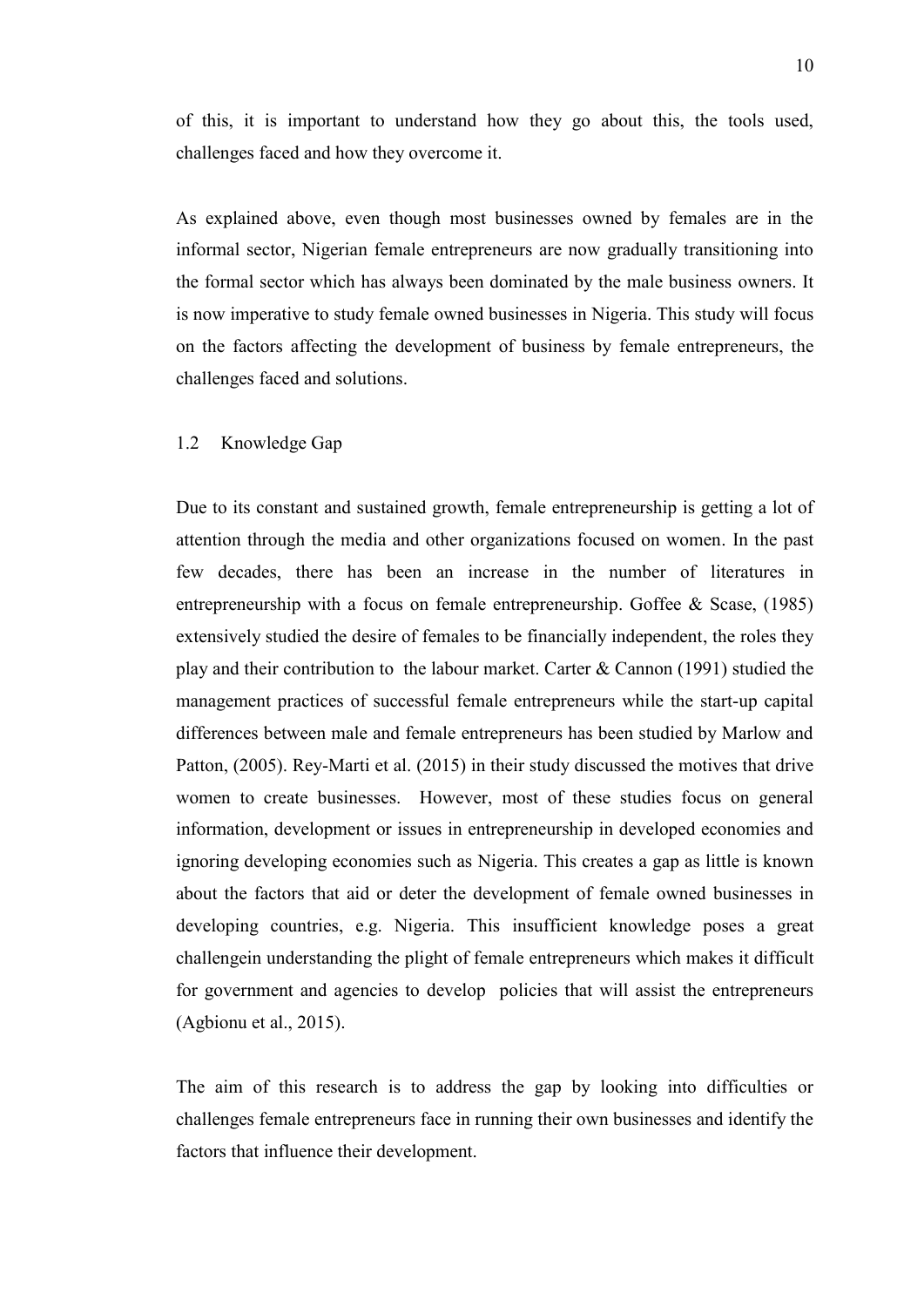### <span id="page-10-0"></span>1.3 Research Questions

In this thesis,, the main research question is stated below

# **How do female entrepreneurs in developing economies transform ideas into products and services?**

This main research question will be answered by analyzing two sub questions using Nigeria as our yardstick.

1. What are the socio-economic elements influencing businesses created by female entrepreneurs in Nigeria

2. What are the challenges female entrepreneurs in Nigeria face during the creation of their businesses

While attempting to answer the research questions, qualitative research method is the most suitable approach Qualitative research provides a deeper understanding because it takes into consideration different factors arising from cultural differences on a particular phenomenon (Kozleski, 2017).

This study will begin with literature review on female entrepreneurship globally and a review on existing literature on female entrepreneurs in Nigeria. In answering the questions mentioned above, two different data sources would be employed. Primary data sources such as such as Interviews andemails and to a lesser extent, secondary data sources such as blog posts. The selected interviewees would have been entrepreneurs for at least three to five years. The interviews will be conducted in a theme-based way which will ensure that the interview speak on the major issues crucial to the central question. The interviews will be conducted privately to ensure confidentiality to the interviewees.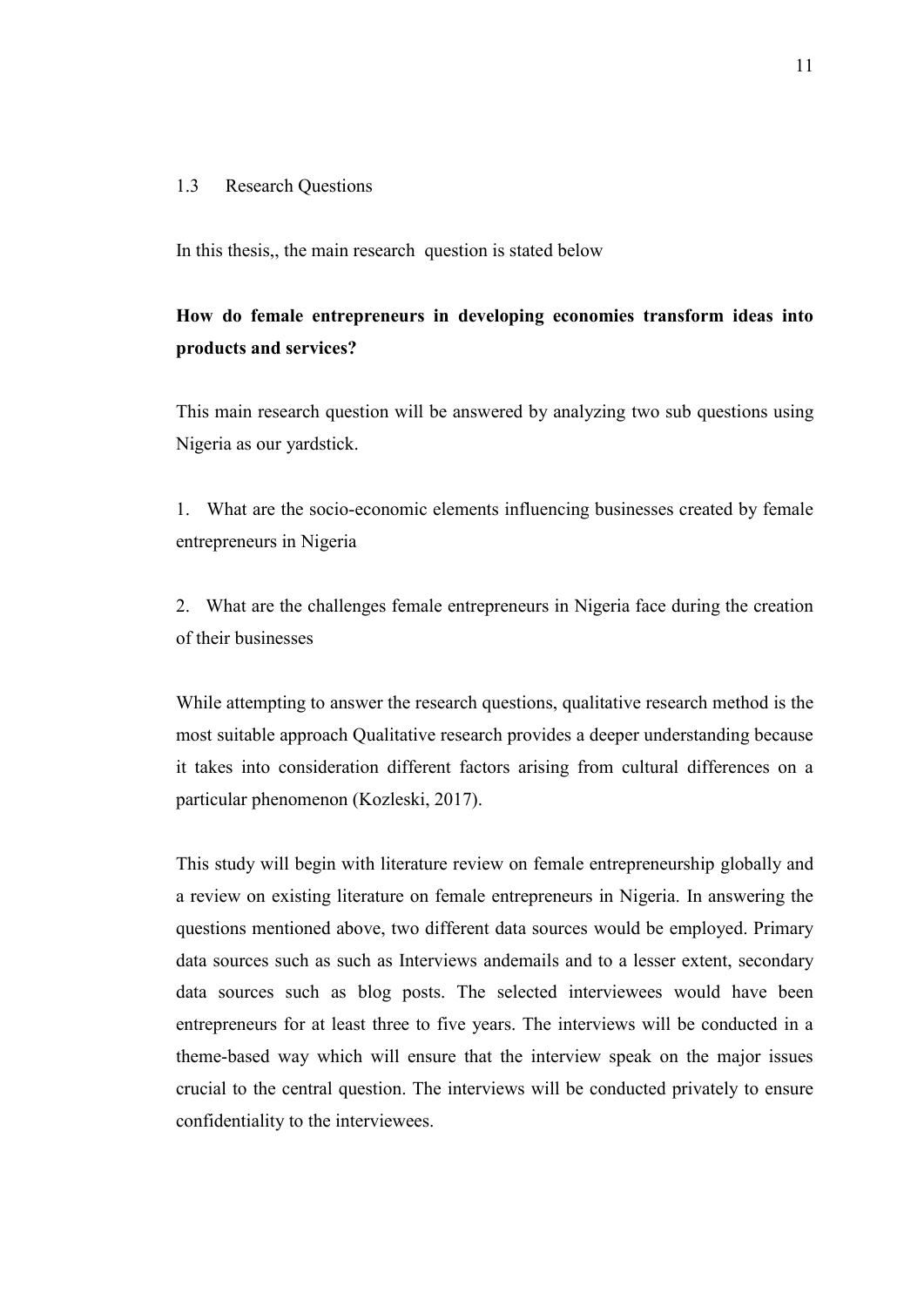# <span id="page-11-0"></span>1.4 Structure of this research

The research is made up of two important sections: the theory and empirical data parts that will be discussed in five chapters (figure 1). The introductory chapter provides the overview of the overall study. This is followed by chapter two which focuses on the in-depth review of female entrepreneurship both in developed and developing countries in a bid to understand how their businesses are developed and the factors that contribute to their successes. The purpose of this research is explore female entrepreneurship in developing economies such as Nigeria to avoid drifting away from our main subject.

The research methodology of this study is discussed in chapter three explaining the choice of the research methods used, the method of data collection, data analysis, and the characteristics of the research participants

Chapter four extensively describes the cases studied, focusing on the interviews conducted and the presentation of the findings. Subsequently, the findings were also analysed and presented. The concluding part of this study was presented in chapter five by answering the research questions, acknowledging the limitations to the research while making recommendations for future purpose.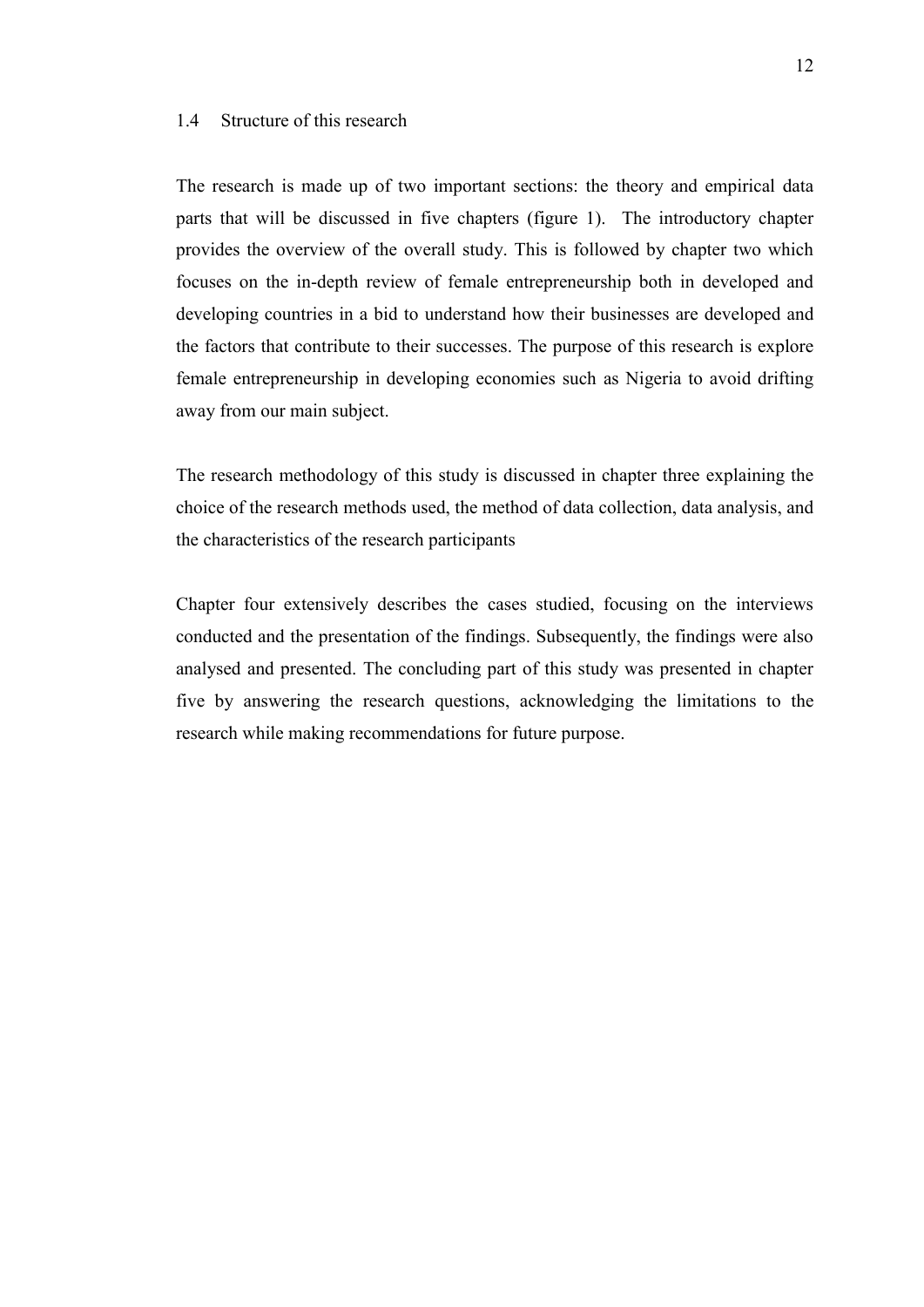

<span id="page-12-0"></span>**Figure 1: Thesis Map, compiled by author**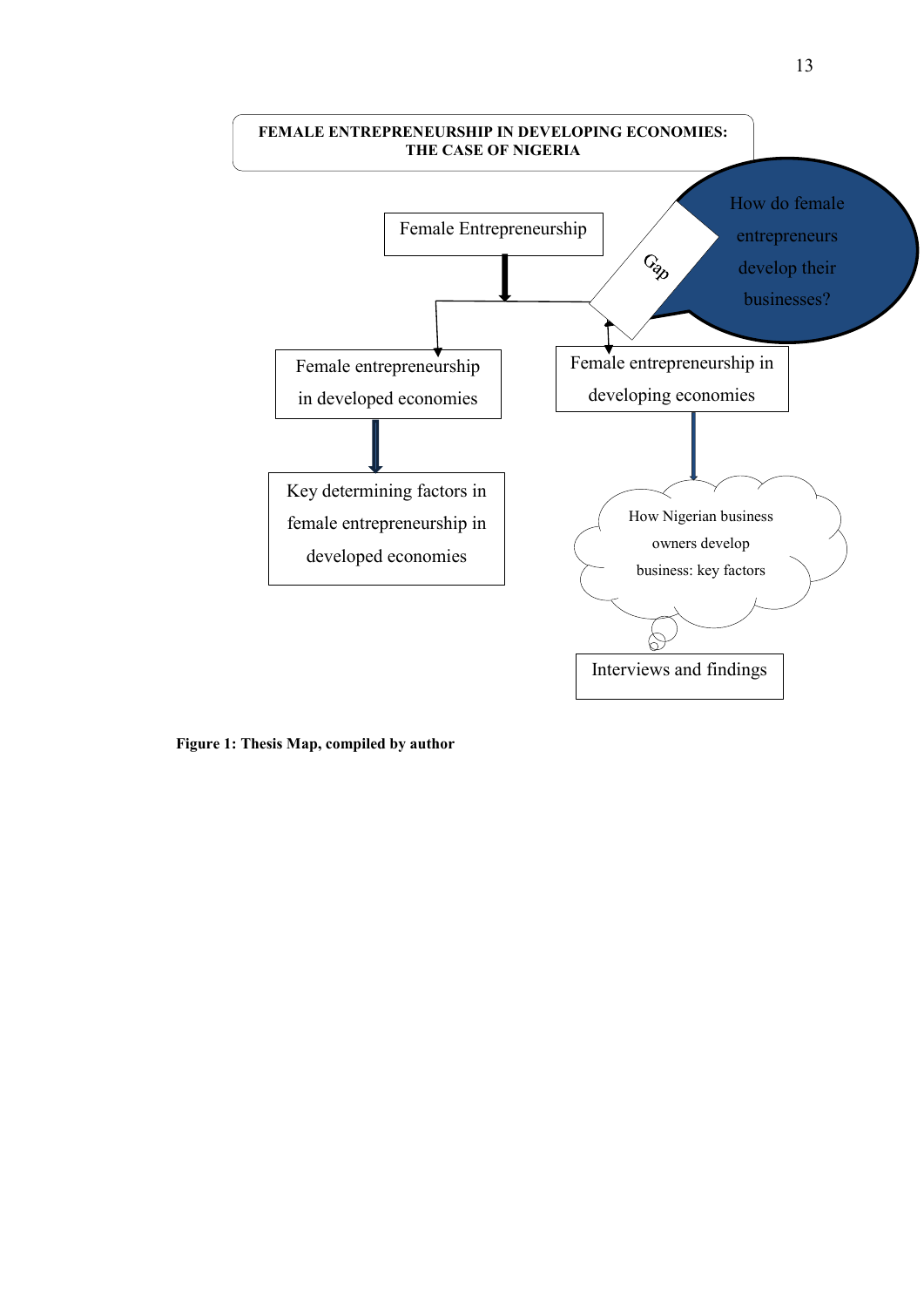#### <span id="page-13-0"></span>**2. LITERATURE REVIEW OF FEMALE ENTREPRENEURSHIP**

# <span id="page-13-1"></span>2.1 Introduction

In this chapter, we will be discussing the various literature that cover our research topic. The scope of this thesis as we have explained in the previous chapter is to understand the factors affecting female entrepreneurship in developing countries using Nigeria as our reference point. To start with, entrepreneurship as a concept would be extensively studied. This will give a solid background needed to understand the research. Similarly, a review of female entrepreneurs in developed economies where a lot of studies have been conducted will help us understand the theories in this field and provide the platform needed for this thesis. The concluding part of this chapter will focus on the characteristics of female business owners in Nigeria, the barriers and challenges faced and the circumstances that push or pull these female entrepreneurs to develop their businesses as shown in figure 2.

<span id="page-13-2"></span>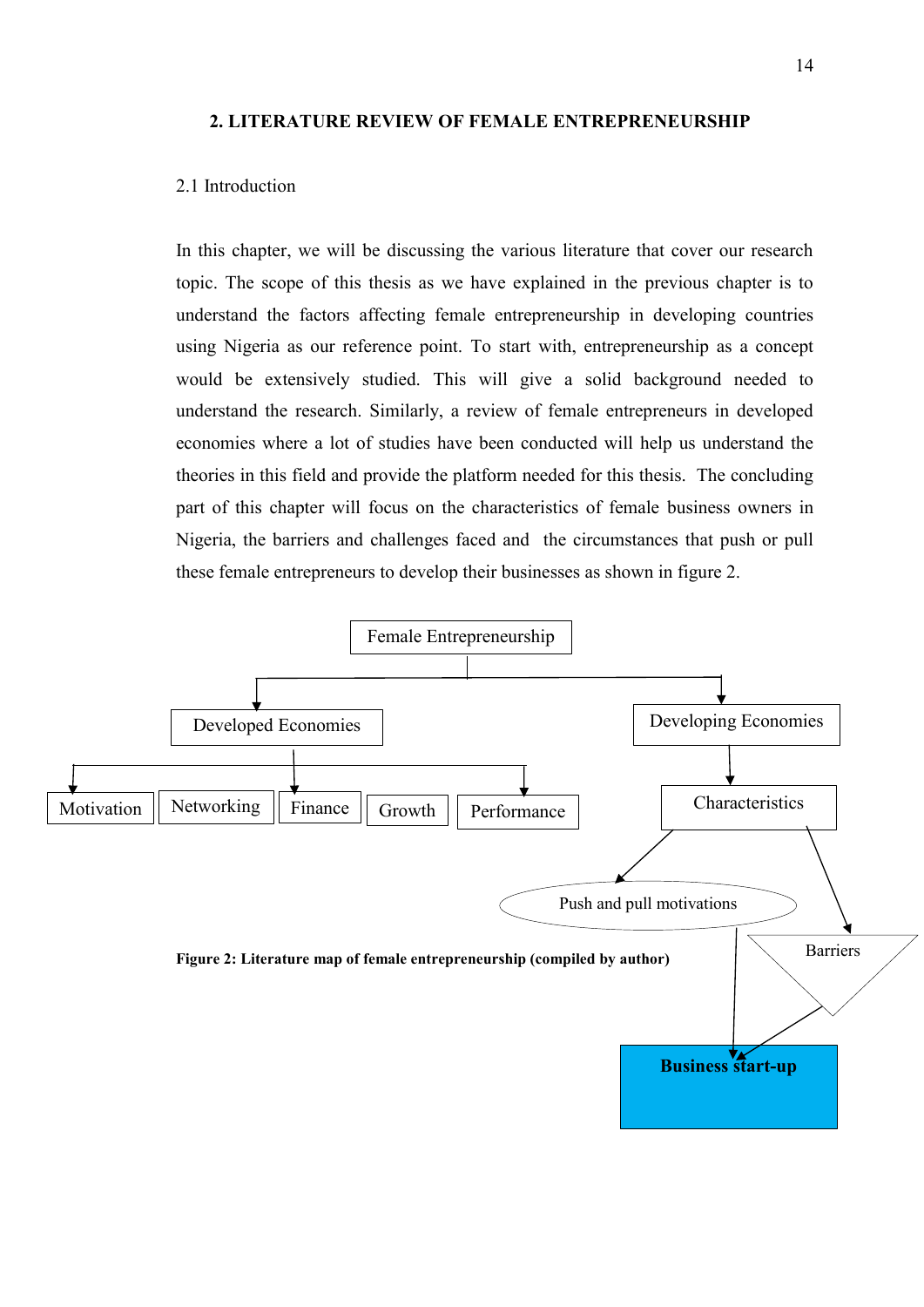# <span id="page-14-0"></span>2.2 Understanding Entrepreneurship

The term 'Entrepreneurship' is too vast to be effectively defined. Entrepreneurship is nowadays a major word on the lips of everybody, from business people to economists to policy makers. This is because entrepreneurship is now viewed as an option in job creation and sustaining economic growth. Entrepreneurship cut across every area of life. This phenomenon covers the social, political and economic aspects that surrounds the business environment. A lot of literature has supported this view, for example, studies from Amit et al. (1993) explained that the study of entrepreneurship spans across a wide range of field from science to economics, management to psychology. This suggests that entrepreneurship is not only applicable to the business environment but also to other sectors of the society such as health, education, e.t.c. Firstly, a good understanding of who an entrepreneur is, what they do and what entrepreneurship entails is important to this study. Amit et al. (1993) explained that *"Entrepreneurs are individuals who innovate, identify and create business opportunities, assemble and coordinate new combinations of resources (production functions) to extract the most profits from their innovations in an uncertain environment."*

As explained earlier, it is difficult to ascribe a definition to entrepreneurship. This is because most researchers defined entrepreneurship based on person and their actions i.e who an entrepreneur is and what they do (Venkataraman, 1997). The challenge with this perspective is that the field of entrepreneurship usually involves two things: the availability of opportunities and creative individuals, popularly regarded as the individual–opportunity nexus (Venkataraman, 1997).

The field of entrepreneurship has experienced a lot of discoveries since the study by Joseph Schumpeter. A lot of literature has explained the concept of entrepreneurship and the person of an entrepreneur. According to Schumpeter (1989), entrepreneurship is a crucial factor responsible for the development of a society from an economic perspective.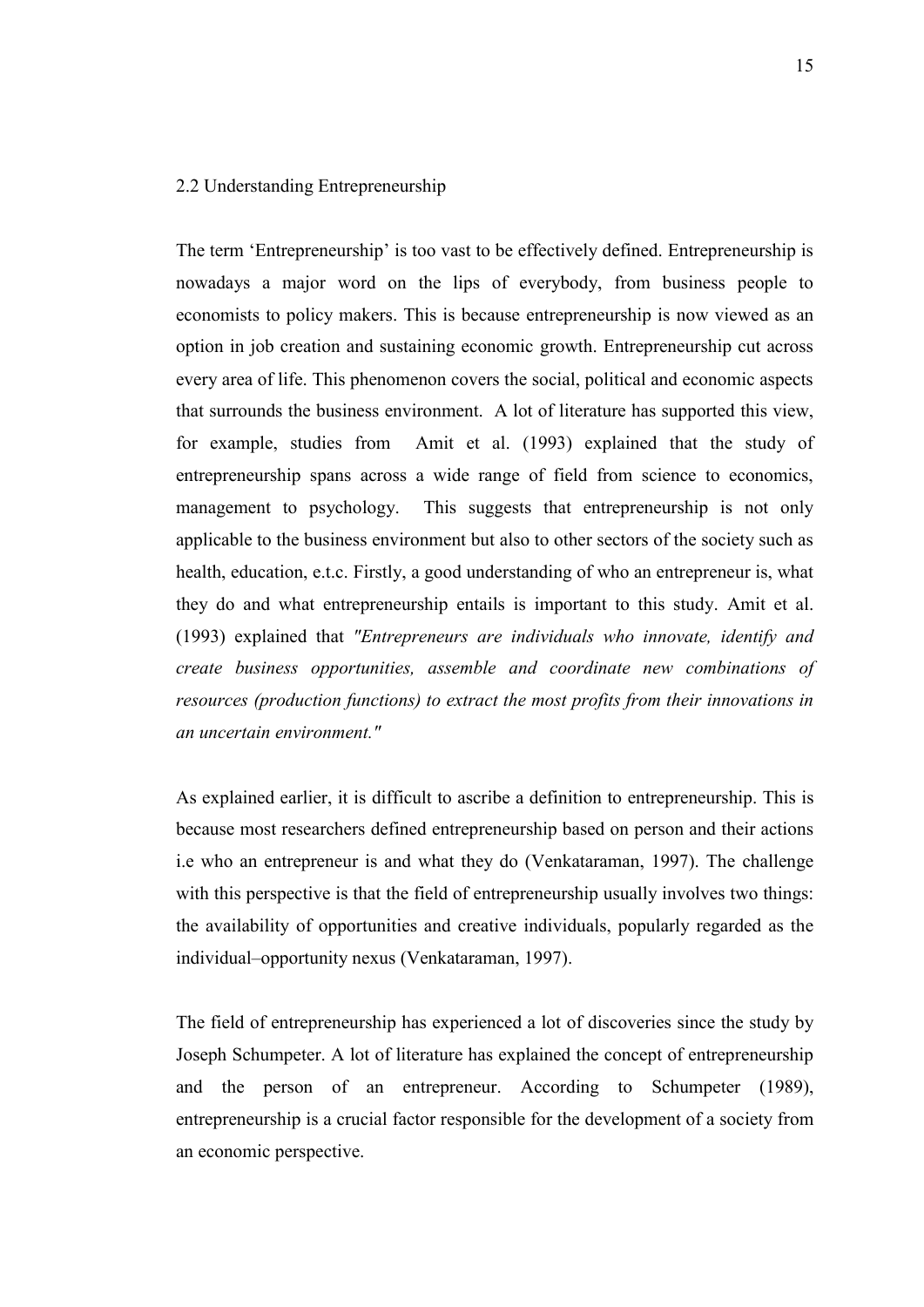Entrepreneurship is defined as *'scholarly examination of how, by whom, and with what effects opportunities to create future goods and services are discovered, evaluated, and exploited'* (Shane & Venkataraman, 2000) This definition suggests that entrepreneurship is the process of identifying, evaluating and exploiting opportunities by the individuals who carry out these actions.

Several other scholars also gave different definitions over the time. Entrepreneur has been defined as the '*process of starting and continuing to expand new businesses'* (Hart, 2003). Hart (2003) argued that the adequate (or lack of) information and training usually determine whether an entrepreneur can identify and pursue potential opportunities. To corroborate this view, '*entrepreneurship is a process by which individuals either on their own or inside organizations pursue opportunities without regard to the resources they currently control*' (Stevenson & Jarillo, 1990). This suggests that entrepreneurship is indeed about identifying opportunities by individuals and can vary from one person to another. Even though there are varying angles to look at entrepreneurship, there is somewhat a general consensus about who an entrepreneur is: someone who could identify an opportunity to generate profit.

From these definitions of entrepreneurship, two things have been prevalent: the individual and the opportunities It is one thing for opportunities to exist and another thing for them to be identified and exploited. This is because, most times, opportunities never come in obvious forms so individual differences comes into play. Because of these individual differences, we can conclude that the field of entrepreneurship has different definitions depending on the field being reviewed. The definition described above by Amir et al. (1993) is the most relevant to this study as it centres around business opportunities and business environment.

#### <span id="page-15-0"></span>2.3 Behaviour of female entrepreneurs

This section discusses the entrepreneurial behaviour among female entrepreneurs using two indices: opportunity identification and innovation (Lawan, 2017).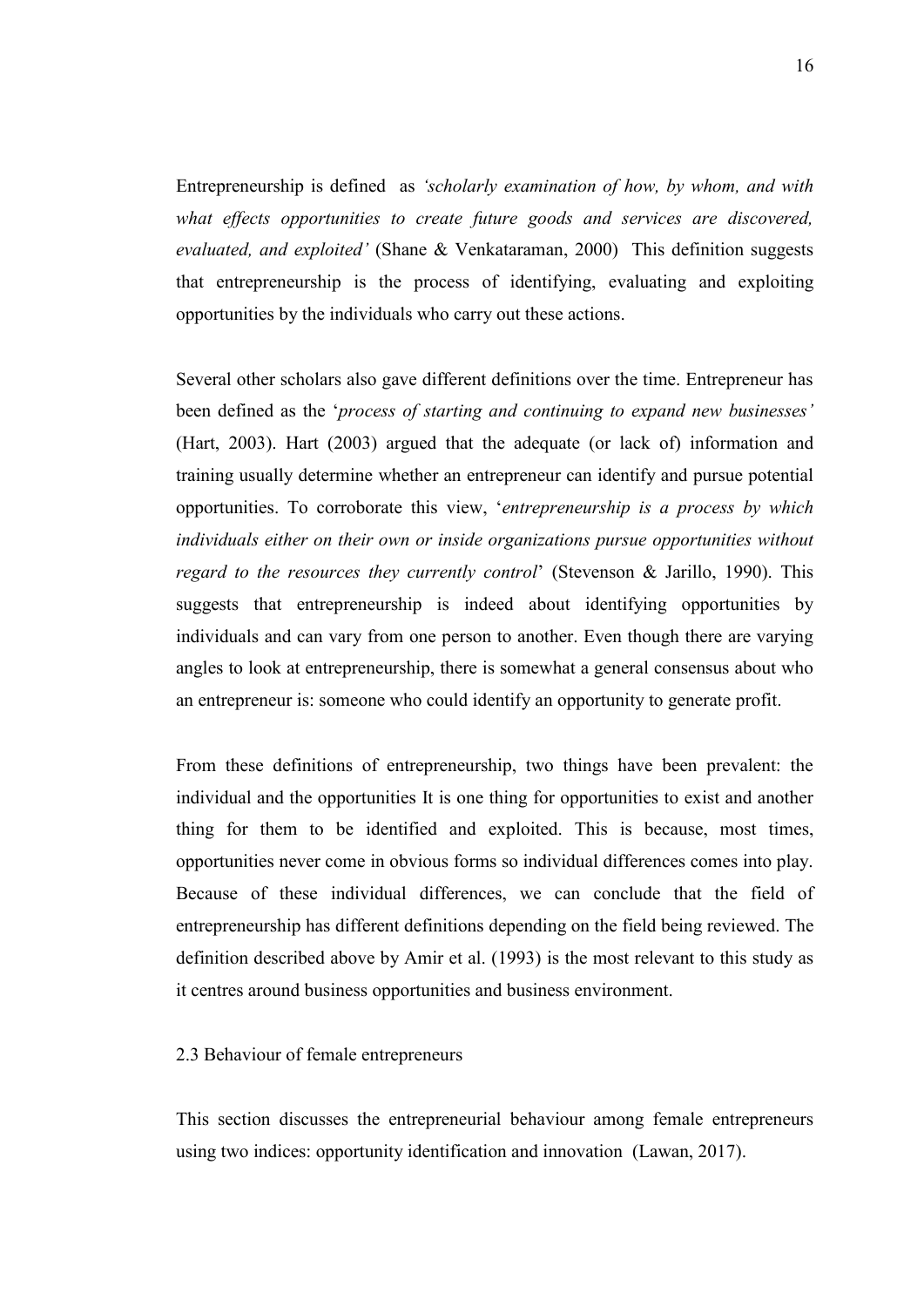#### <span id="page-16-0"></span>2.3.1 Opportunity identification

As discussed in previous sections, entrepreneurship is about searching and identifying economic opportunities that have potential for making profit converting these opportunities into businesses. Among other things, the ability to identify prospect and choose the best opportunities are important qualities a successful entrepreneur must possess. Since the works of Schumpeter, entrepreneurship has been about looking for opportunities in the society, creating solutions to societal problems. According to the study of McGrath and MacMillan (2000), an entrepreneur has a special '*entrepreneurial mindset*' which makes them develop only the best identified opportunities. This led to the debate on 'how' and 'why' some individuals, can identify opportunities and generate more profit more than others (Shane & Venkataraman, 2000). According to Jamali (2009), opportunity identification is considered as a major factor in entrepreneurship which gives a competitive advantage to entrepreneurs.

Okafor and Mordi (2010) explained that a female entrepreneur is simply a woman who can identify viable opportunities and take the risk involved by combining resources and solve the problem through the production of goods and services. In other words, a female entrepreneur is a woman who has identified economic opportunities and able to take the risk to garner enough resources to exploit the opportunities successfully. A female entrepreneur creates a new style of activity to create new wealth in relation to the identified opportunity in such a way that significant growth is achievable over a period (Anderson et al., 2012).

According to Makori and Memba (2014), some organizational or social structures might affect the opportunities made available to entrepreneurs, amongst the factors which might hinder the exploitation of the opportunity is gender barrier. Some specific markets are male dominated which makes it inaccessible for women. Male entrepreneurs and female entrepreneurs differ in identifying opportunities based on human capital variables such as education, work experience, and managerial experience. This means the level of human capital which allows women to venture into business hinders their aim of identifying and exploring these opportunities. A self-view of women entrepreneur contributes to the opportunity identified and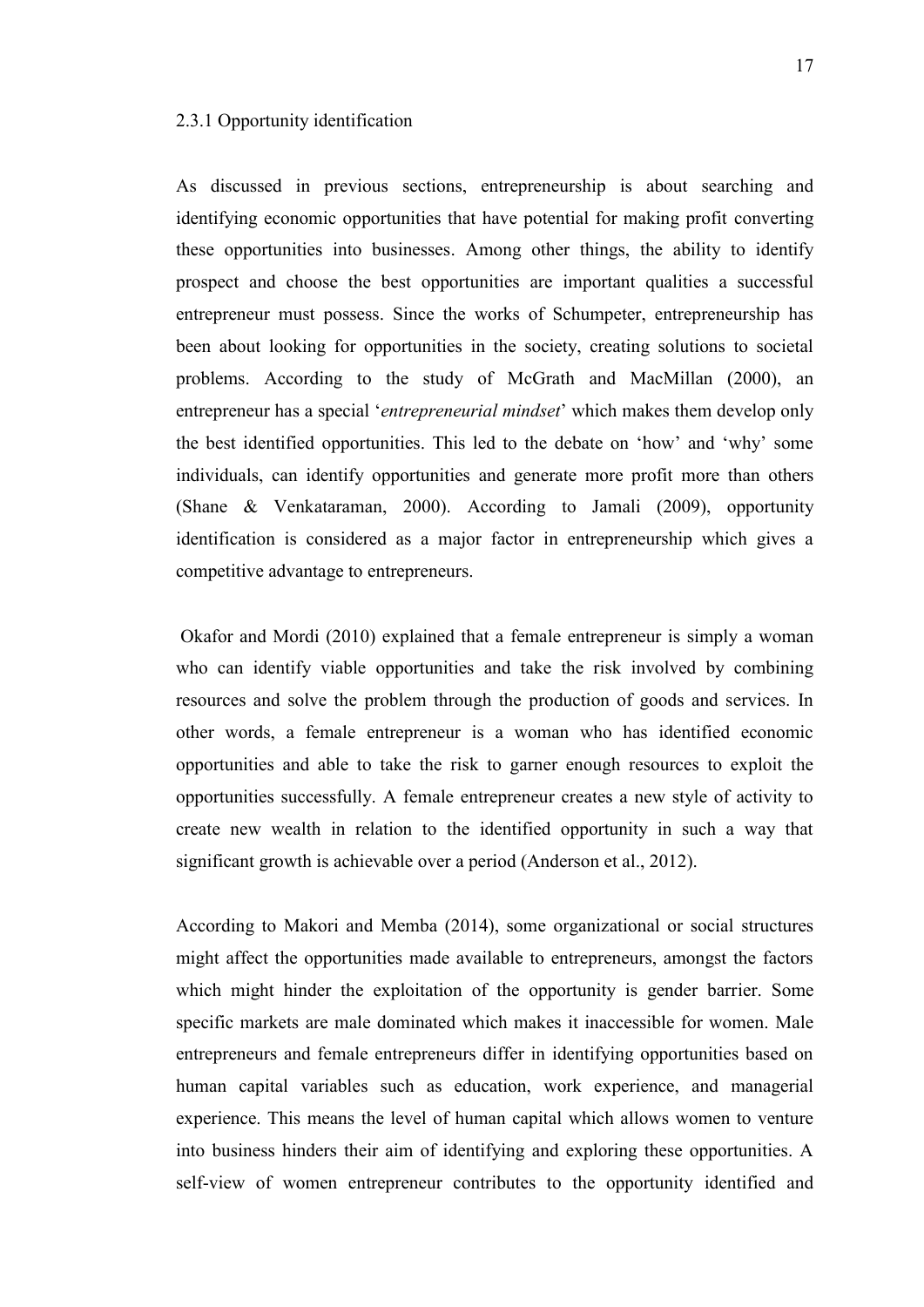exploited; hence self-identity is an important factor towards an entrepreneurial goal. An opportunity identified requires a self-assessment of the female entrepreneur to show the capability of taking up such an entrepreneurial role (Jamali ,2009)

In their study of small and medium scale enterprises (SMEs), Garengo et al., (2005) noticed that most of these businesses are time poor and mostly focus on business survival instead of business growth. They argued that the performance of these businesses usually lies on the entrepreneur. The implication of this is that, to successfully grow a business, it is important to identify elements such as a business idea, recognize this idea as an opportunity for economic growth and develop this opportunity (Ardichvili et al., 2003) According to Jamali, (2009), women sometimes do not the skills and experience required to identify some opportunities. Ardichvili et al. (2003) explained thatthe factors responsible for identifying opportunities and the subsequent business creation include entrepreneurial alertness and awareness, prior knowledge, social networks, personality traits, including optimism and self-efficacy, and creativity; and type of opportunity itself

Nicolaou et al. (2009) corroborated other researchers by saying some people can identify new opportunities better than other people and It is important to identify opportunities to become an entrepreneur, this ability increases the chance of becoming a successful entrepreneur. The study also suggests that genetics has some propensity in opportunity identification and entrepreneurship. Similarly, gender differences in identifying opportunities have been associated to the differences in human capital variables such as education and work experience (Jamali, 2009). This explains why men usually possess a higher level of prior experience and can manage more employees than women. Although male and females have unique and differentiated stocks, evidence suggests that women generally do not possess adequate human capital needed to start one's business and this have a negative impact on opportunity identification (Jamali, 2009).

Studies from Jamali (2009) found that women entrepreneurs identify opportunities at a low level which directly relates to their characteristics of resilience, and autonomy.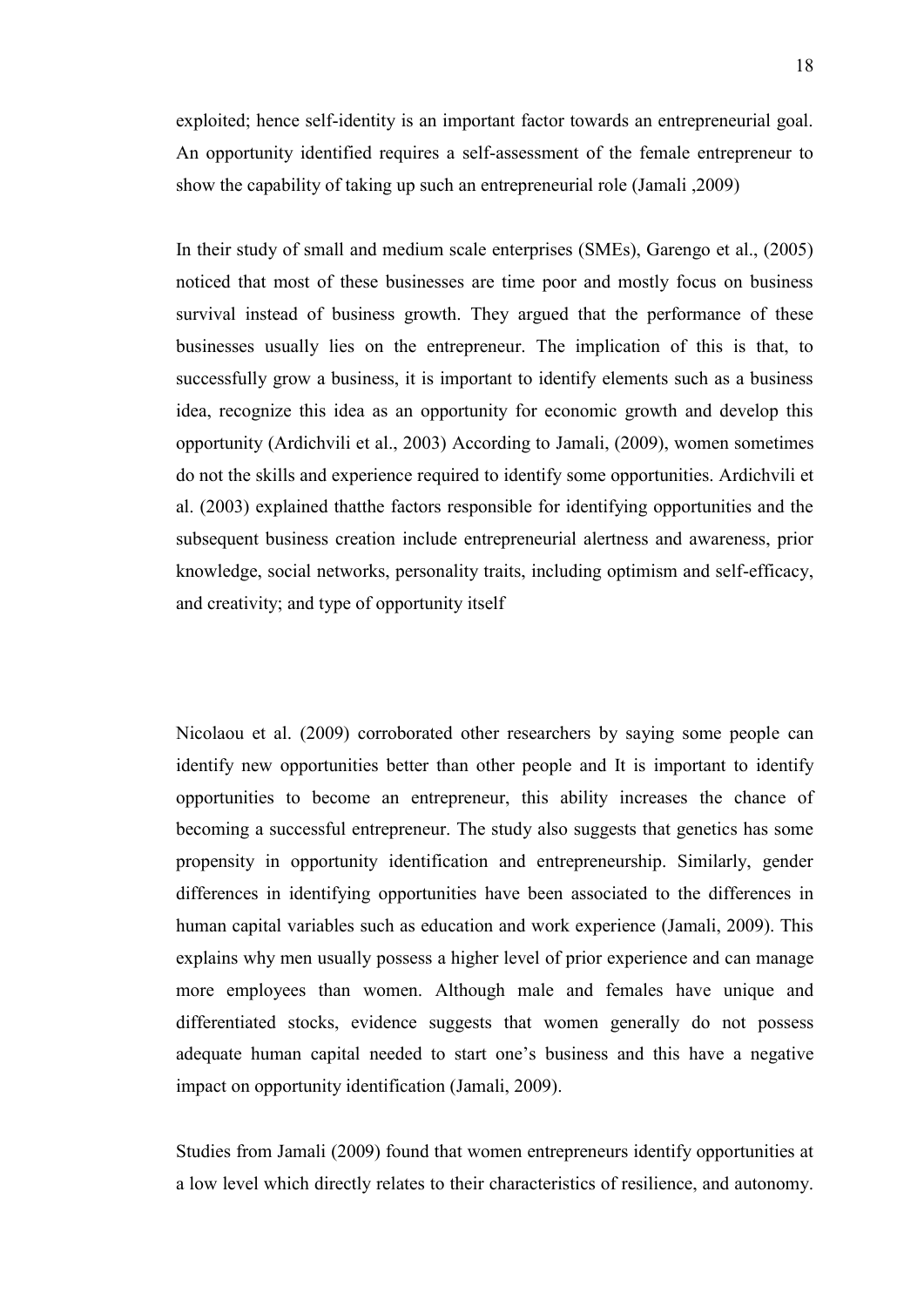This study suggests that these personal characteristics are usually centred around a female's life and her experiences which makes it difficult to distinguish between their entrepreneurial identities and societal expectations. A typical example of this is Lebanon where female entrepreneurs seem to have taken up the 'caretaker' role and its expectation and this results in guilt-feeling when operating a business despite the high level of aspiration and determination (Jamali, 2009).

Makori and Memba (2014) found that in Kenya, the identification of a business opportunity by a female entrepreneur does not guarantee the development of a successful business venture for different reasons such as lack of knowledge in the business environment they operate in, social and cultural barriers to female involvement in a particular business type, inability to garner the required resources to manage a specific business venture successfully, and insufficient commitment from the society towards female business owners.

A considerable amount of Nigerian female business owners venture into businesses in the informal sector of the economy. These female business owners identify business opportunities in small scale manufacturing and service providing businesses which include petty trading, make up artistry, food production, e.t.c(Aderemi, et al., 2008)

#### <span id="page-18-0"></span>2.3.2 Innovation

Just like opportunity identification, innovation has also often been identified as an important ingredient in new venture success (Baron and Tang, 2011). Innovation is usually a function of creativity. As Amabile (1996) explained, "a*ll innovation begins with creative ideas…creativity by individuals and teams is a starting point for innovation*" i.e innovation is about creating new ideas and concepts. When an innovation is successfully introduced by an existing or new business venture, small or large,it stimulates new demand for products and services, and thus generates success and wealth for the entrepreneur (Schumpeter, 1989). Innovation can vary according to the degree of radicalness, being innovative means the calculated attempt to willingly depart from existing practice or technology and delve into something new, further beyond the present state of affairs (Baron and Tang, 2011). Oberg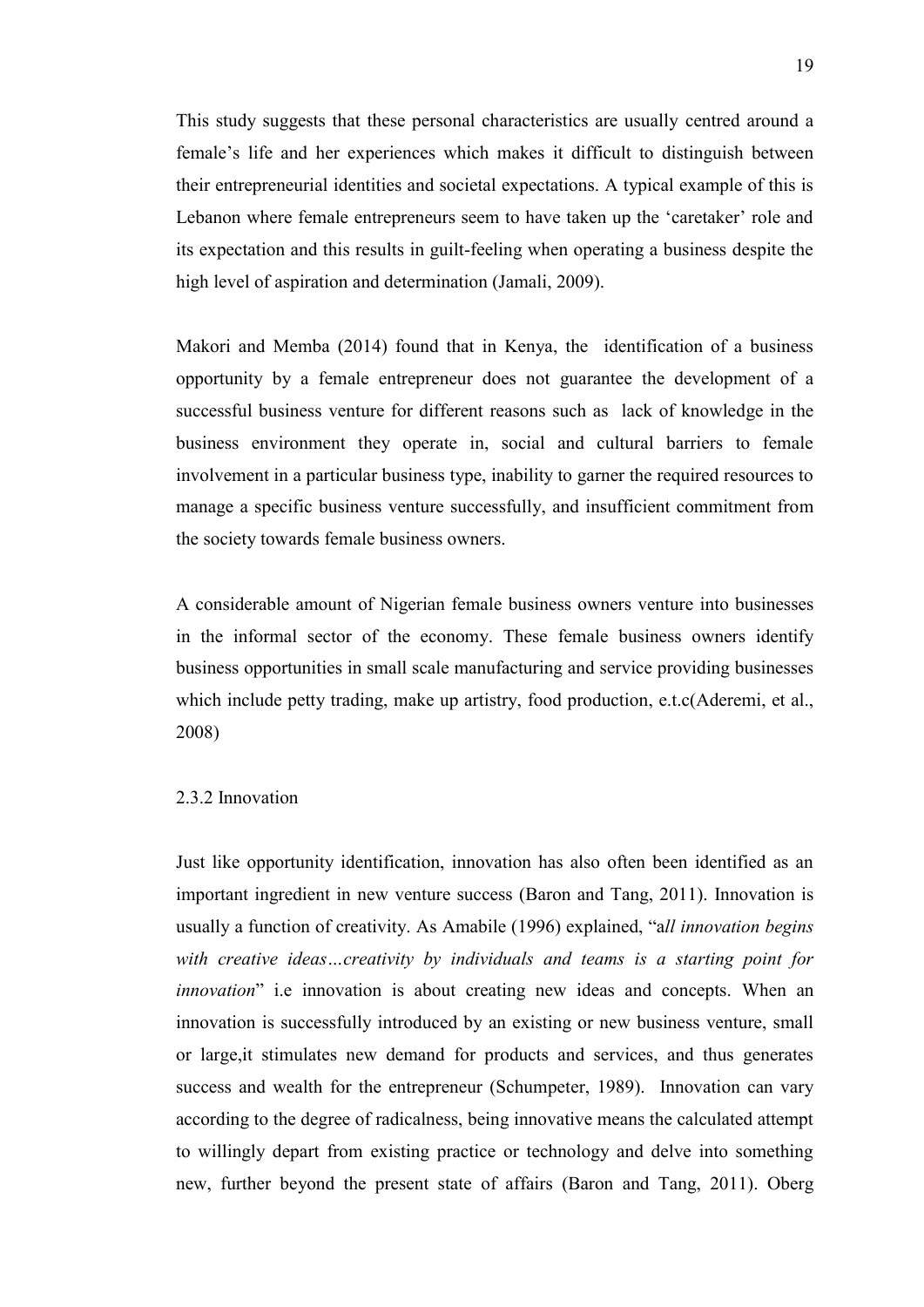(2018) explained innovation from an interesting angle. According to the study, innovation has a direct relationship with networks. The study suggests that means innovation could occur as a direct result of the interaction between business partners, or as a result of changes in the pattern of interactions between the said partners. From this, it is evident that the network could determine how innovative an entrepreneur is. ccording to McDade and Spring (2005), female entrepreneurs in Africa are the major providers of domestic food supplies in both urban and rural areas. This is in line with Oberg (2019) as females tend to create new ideas around their contemporaries for example, female entrepreneurs from West Africa deals majorly in food supply and textiles. Furthermore, a little part of female entrepreneurs in Africa often develop a non-traditional gender role by creating business ventures that deal with construction, information technology and tourism (Spring, 2005). In Nigeria, majority of female entrepreneurs produce a variety of food from agricultural products such as smoked fish, palm oil, cassava flour, yam flour among others (Alese, 2011). Similarly, female entrepreneurs in Nigeria also manufacture Adire, beads and textiles (Alese, 2011).

# <span id="page-19-0"></span>2.4 Overview of female entrepreneurs in developed economies

As previously discussed, over the past few decades, the field of female entrepreneurship is garnering more attention as more women venture into entrepreneurship. In developed countries, different scholars have studied the impact of gender on business start-up and growth. These studies have followed a regular pattern using these themes: motivation, network, finance and performance and growth.

These factors are paramount to any successful business, so it is not surprising to see different research articles written on them with respect to gender in the developed economies. These factors are reviewed and presented in the following sections.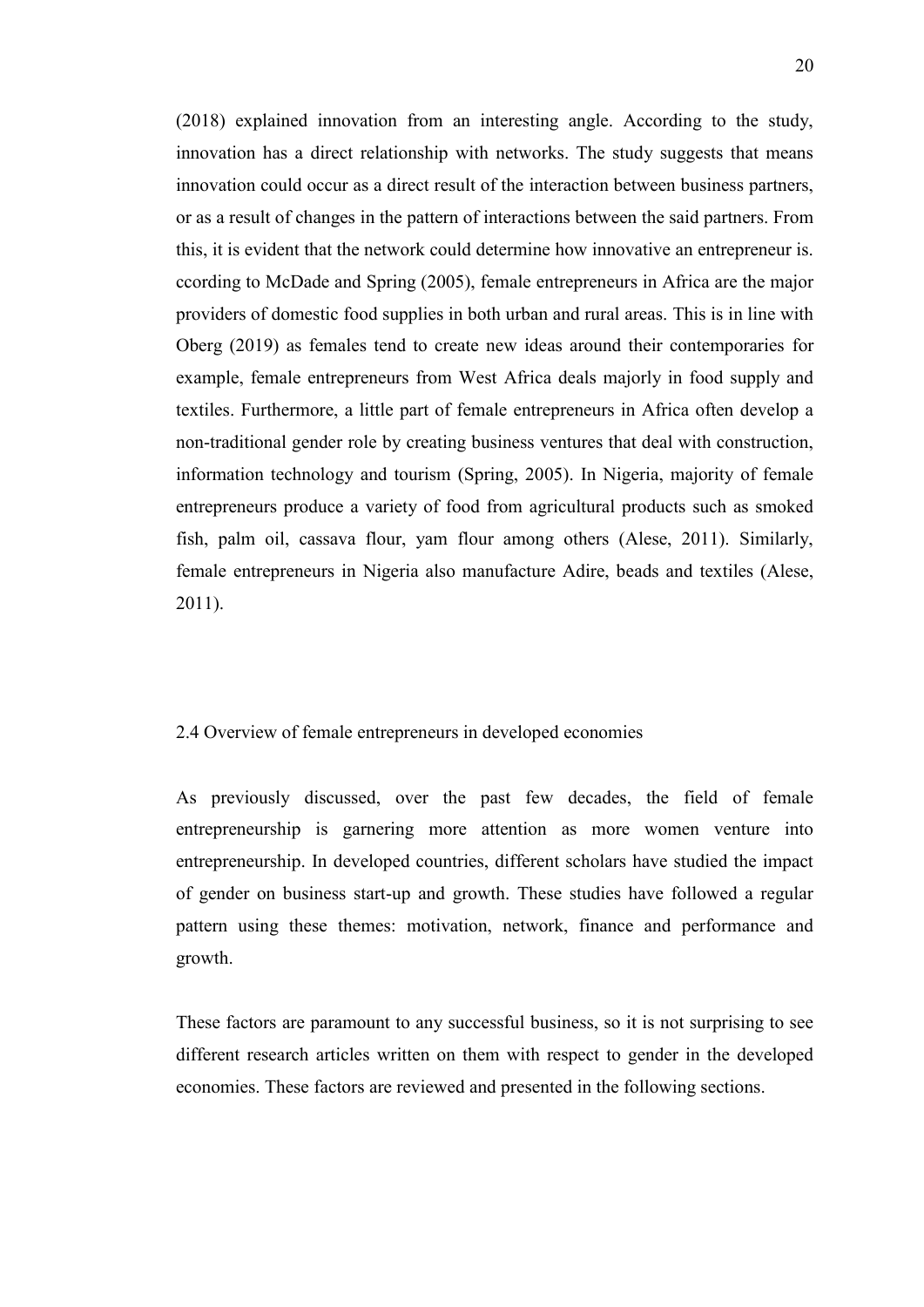#### <span id="page-20-0"></span>2.4.1 Motivation

Motivation of an entrepreneur is an important element in starting off businesses. Even though little is known about women's motivation to act entrepreneurial, the rate at which women owned businesses are increasing in USA has been researched. (Manolova et al. 2008)

Like men, women also have reasons why they venture into business which includes personal achievement, flexibility, wealth (Shane et al, 1991). According to the study, the need to achieve higher societal status and gain recognition from peers and the society are also likely reasons for women to start their own businesses.

According to Forbes, women venture into starting business to have more flexibility as they are usually the primary care giver of the family. One of the main reasons for starting a business by American women is to be able to adequately accommodate work and family needs (Thébaud, 2015). Similarly, about 75% of female respondents to a survey prefer flexibility than making the most money (Mbo Partners, 2017). A desire to be able to control one's time and set own schedule is among the core reasons for starting a business venture.

#### <span id="page-20-1"></span>2.4.2 Networking

Networking is an important aspect of entrepreneurship. Several research works have been carried out in developed countries to explore the importance of networking in entrepreneurship and as an extension, how this differs between genders. According to Öberg (2018), a business network consists of directly and indirectly connected individuals (and companies) who are connected majorly along the social and economic lines. Networks operate as a link among entrepreneurs to share ideas and resources.

Anderson et al. (2010) explained that networking is not only important as a strategic alliance but also necessary to institute change, develop growth thereby creating the future. Networking enhances effectiveness in entrepreneurship as it provides a platform where ideas and resources are shared among entrepreneurs.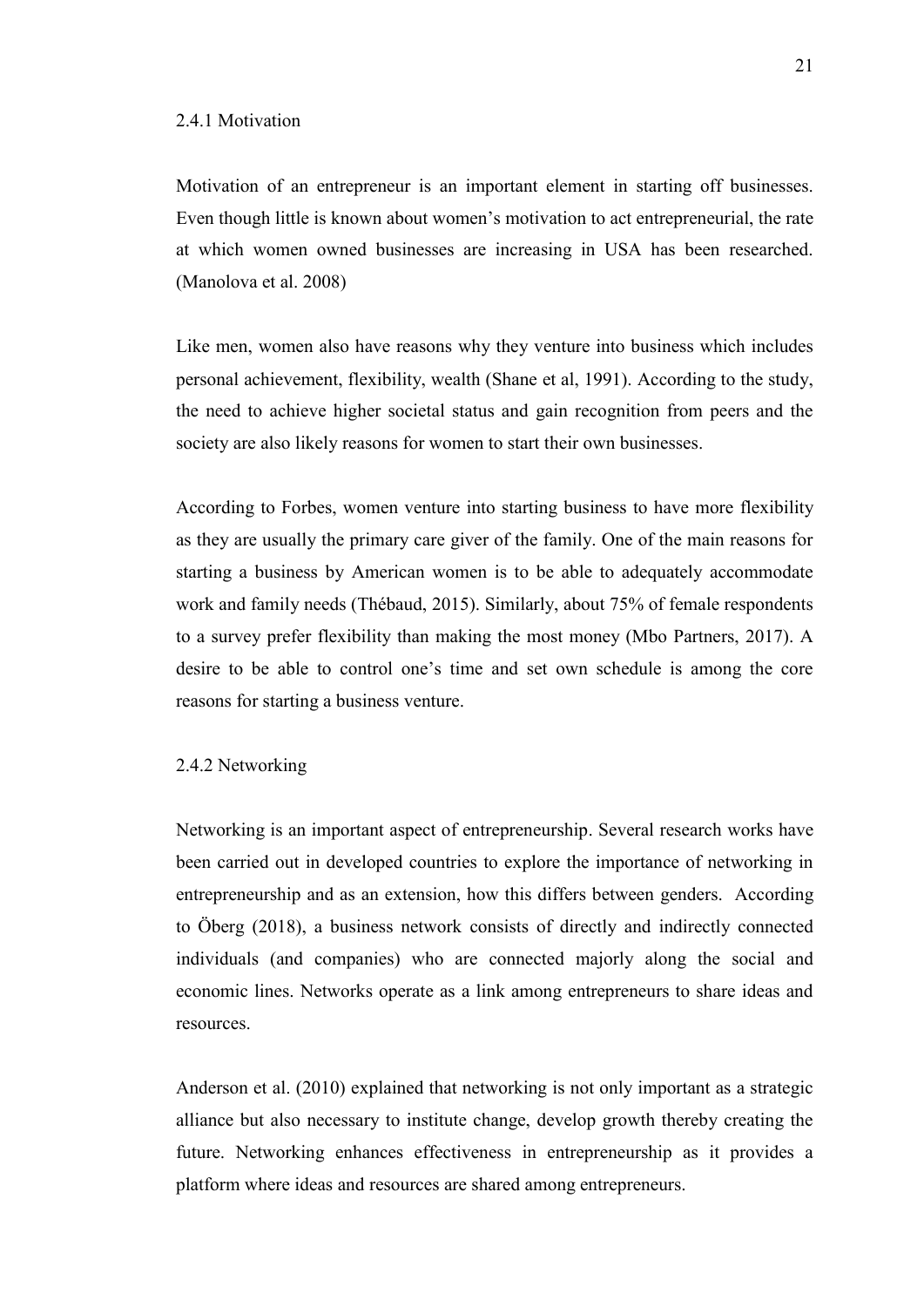Most of the scholars agree that there may be differences in the type of social networks female entrepreneurs belong to and the corresponding usage. These articles argued that entrepreneurs may have weak and strong links to their networks (Kim and Sherraden, 2014). A weak tie is usually connected to one type of relationship while a strong tie is more frequent and with a lot of emotional connection. Women are usually involved in weak ties than men. A US-based survey study discovered that female entrepreneurs' networks differ greatly from male entrepreneurs in different ways (Kim and Sherraden, 2014). Female entrepreneurs have their networks mostly from family members, friends, and kins while the male entrepreneurs have lesser neighbors and kins as part of their networks rather they are in networks comprises of professional acquaintances and formal associations. The social network of women entrepreneurs which is based mostly on families and kids are in agreement with the gender-specific roles for women which involves women childcare and housekeeping duties, this makes it difficult to network professionally. (Klyver & Terjesen, 2007). These networks only suggest that, in contrast to males, females are less likely to receive benefits from their networks for business start-ups, and job promotions because their networks consist of kin rather than co-workers and associates (Lin, 2000).. However, there seems to be a little agreement about the types of individuals found to participate in these networks. Kim and Sherraden (2014) argued that both male and female entrepreneur tend to network with people of the same gender. According to Lin (2000), some natural events have a great impact on networking. Child rearing, as seen by the majority of the society as a female activity tend to have a negative impact on female's networks and statistically no effect on the males' network. Similarly, female with young children (between 3-4) usually belong to smaller networks than do their counterparts with adult children.

Despite the difference in views, majority of the research works suggest that female entrepreneurs face particular challenges when establishing, accessing and joining networks (Cater, 2009; Kim and Sherraden, 2014). Cater (2009) suggests this might be because females are less welcome in existing entrepreneurial networks. This is difficult to understand because females generally possess strong interpersonal- and communication skills which should make networking easier and more effective (Kim and Sherraden, 2014).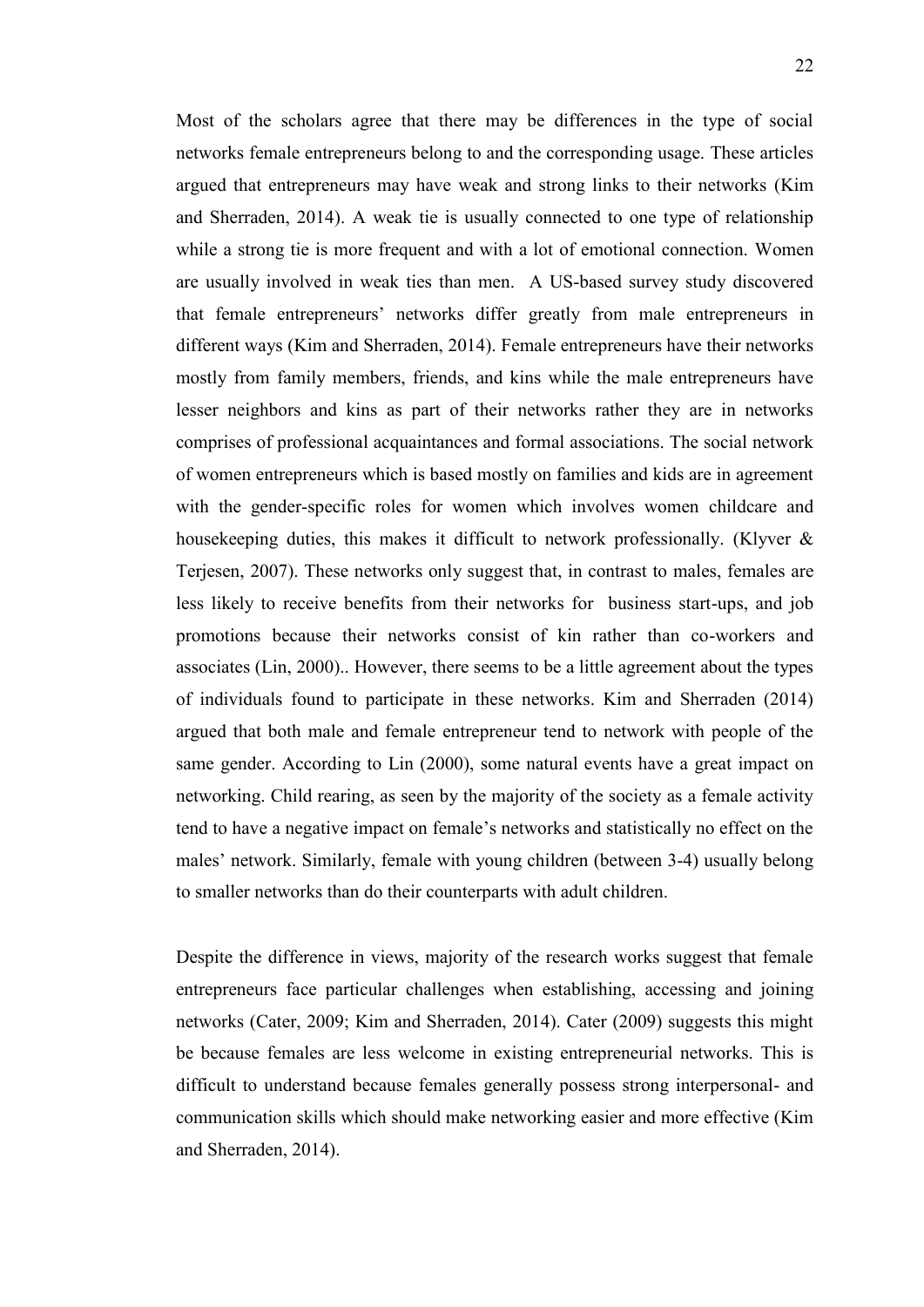<span id="page-22-0"></span>Finance is a key part of entrepreneurship. It basically entails how to acquire and manage funds to run a business smoothly. Access to finance is a major obstacle for females to successfully start and grow a business enterprise (Carter,2009). Even though the access to finance appears to be neutral for both gender, females tend to face higher barriers in securing the needed finance for the business. In the UK for example, the most common sources of funds for start-ups are personal savings, bank loans and overdrafts, personal and business credit cards (Carter et.al, 2006). Since both men and women tend to use similar source of income for starting a business, it is imperative to study why female entrepreneurs face more barriers than their male counterparts in accessing funding.

In order to understand this, we must look at things from two different angles: the demand side of it (women entrepreneurs) and the supply aspect (banks and public funds). On the demand side, women usually start businesses with lower capital when compared to men. Studies from Marlow (2005) suggests that initial capital invested in average women businesses is usually about one-third of the men-owned businesses. To put this in context, a recent study compared both gender start-ups, using the same parameters (industry and business age) found the mean total starting capital for male owned businesses was about 18, 683 GBP to 6, 433 GBP for their female counterparts (Carter, 2009). According to Constantindis et. al, (2006), females prefer to use their personal savings, soft loans from family and friends to start their businesses implace of loans from banks and other financial institutions,. The three types of finance commonly used by women after current accounts are deposit accounts (39%), credit cards (39%) and bank overdrafts (33%) while for men, apart from current accounts, bank overdrafts (43%), credit cards (43%) and deposit accounts (38%) are commonly used (Cosh et.al.,2007).

As seen from various texts, female entrepreneurs are generally reluctant to take the loans and debts in running businesses as this is perceived as burdens of some sort. This could also be as a result of relatively earning lower than men and thus limiting the purchasing and collateral power. The Center for Women's Business Research (2005) report shows that, in the United States, only one-third of female business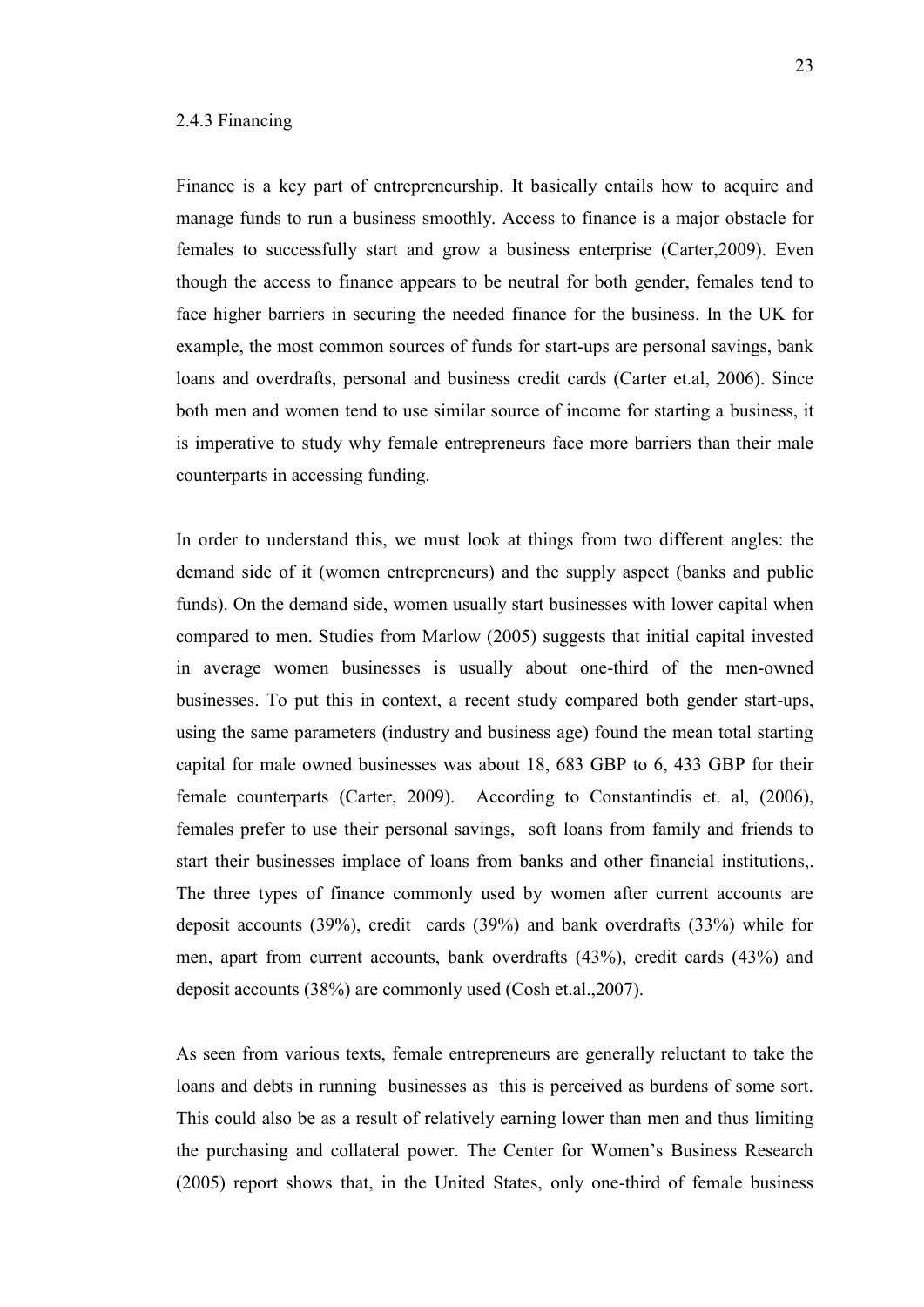owners used commercial credit in 2003 and that the average equity finance used by female entrepreneurs was acquired through personal sources: 73% received investment from family and friends and 27% from other investors.

# <span id="page-23-0"></span>2.4.4 Growth

Studies from different literatures suggest that female owned businesses tend to be smaller than male owned businesses when factors such as net income, revenue and number of employees, are measured. These factors which are the standard economic indicators are used to measure business growth and success. The past few decades have witnessed a significant improvement in female entrepreneurs especially in areas like business experience and education as more women are starting businesses in other sectors outside the traditional sector (Winn, 2005). Greene et al. (2003) suggests that businesses run by women tend to be smaller because female entrepreneurs limit their own growth.

# <span id="page-23-1"></span>2.4.5 Performance

According to Lerner et. al., (1997), *social learning (entrepreneurial socialization); network affiliation (contacts and membership in organizations); human capital (level of education, business skills); and environmental influences (location, sectoral participation, and socio-political variables*) are the determining factors responsible for the start-up and development of a business. The study concluded that successful business ventures are usually created by male entrepreneurs who engage in effective planning, are highly motivated and could manage risk effectively. Female owned businesses tend to be slower in growth rate, smaller in size and not as profitable. Diverse factors affect the performance of new ventures by female business owners, these includes, family support, home responsibilities and roles expected (Jamali,2009). Similarly, female-owned businesses had lower turnover sale, do not tend to grow substantially in employment after 12 months in business, are more likely to employ few core staff (usually females) and are usually valued at a much lower rate than male businesses (Carter, 2010). However, the determining factor of success and survival of business is pretty much the same way for male and female entrepreneurs (Lerner et. al. 1997). This suggests that the factors and processes that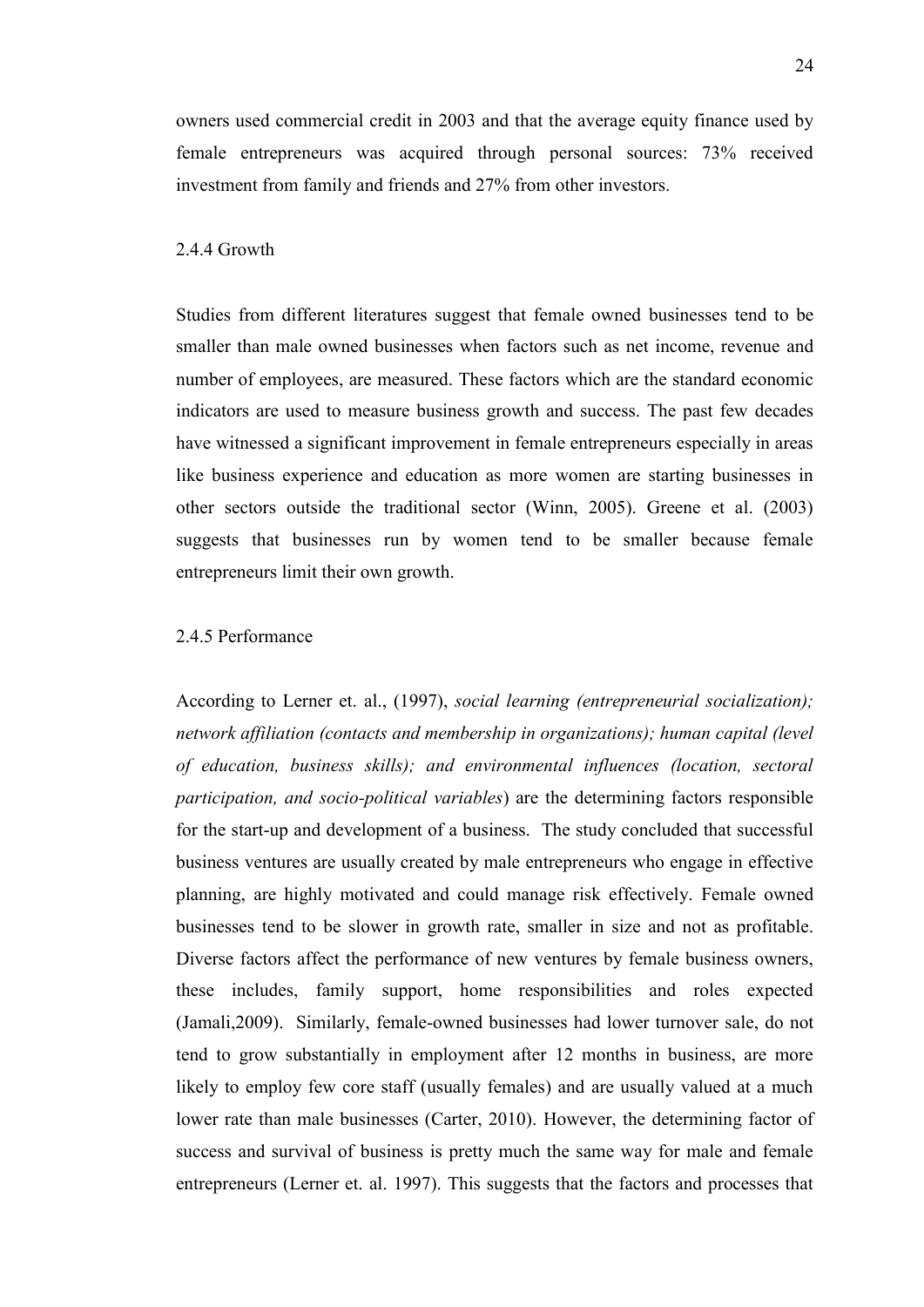determine the performance of a business venture are similar irrespective of the entrepreneur's gender.

According to Lerner et. al., (1997), another reason that may be responsible for the low performance rate of female businesses is that female entrepreneurs see business growth as a huge risk, and for this reason, they tend to be more conservative, more risk averse, deliberately striving for a manageable and controlled growth rate.

#### <span id="page-24-0"></span>2.5 Overview of female entrepreneurs in developing economies

In developing economies, female entrepreneurship represents an important engine for economic growth because it plays a leading role in reducing the unemployment rate and poverty and achieving gender equality. This section discusses female entrepreneurship in developing economies considering the motivation for entrepreneurship, and the challenges the female entrepreneurs face in developing countries. It is however important to briefly discuss some traits in female entrepreneurs in developing economies

### <span id="page-24-1"></span>2.5.1 Features of female business owners in developing economies

The motivation of an individual's attitude towards a matter is usually propelled by the expectation that their effort will lead to a desired result. (Vroom, 1964). Applying this to female entrepreneurship, it suggests that the level with which women start businesses usually depends on two things: how much they want to grow and how confident they are that their effort will lead to the expected growth According to Lawan (2017), certain individuals possess some personal characteristics that favours entrepreneurship. These characteristics play a huge role in determining the growth of the business (Lawan,2017). A typical female entrepreneur tends to be the first child in a middle class home where the father is an entrepreneur (Bowen and Hisrich, 1986).This is usually because the first child have a different attitude and grows at a faster rate with a higher sense of responsibility than other children. This phenomenon depicts the entrepreneurial ability of first children (Bowen and Hisrich, 1986). (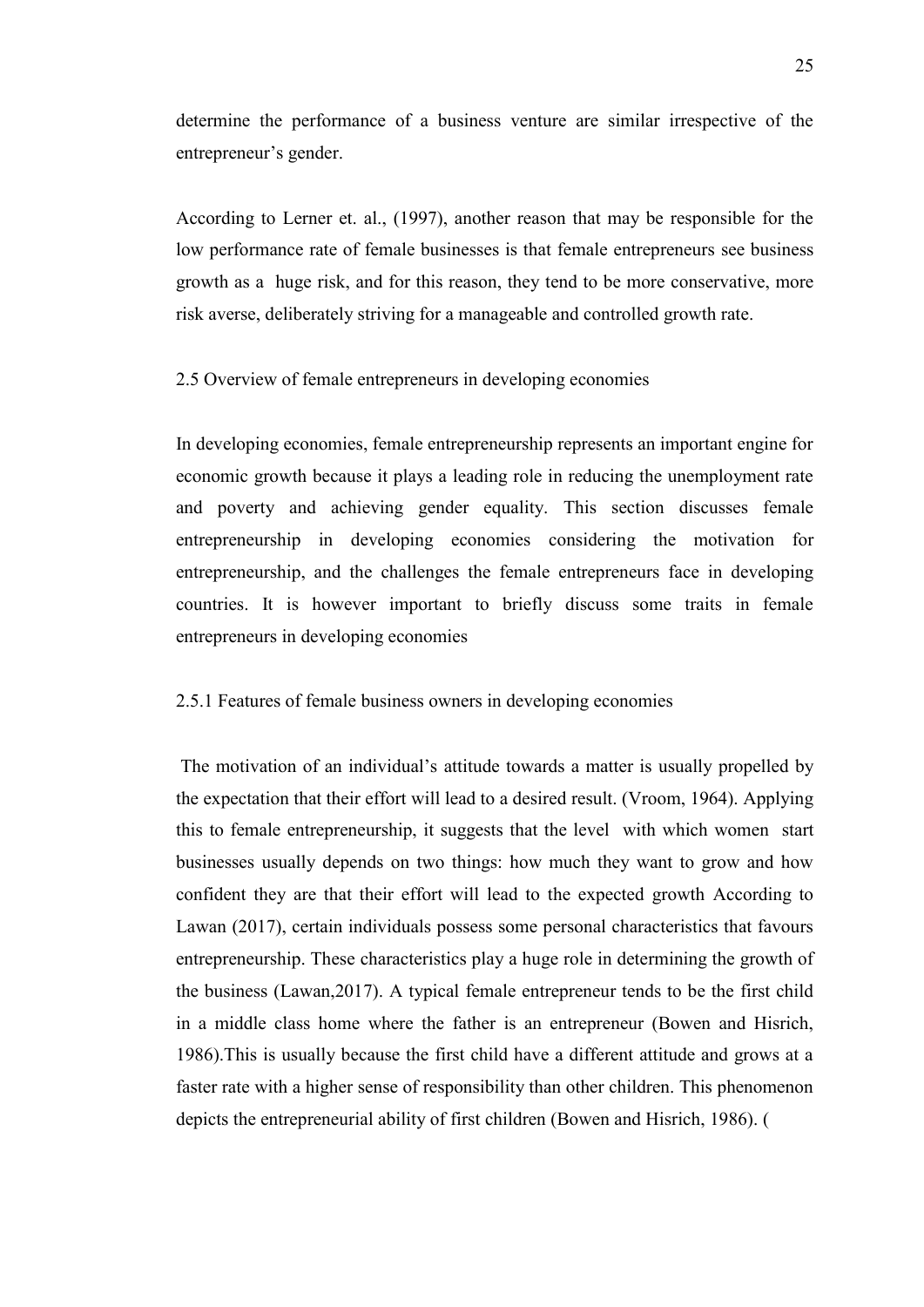According to Ayadurai and Sohail, (2005), majority of female business owners in Bangladesh are married with an average age of 33 years. The study cited a 2001 karim report stating that women start businesses around 27 and 28 years old for rural and urban areas respectively. Similarly, less than 45 percent of the women have low level of education below the high school while about 43 percent have higher level of education.Some of these factors have been also been studied in developing the profile of female entrepreneurs including business type and age at the start of the business (Lawan, 2017).. According to Koutsou et al. (2009), there is a relationship between the age of women entrepreneurs and their type of business. The older women, who have little or no education, uncertain and lack significant financial power to start her business usually prefers a collective form of business and deals with a line of business that she is familiar with. This type of female entrepreneur is usually cautious about dealing with financing agencies and would likely set up a business that is not very dynamic and provides her with a small income. This type of female entrepreneur mostly engage in farming and the cooperative business is the primary business opportunity she can identify with. This type of business possesses a minimum risk of failure because they share personal risk and financial burden with other group members.

A study of female entrepreneurship in Mauritius shows that a significant amount of female entrepreneurs have post-secondary school education while the rest went to vocational schools (Ayadurai and Sohail, 2005). Similarly, the study shows that the younger women are more educated than the older ones.

On the other hand, Koutsou et al. (2009) also discovered a second group of female entrepreneurs that is in stark contrast to the previously mentioned group. This type of entrepreneur is relatively younger, confident and well educated. This female entrepreneur chooses the sole proprietorship form of business ownership and provides services to her client, a field where higher education, skills, knowledge and a relatively large amount of financial strength are needed

Several other literature (c.f Babalola ,2009) tried to develop a profile of the personal characteristics and traits of a female entrepreneur in a bid to establish whether there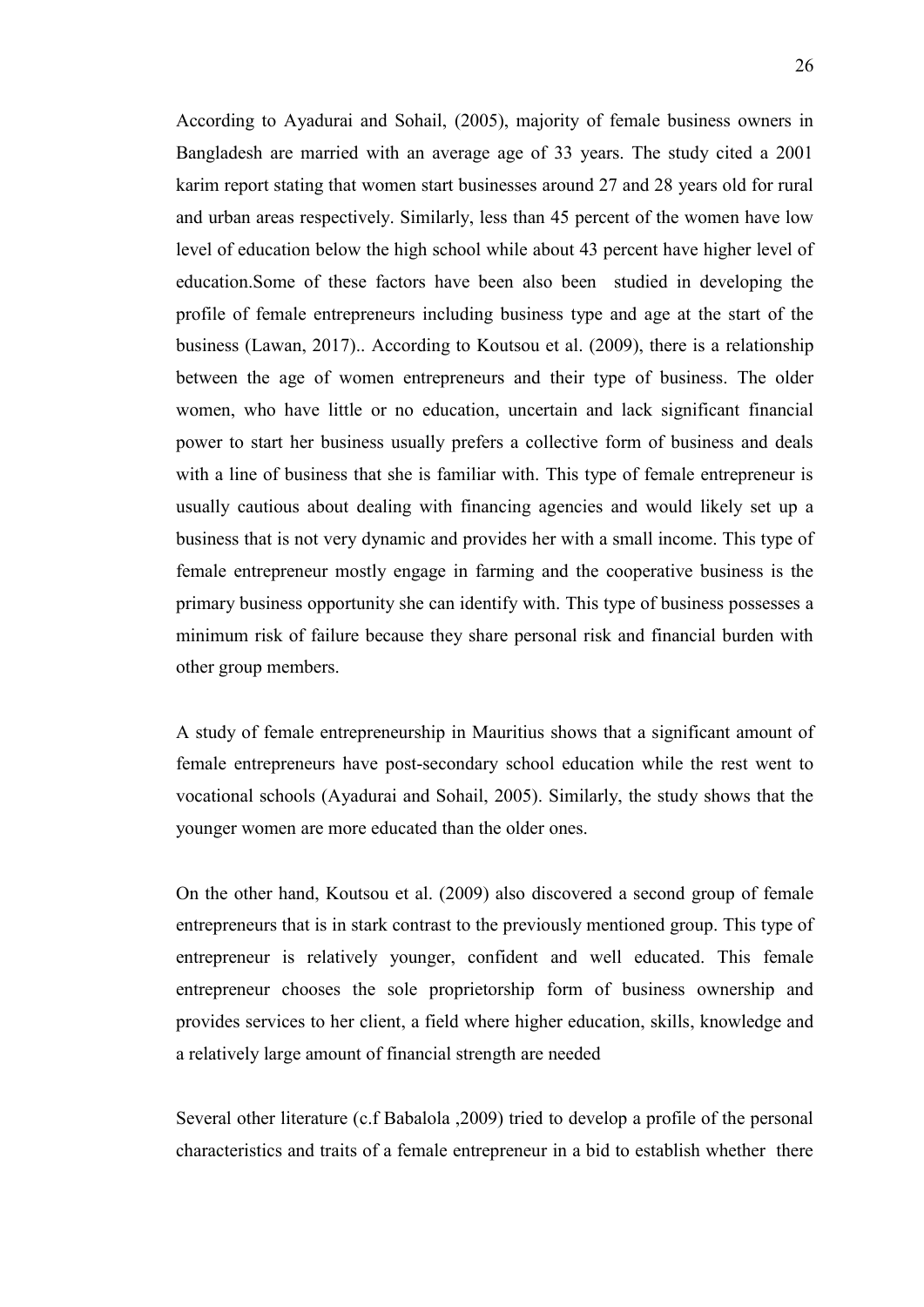is a 'characteristic' profile for a female entrepreneur, and if there is, whether females with these characteristics have a tendency to be successful entrepreneurs.

In Ethiopia, about 22 percent of female entrepreneurs were married, 24 percent were single,17 percent divorced while 26 percent are widowed (Singh and Belwal, 2007). The study showed that 26 percent of the female business owners had primary education, 19 percent secondary education, 23 percent had a diploma, 14 percent a university degree and 18 percent were illiterate. Majority of these women have children relatives who were dependent on them.

In Nigeria, Ekpe (2011) found that the average age of female entrepreneurs in the micro entreprises are around 30 to 40, they are mostly married with children and had acquired secondary/high school or primary school education. The study further revealed that a considerable amount of the successful female entrepreneurs belongs to clubs and societies, and they had training before starting their business. These female entrepreneurs understood the local language, had an average of 3 years business experience and had an average of 3 children. Achievement, foresight and motivation are important factors of entrepreneurial success (Ekpe, 2011).

#### <span id="page-26-0"></span>2.5.2 Female entrepreneurial motivation

According to Ayadurai & Suhail (2005), the motivation for business ownership by females is not entirely different from the motivations of men who venture into business. However, these differences are recorded in the conditions attached to starting up the business, factors such as; the roles in the home as mothers, daughter os wives, and necessity of generating income for the family. Female entrepreneurs are also motivated by socio-economic factors such as a desire to be self be employed, a need to be their own boss and an opportunity to utilize their skills.This study suggests that the motivation for females to start their own businesses is usually a combination of several factors and not just an isolated one factor. McIntosh and Islam (2010) explained that psychological motivation such as 'desire for power and money, the motivation to improve their communities, and the need for selffulfilment' can lead some females into entrepreneurship.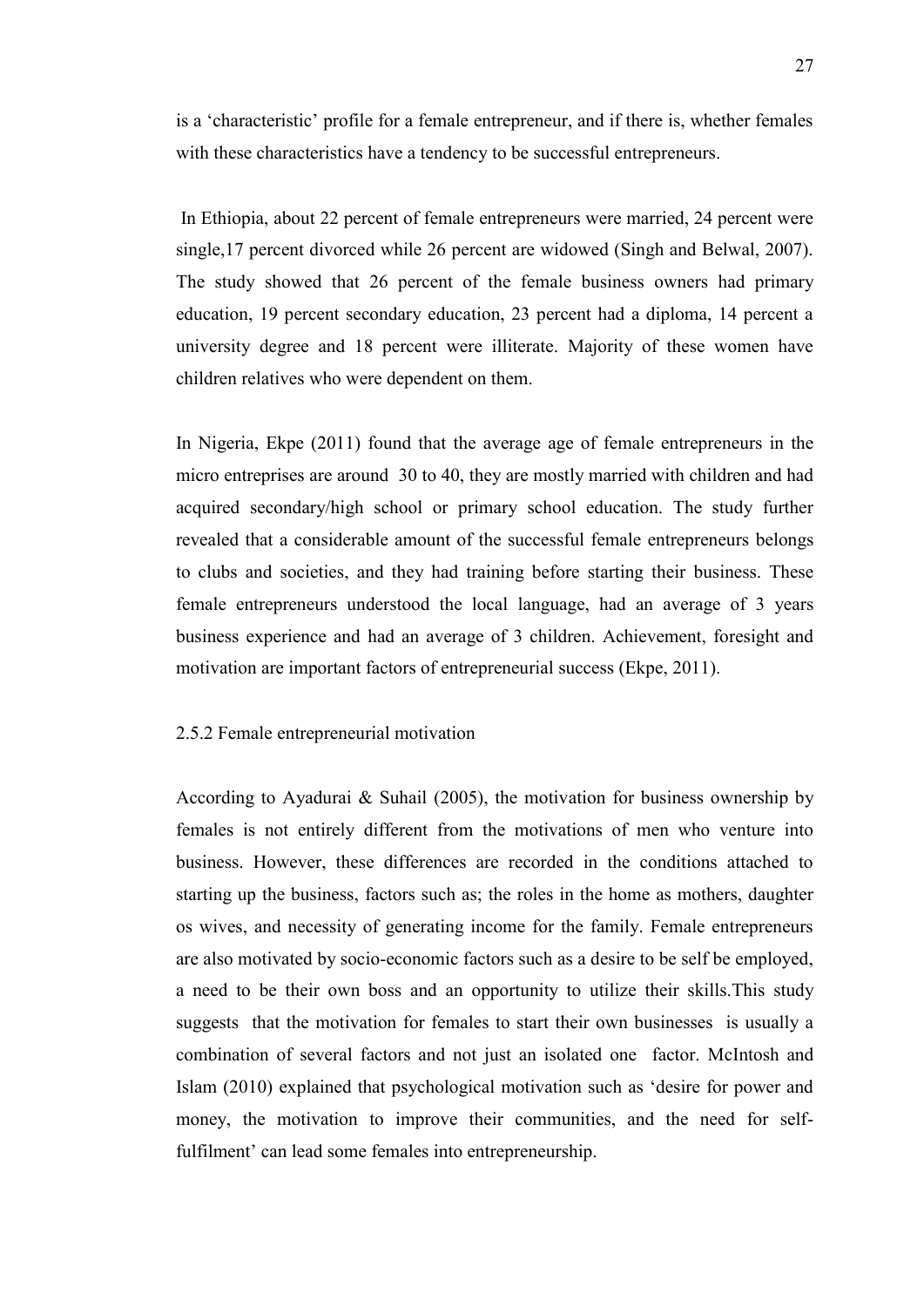As Okafor and Amalu (2010) rightly observed, motivational factors can be classified into push and pull factors. This implies that both external and personal circumstances, play a huge role in the decision of female entrepreneurs to start a business. The study explained that the positive factors pull the female entrepreneurs to create their own business ventures while negative factors push females to create their own enterprise. Examples of push factors include unemployment, deployment, frustration poor working conditions, insufficient household income, the need to combine both work and home duties while the positive factors pulling females into entrepreneurship include the desire for independence/to be own boss , autonomy increase in financial opportunity, self-fulfillment, flexible schedule in handling family and work duties, and experience (Okafor and Amalu, 2010, Ismail, Shamsudin and Chowdhury, 2012). These pull and push factors can be further classified into personal, economic and social motivators (Coughlin, (2002)..

# <span id="page-27-0"></span>2.5.2.1 Personal motivators

Personal motivators such as need for career satisfaction, the desire to achieve higher societal status, and the desire to control one's destiny are among the factors that influence female entrepreneurship (Parvin et al., 2012). These factors are believed to be the most interesting motivators for female entrepreneurs. According to Coughlin (2002), the motivation for self-fulfilment is strong among female entrepreneurs even in developing countries where economic freedom is the primary motive. In developing countries where women struggle with a dysfunctional welfare system and find it difficult to adequately support their family, many women found fulfilment in creating a business to meet their needs and that of the family (Coughlin, 2002). It is believed that self-fulfilment will keep a female entrepreneur running her business rather than earning more, working for someone else. Having control over one's own destiny, achieving growth and personal balance, feeling proud of one's achievement and self-esteem, gaining independence and freedom are among the greatest rewards for entrepreneurship.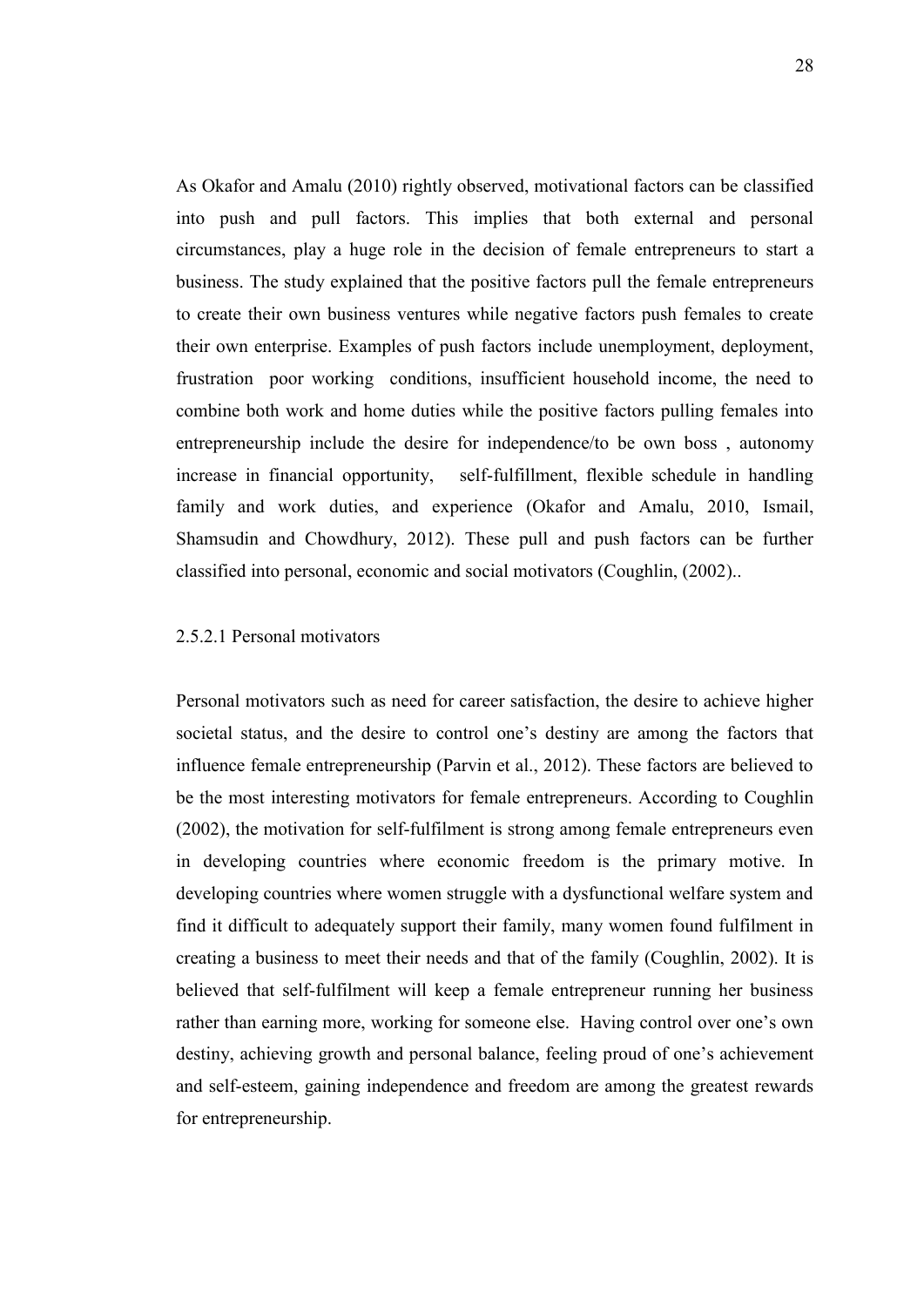Similarly, a significant number of women create own businesses because they feel unchallenged at work (Coughlin, 2002; Babalola 2009). A huge number of female entrepreneurs believe they run into a 'glass ceiling' at work which invariably means an invisible barrier to career advancement. Interestingly, this is also applicable to male entrepreneurs too although women reportedly face stronger barriers.

# <span id="page-28-0"></span>2.5.2.2 Economic motivators

The need to generate more income, to meet basic needs has been recognized as one of the driving forces of female entrepreneurship (Ekpe,2011). Even though females in developing countries are generally not regarded as the primary source of income in their family, an increase in the divorce rate and single parenthood have changed the attitude and orientation of women and led them into generating income and creating wealth (Coughlin ,2002).

Acccording to Lawan (2017) the push factor for female entrepreneurs in Tanzania was to earn enough money to provide for the basic needs of their families or increase the income level in order to contribute to their family. In Sri Lanka, it is believed that the motivation for female entrepreneurship in achieving higher living standards, being self-reliant and providing support for their family is what motivated most of the women into entrepreneurship in (Ayadurai and Sohail, 2005).

In summary, considering the pull and push factors, it is safe to say many women in developing countries venture into entrepreneurship for economic reasons. Harsh financial conditions have driven many women to start a business enterprise as this is seen as an alternative way of generating income to meet their household needs.

### <span id="page-28-1"></span>2.5.2.3 Social Motivators

Social factors borne out of direct and indirect interactions with people are part of the reasons why females venture into entrepreneurship. Factors such as, unemployment, frustration at the place of work, disparity between male and female wages, harsh working conditions, inadequate childcare facilities, and the desire to be able to control one's time are some of the social motivators that lead females into starting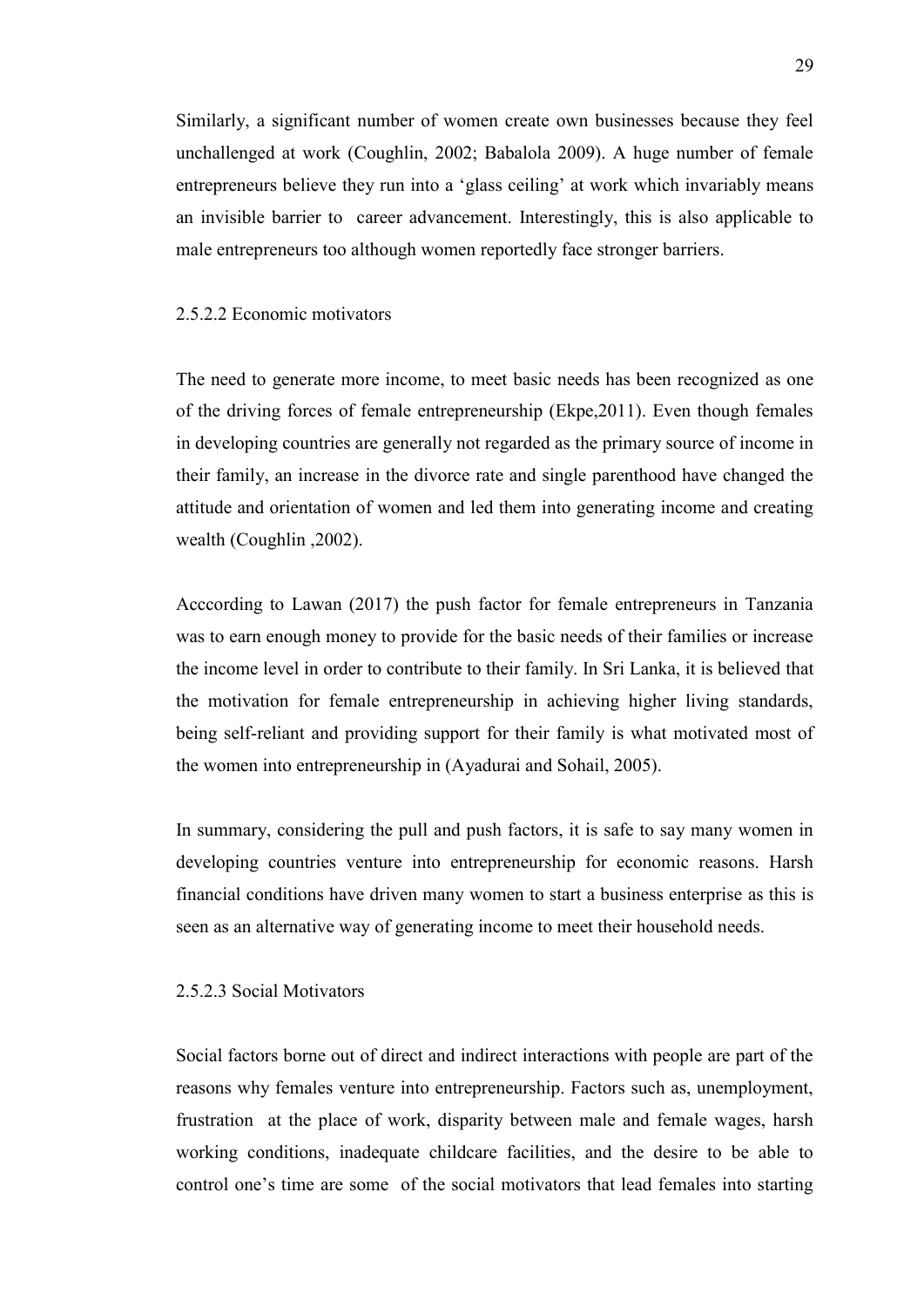their own businesses (Coughlin, 2002). According to the study, Coughlin (2002) explained that both men and women are working towards blending their work and family lives together instead of in isolation and this is pretty difficult to do especially for working mothers. Working long hours, especially out of town makes it difficult to adequately create time for the family. In order to solve this problem, women create own businesses and this gives them the liberty to choose where and when they work, how long they work for. Even though running own business demands as much time as when they were employed, they are able to adequately schedule their work periods around the needs of the family (Coughlin, 2002).

From the literature reviewed it is evident that what motivates entrepreneurs to differ from person to person. Diverse factors are related to starting up female owned ventures which could be personal, external or psychological. These factors contribute to the choice made by these entrepreneurs which have no influence on size but fulfillment of their entrepreneurial goals. Similarly, these factors vary among individuals, from countries to countries, and among different cultures. However, it is important to state that similar factors can exist in different countries.

#### <span id="page-29-0"></span>2.6 Challenges faced by female entrepreneurs

Generally speaking, starting a business involves a lot of barriers and challenges. Entrepreneurs encounter many problems when creating and developing a business venture. Several research studies in developing countries have discovered several problems facing female entrepreneurs in the region that hinder their entrepreneurial activities and growth. Among these problems are work-life balance, lack of proper information and adequate training and access to financial resources (Lawan, 2017) These problems are discussed in detail below

#### <span id="page-29-1"></span>2.6.1 Balancing work and family

A major challenge for female entrepreneurs in developing countries like Nigeria is trying to balance work and other family roles together. Being an entrepreneur and the challenges that come with the roles is enough for a female, then adding the role of a wife, daughter or mother to this make it more challenging ginghams even for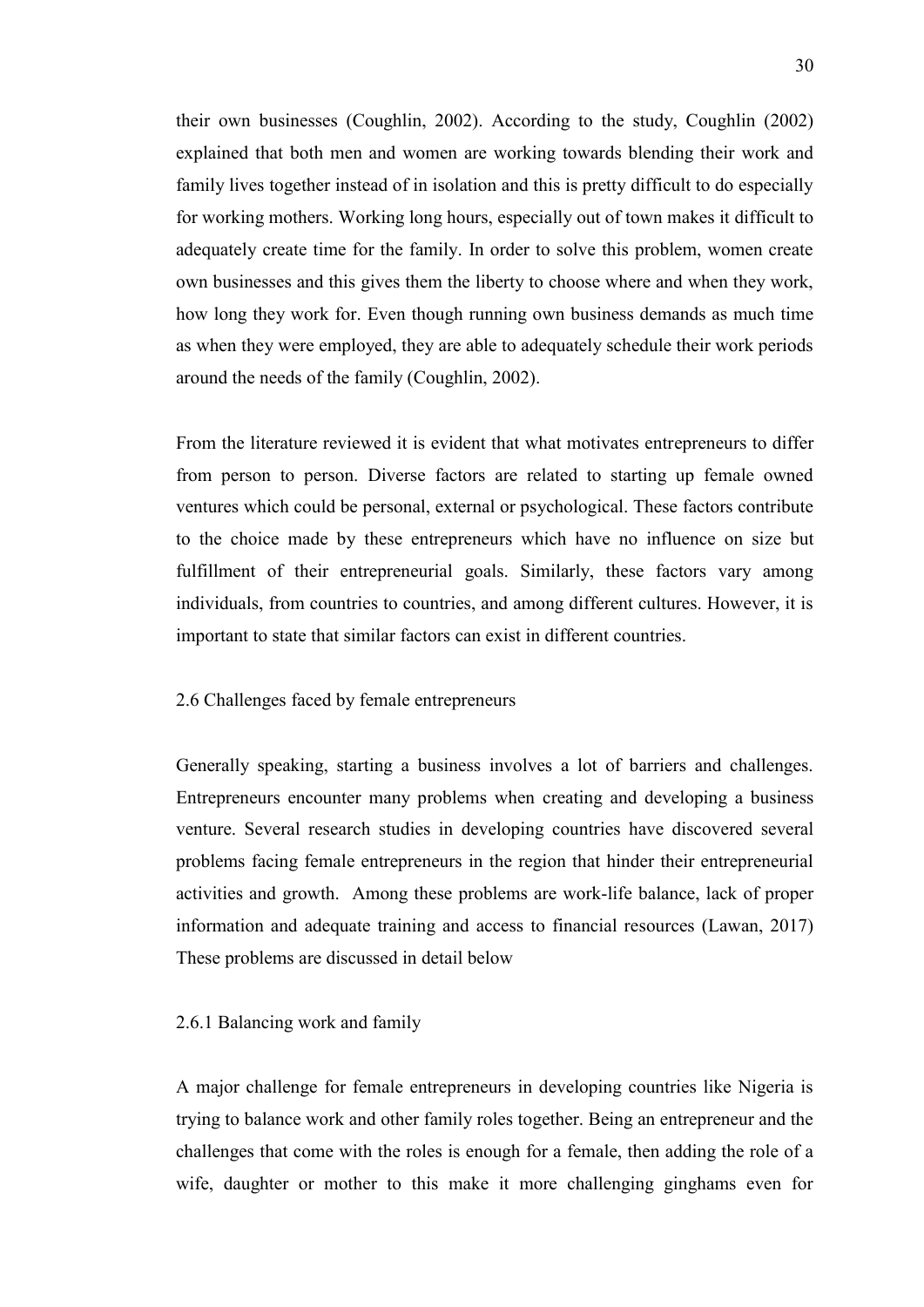individuals. Holding any of the above-mentioned roles means such individual has to manage daily household chores (Mathew and Panchanatham, 2011). Similarly, female entrepreneurs also have to take care of other personal activities such as their own health which they often neglect due to the shortage of time and overload of work (Mathew and Panchanatham, 2011). All these situations could lead to the manifestation of many work-lives related issues and in some extreme cases, a total absence of work-life balance, and thus undermine business success (Mathew and Panchanatham, 2011).

A balanced life is described as one in which one can attain satisfying experience in all areas of life. However, it is observed that female entrepreneurs in developing countries find it difficult to carry out all roles simultaneously in the current society (Mathew and Panchanatham, 2011). This results to some female entrepreneurs becoming mentally and physically exhausted to carry out their activities effectively because of the demands arising from both family and work. This often leads to dissatisfaction, health challenges and overall decrease in commitment to work and life activities (Mathew and Panchanatham, 2011).

According to Ehigie and Umoren (2013), married women in Nigeria usually jeopardise their career aspirations to enhance the career of their husbands and cater for the home. This implies that sometimes women leave their businesses or quit their jobs to cater to the home and raise their children. In most cases, the women are affected more when they start to raise kids than fathers, this could influence the entrepreneurial behavior of the mother. According to Coughlin (2002), a salient challenge for a female entrepreneur is the difficulty in balancing a fledgling company and a fledgling family.

# <span id="page-30-0"></span>2.6.2 Insufficient information and training

Information, education and training are critical to entrepreneurial success. In developing economies, however, in developing countries, a lot of information is lacking and particular skills are not in place to help or promote entrepreneurial behavior especially for women in business. This suggests that their managerial and entrepreneurial skills are insufficient. This goes along with the general problem of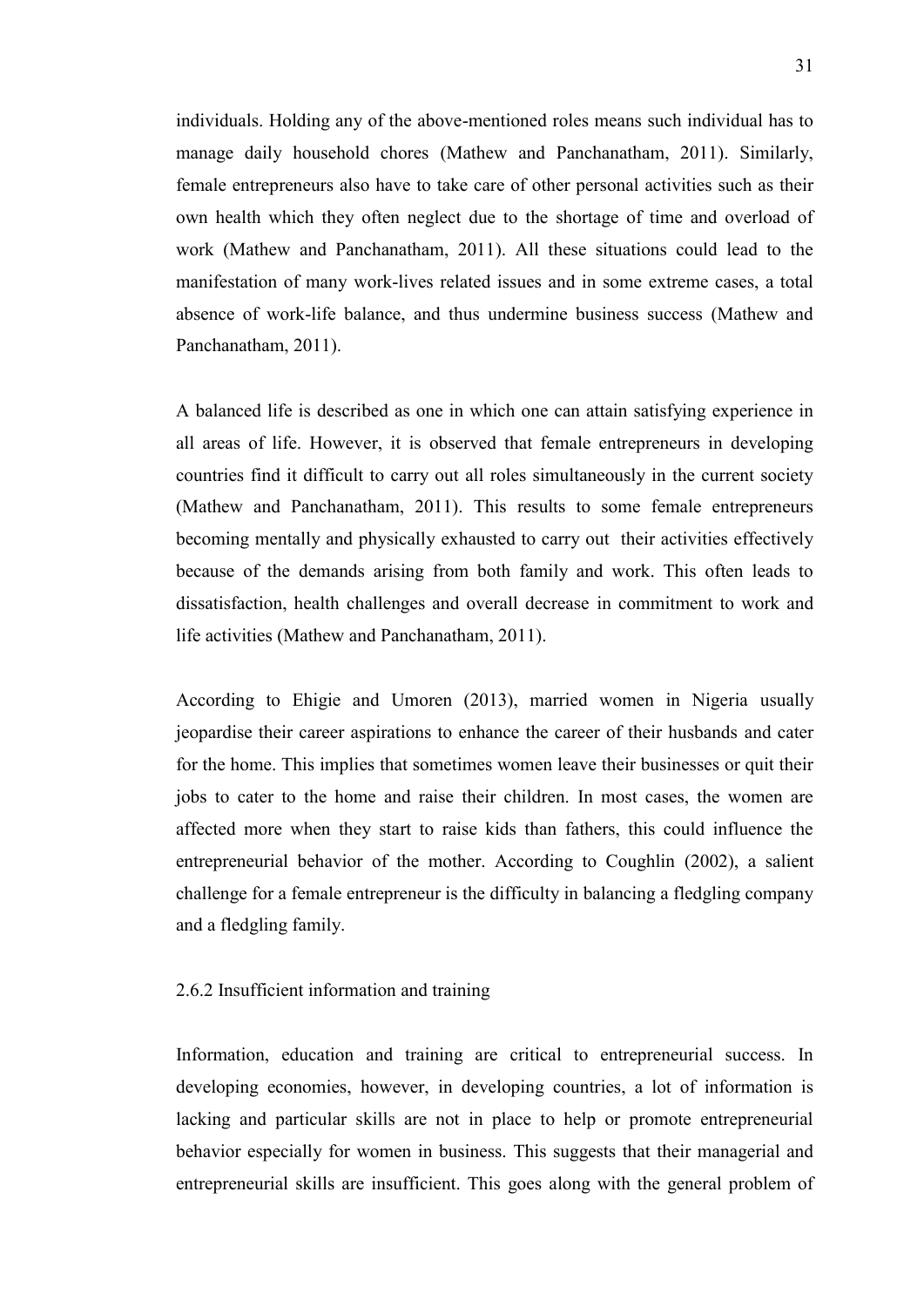identifying the ideal markets and the distribution networks (Vossenberg, 2013). Gurmeet and Belwal (2008) found out that majority of African female entrepreneurs lack the required skills that could help them keep up with changing pattern of business, globalization and ever-evolving technological process. This lack of access to technological know-how poses a huge challenge to female entrepreneurs in Ethiopia (Gurmeet and Belwal, 2008). In Nigeria, studies from Ukonu and Ehiabhi (2011) suggest that there is a huge lack of professional skills, and a low level of education among female entrepreneurs. This lack of skills tends to turn the female entrepreneurs towards creating businesses that generally do not require modern business techniques in promoting and marketing their products. This lack of training also means business ventures owned by female entrepreneurs in Nigeria lack in the use of modern day facilities such as managing and organizing technologies, the production of protected geographical identification goods or organic products and the use of quality control production systems and (Ukonu and Ehiabhi, 2011).

# <span id="page-31-0"></span>2.6.3 Financial barriers

Finance is a key part of any entrepreneurial activity. At the same time, it poses a huge challenge to female entrepreneurs especially in developing economies. Female entrepreneurs are faced with the challenge of financial resources (Jamali, 2009). According to Coughlin, (2002), access to finance is a major drawback for female entrepreneurs... Several scholars (e.g Jamali, 2009; Adesua-Lincoln, 2011) explained that in developing countries, a lot of female entrepreneurs face huge barrier in securing easy, affordable and sufficient capital to start a new business venture or to expand an already existing venture. As a result of this, most female entrepreneurs prefer to use personal sources of finance to start up their own business. Personal sources could be from savings or loans from close friends and immediate family members. Richardson, Howarth and Finnegan (2004) explained that about 45 percent of the entrepreneurs in Zambia obtained their finance for business start-up from their personal savings while 10 percent used of their retrenchment benefit as initial capital to start up their business venture. However, a very percentage of the female entrepreneurs were able to secure finance from financial institutions. In Ethiopia, female entrepreneurs, especially those in small enterprises felt that the financial loans offered by financial institutions were unsuitable to their business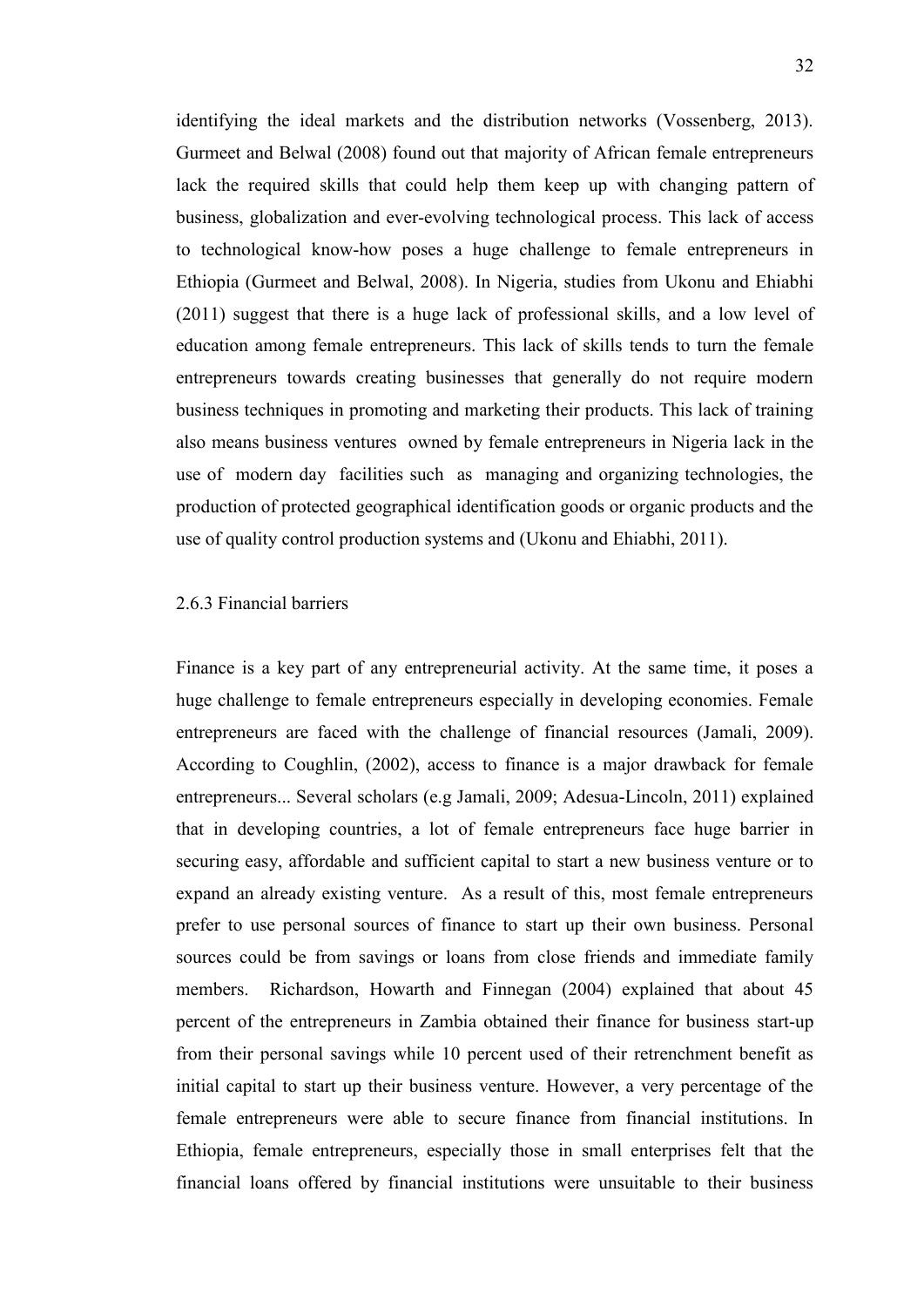needs because they used a method of group lending delivery (Richardson, Howarth and Finnegan, 2004).

Adesua-Lincoln (2011) discussed that about 80 percent of Nigerian female entrepreneurs depend on personal savings to start their businesses, while a further 20 percent use loans from close friends and family. According to the study, none of the female entrepreneurs who participated in the study had access to financial sources such as loans from banks or other financial institutions to start their business venture.

#### 2.6.4 Low societal acceptance

According to Coughlin (2002), as part of a challenge to be accepted in the society, a female entrepreneur faces the challenges of proving their capability and credibility Competing and succeeding in a male-dominated environment and Overcoming sexism, discrimination, and stereotypes are usually difficult to overcome. In other words, the society tends to support more male entrepreneurs than female entrepreneurs (Coughlin, 2002).

#### <span id="page-32-0"></span>2.7 Summary

This chapter reviewed several literatures about entrepreneurship to have a fundamental knowledge about the phenomenon. Different scholars attempted to give entrepreneurship a definition, but it was evident that the right definition for entrepreneurship depends on the field of study. Also, in this chapter, the benefits of entrepreneurship to individuals and the economy was also discussed.

Furthermore, some of the literature reviewed discussed female entrepreneurship in developed economies to create a solid base to juxtapose those in developing countries and an overview is presented in table 1 below. The key factors such as networking, financing and performance were studied in both developing and developed economies as well as the characteristics of female entrepreneurs and also the motivation for owning their businesses.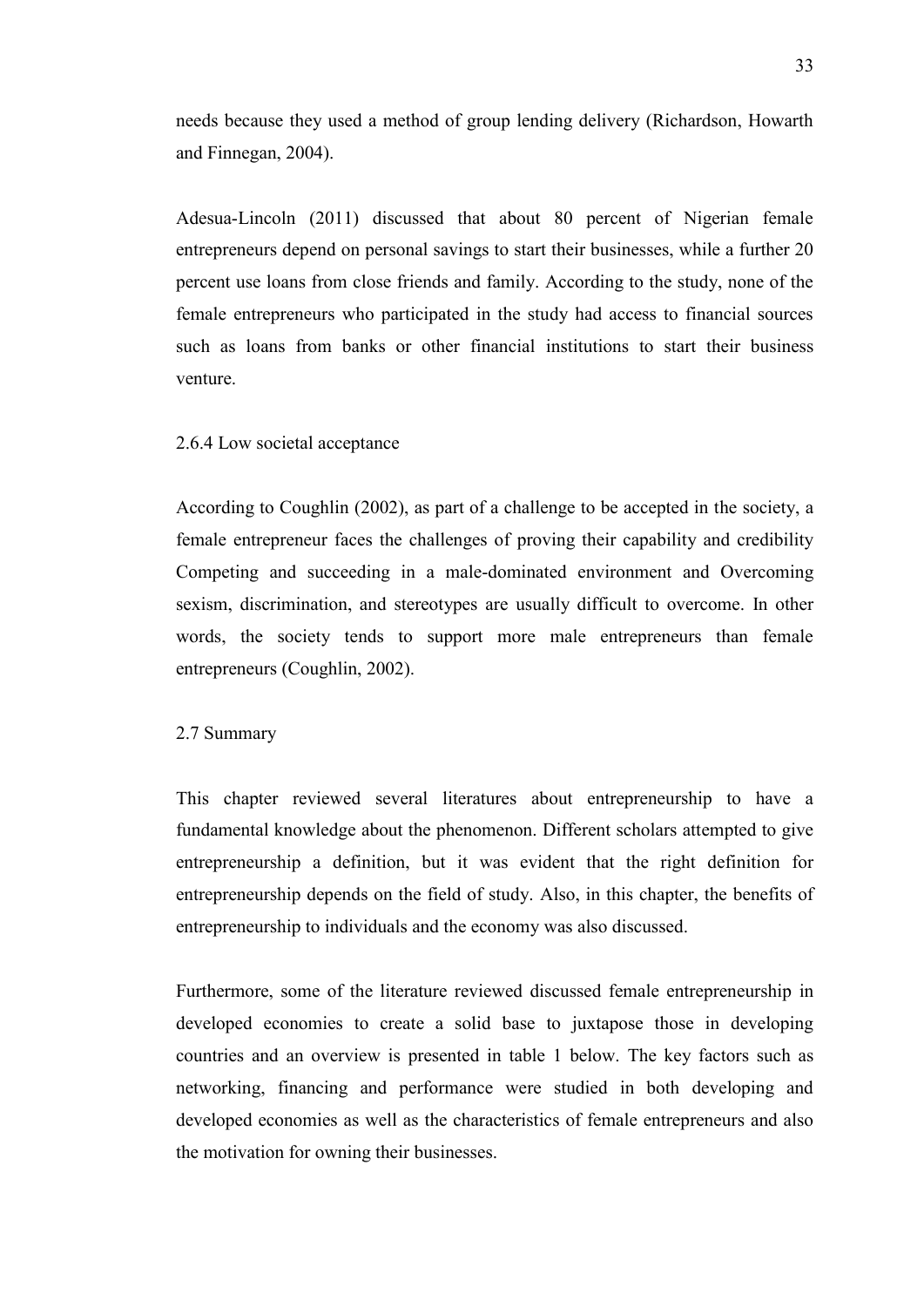The concluding part of the chapter talks about the barriers and challenges faced by female entrepreneurs in developing economies. The literature reviewed provide an insight into the research questions and suggests that social and economic reasons are among the key factors driving female entrepreneurship in developing countries. Factors such as work and family balance, desire for career satisfaction and the need to make more money influence the desire of women to start their own business ventures.

The next chapter will discuss the research methodologies used in the data collection and the type of participants who were involved in this study.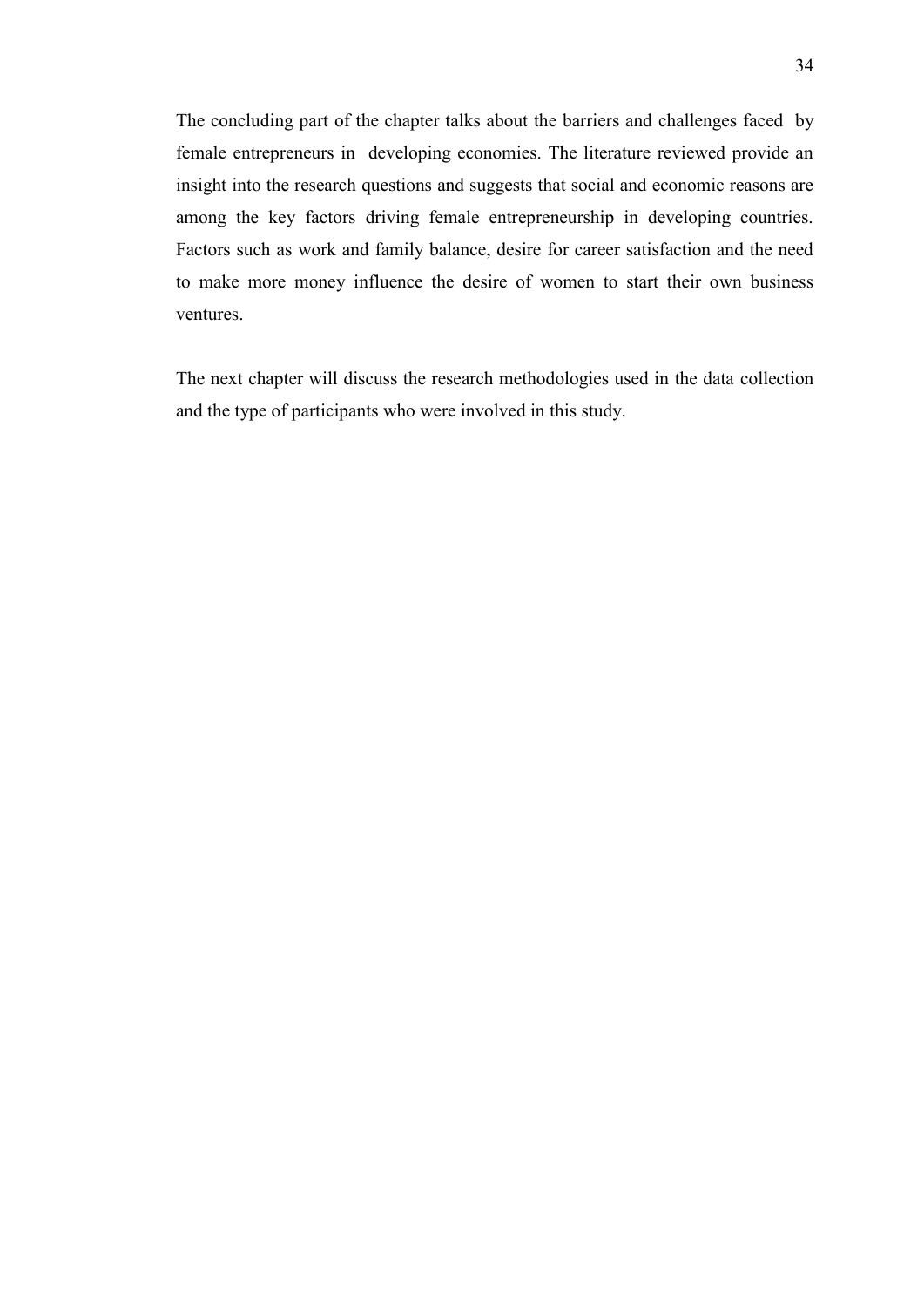| <b>CHARACTERISTICS</b>                             | <b>MOTIVATIONS</b>                                            | <b>BARRIERS</b>           |
|----------------------------------------------------|---------------------------------------------------------------|---------------------------|
|                                                    |                                                               |                           |
| Age: Older women with                              | Personal e.g<br>career                                        | Work/family balance       |
| education<br>engage<br>no                          | satisfaction,<br>higher                                       |                           |
| majorly in<br>farming                              | societal status,<br>control                                   |                           |
| (Koutsou et al., 2009)                             | one's destiny (Parvin et                                      |                           |
|                                                    | al., 2012)                                                    |                           |
| younger, confident<br>and                          |                                                               |                           |
| well-educated<br>women                             |                                                               |                           |
| engage in skilled jobs                             |                                                               |                           |
|                                                    |                                                               |                           |
| Marital status: In Nigeria,                        | Economic:<br>need<br>to                                       | Access to information and |
| most female entrepreneurs                          | generate more income, to                                      | inadequate training       |
| in the micro entreprises                           | basic<br>meet<br>need,                                        |                           |
| are married (Ekpe, 2011)                           | unemployment and harsh                                        |                           |
|                                                    | financial<br>conditions                                       |                           |
|                                                    | (Ekpe, 2011).                                                 |                           |
|                                                    |                                                               |                           |
| Education: well educated                           | Social: unemployment,                                         | financial<br>Access<br>to |
|                                                    | entrepreneurs engage in frustration at the place of resources |                           |
| field that requires higher work, disparity between |                                                               |                           |
|                                                    | education, skills and male and female wages,                  |                           |
| knowledge<br>(Koutsou<br>et                        | harsh working conditions,                                     |                           |
| al.,2009)                                          | inadequate<br>childcare                                       |                           |
|                                                    | facilities                                                    |                           |
|                                                    |                                                               |                           |

<span id="page-34-0"></span>**Table 1. Female Entrepreneurship In Developing Economies (Compiled by the author).**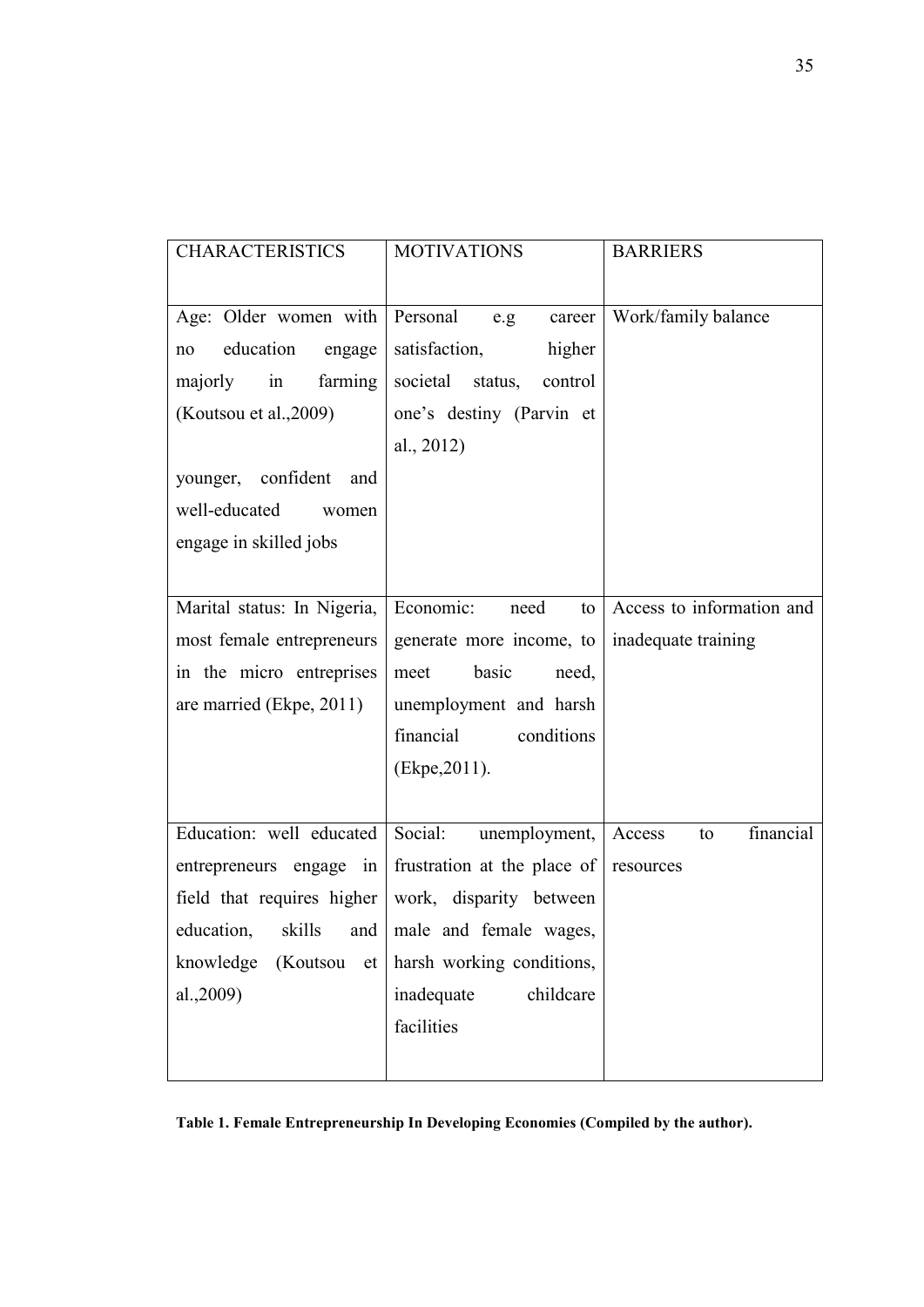# <span id="page-35-0"></span>**3.RESEARCH METHODOLOGY**

As discussed in chapter one, the primary objective of this study is to explore the factors influencing female entrepreneurship in developing economies. This chapter seeks to introduce the methodology used during this research which explains the objectives and how the research questions were answered. This is to contribute to the existing knowledge about businesses owned by females in developing economies using Nigeria as a yardstick, the challenges and barriers faced by these entrepreneurs and the steps taken by the successful entrepreneurs to achieve success. In order to achieve this, different dimensions female-owned business in Nigeria were identified and the entrepreneurs were interviewed using these six factors: their innovation, the growth characteristics of the businesses, their profitability, their financing methods, the network group, and the socio-economic issues that influence the development of their businesses.

Research as defined by Kohtari (2004) is *'the systematic method consisting of enunciating the problem, formulating a hypothesis, collecting the facts or data, analyzing the facts and reaching certain conclusions either in the form of solutions(s) towards the concerned problem or in certain generalizations for some theoretical formulation'*.. The research methodology explains the means and ways through which our data is collected, studied and analyzed. This research follows a specific pattern from data collection to analysis focussing on answering our research questions and subsequently making further recommendations where applicable. This chapter shows the specific research methodology employed and the justification for choosing it has been determined and presented.

#### <span id="page-35-1"></span>3.1 Research methods and approach.

Qualitative and quantitative research approaches are the most commonly used research types in studies Qualitative research deals with achieving results through explorations, whereas quantitative research focuses majorly on quantitative numerical data and their statistical analysis. Qualitative research generally involves words and not figures unlike quantitative research which deals mainly on numbers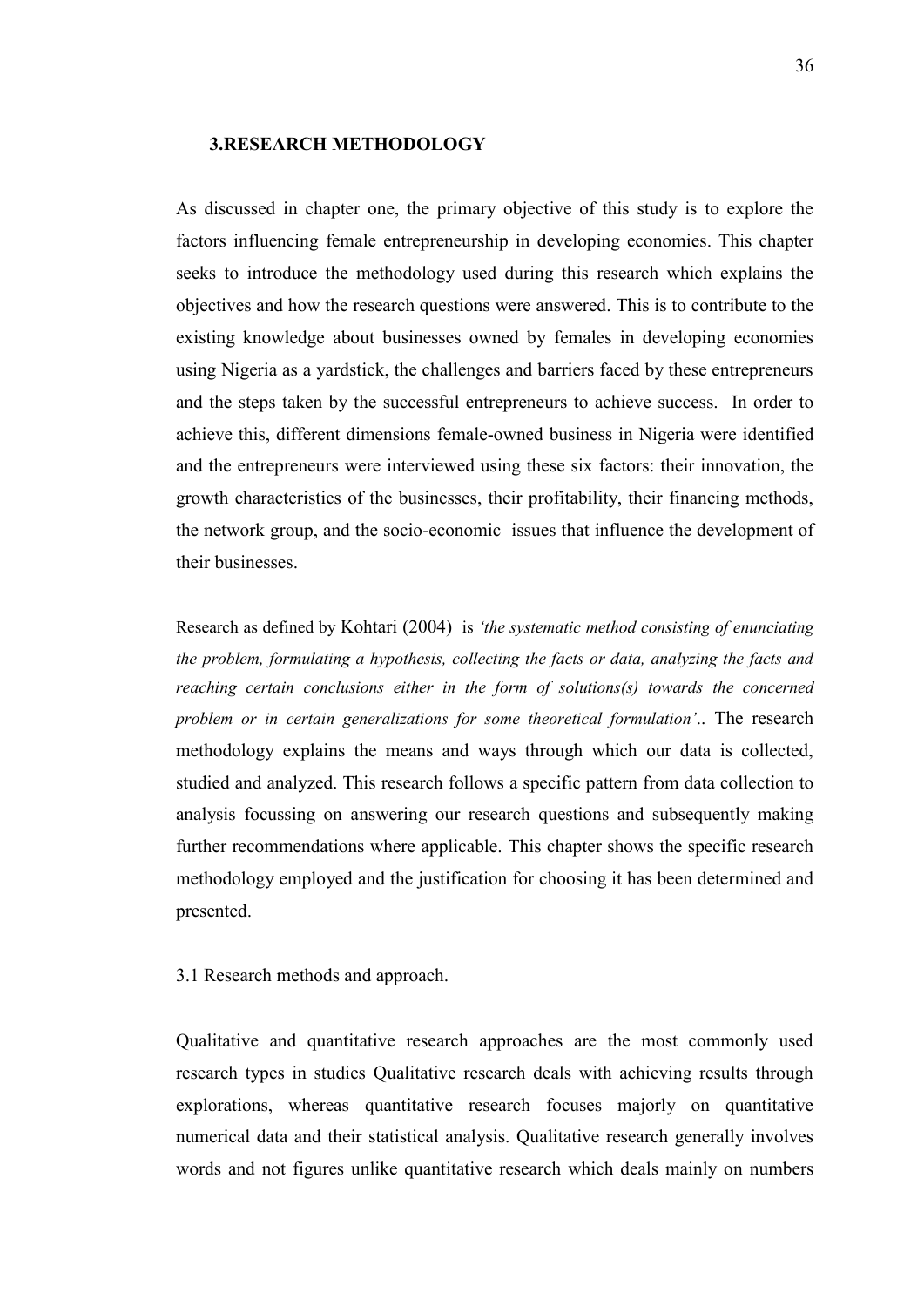(quantity). In addition to this, qualitative research method analyzes data from fieldwork observations, written documents and open-ended interviews which allows better understanding of the situation. Qualitative research method gives a comprehensive understanding of key subjects that cannot be quantified. According to DeFranzo (2011), quantitative method is used to quantify different variables such as human attitudes and behaviours, and this usually involves a large set of data. The data generalized is used to develop facts and reveal different pattern in the research. From the above descriptions, it is evident that qualitative research approach is the most suitable method for this research.

Studies from Orb et al. (2000) reveal that qualitative research method deals with indepth study of people and their environments. Qualitative research usually thrives on the relationships and power between researchers and participants. This means the participants reserve the right to share his or r her ideas or experience which is relevant to the research as demanded by the researcher. From the studies of Patton (1990), qualitative research method is applicable in situations with relatively small set of data or inaccessible. is while quantitative research methods specifically depend on larger samples selected randomly.

There are different methods of data collection in qualitative research. According to Kohtari (2004), the main aim of a qualitative research is to discover the intentions or feelings of participants through interviews. This is usually done via structured, unstructured and semi-structured interview methods. Dealing with real-life situations usually needs extra information which might not be readily available from various texts so an external source of data is required These data can be collected through surveys for qualitative research (Kohtari ,2004). In surveys, data can be collected via observation, interviews and questionnaires.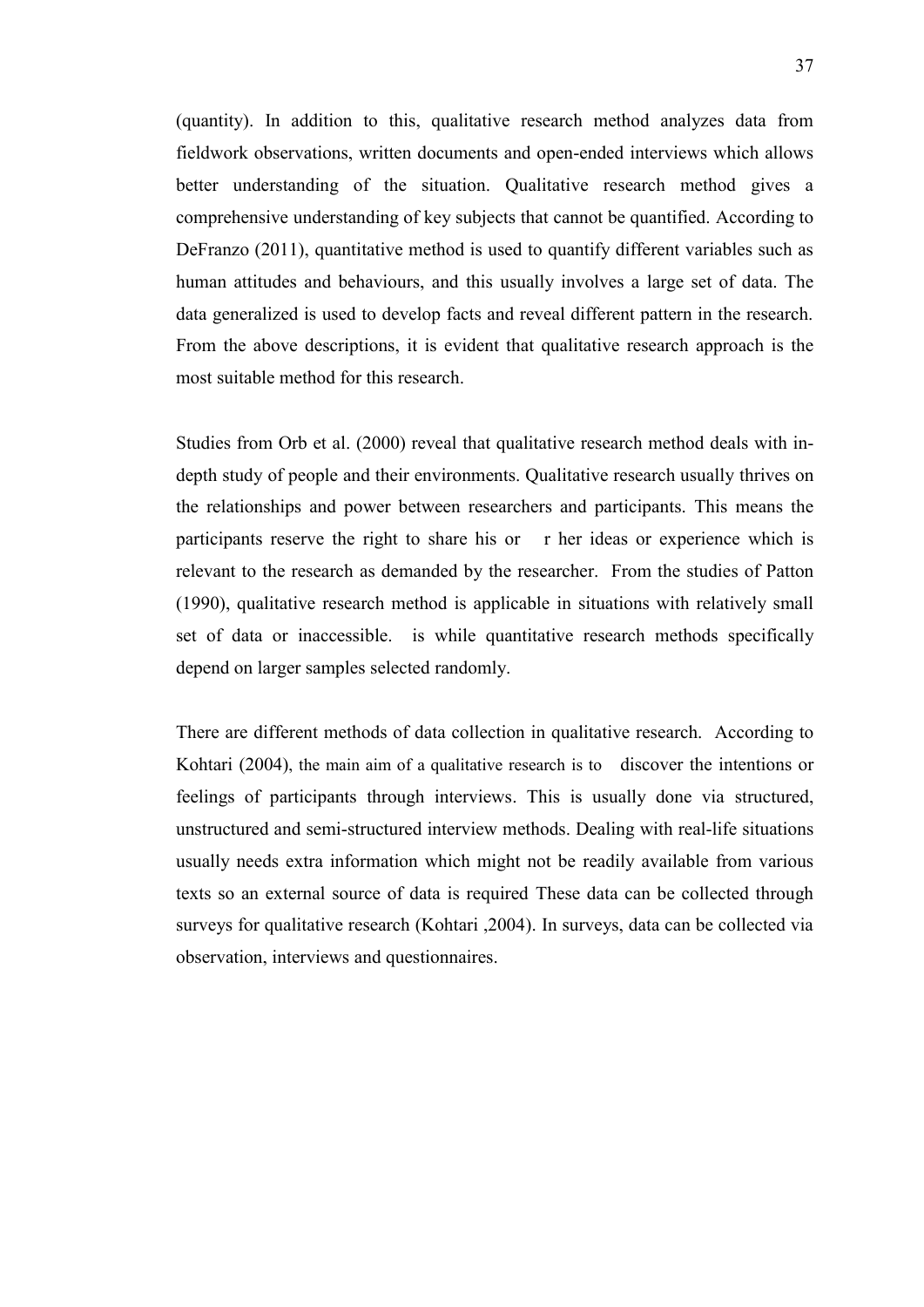#### 3.2 Case Study

Case study focuses on the research in a context-sensitive way to learn deep phenomenon and this is usually of a great advantage especially when the researcher has very little or no control over the context of the study. From the discussion above and the understanding of the facts about this research, it is appropriate and natural to choose qualitative research method for searching answers to the research questions. The primary aim of this research is to explore female entrepreneurship in Nigeria, the challenges and success and how this has impacted the lives of the female, general populace and the country at large. The case study approach would be feasible because it would help investigate the contemporary phenomenon that real-life context has to offer, and in such situation where the dependency on variables are not specific or more flexible. According to Yin (2009), "*case study is an empirical inquiry which tries to investigate the contemporary phenomenon within a real-life context, especially when the boundaries are not clearly evident*." In this case, questions like why, how and what could be asked to get a clearer view and understanding under certain circumstances. In case study, different methods can be used in the process of data collection and this includes as surveys,interviews, observations and documentaries (Saunders et al., (2009). In this study, a total of six cases would be reviewed hence an approach for multiple case studies. According to Yin (2009), "*each case must be carefully selected so that it either (a) predicts similar results (a literal replication) or (b) produces contrasting results but for predictable reasons (a theoretical replication)".* With available details, this research will be conducted as a case and six participants will be interviewed with the aim of getting a good answer to the research problems. The views and ideas of the female entrepreneurs during the research will be appropriately interpreted as these ideas will further help previous knowledge acquired by the researcher.3.3 Data collection

Data collection is the primary aim of the whole interview process. It is therefore imperative to know the different types of data that can be obtained from the interview process. According to Kothari (2004), primary and secondary data are the two types of data used for research purposes.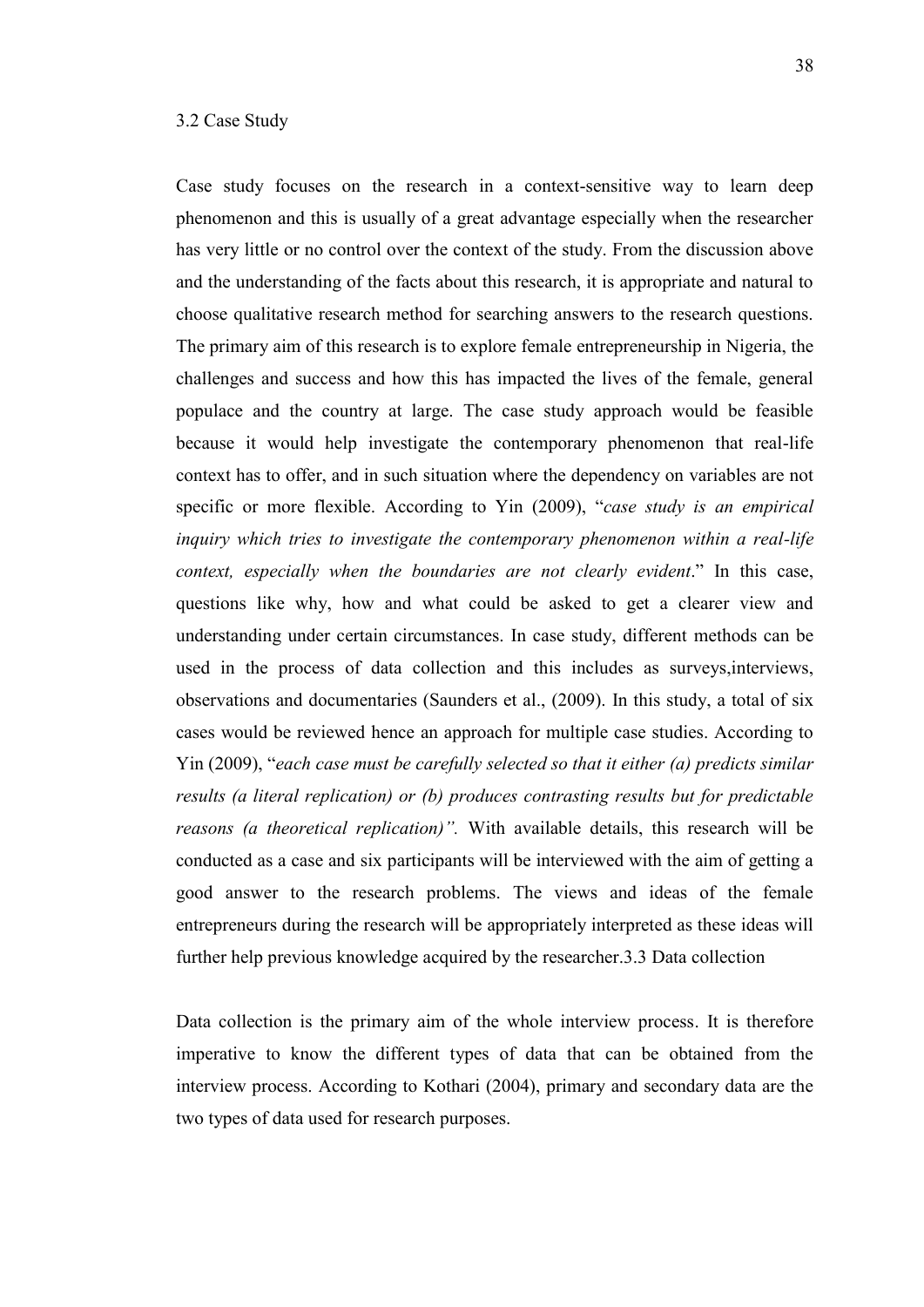Primary data refers to the original material or information gathered from the participants by the interviewer. In other words, primary data is the information obtained from the participants directly. As explained in the previous section, in order to obtain this kind of data, several methods can be used e.g the interview, questionnaires and observations. Secondary data refer to the information gathered by a third party for a different research. Data used for other research studies could be used in similar research works as they could provide valuable information and new insight into a research work. This type of data can be obtained from books, newspapers, reports and blog posts (Kothari, 2004).

In this thesis, both set of data, primary and secondary were obtained. The primarydata were collected from interview while the secondary data were obtained from company websites, and information derived from the individual's social media accounts e.g Linkedin, facebook and twitter. Taking into consideration the explanatory and exploratory nature of this thesis, the best suited method employed for obtaining the primary data is the semi-structured interviewsSemi-structured interviews help to obtain adequate information that are relevant and peculiar in answering the research questions, objectives and also considers the participants background. Since the participants have different backgrounds and experience, a structured interview would not have been appropriate. As previously discussed, a structured interview uses a clear-cut set of interview questions and this would have restricted the participants and not allow them to explore other areas capable of providing more valuable information to the subject. This is not suitable for this research as flexibility is paramount to allow the participants discuss extensively the things peculiar to their businesses which is in line with the study

The interview was conducted on skype and recorded for analysis. This is because a physical interview was not possible due to the distance barrier between the respondents and the researcher. The best time suitable for both parties was agreed beforehand.

Before the proper interview, a brief and formal communication was established with the participants between January and February 2019. This was done through different platforms e.g the social media, emails and phone calls when necessary. A reminder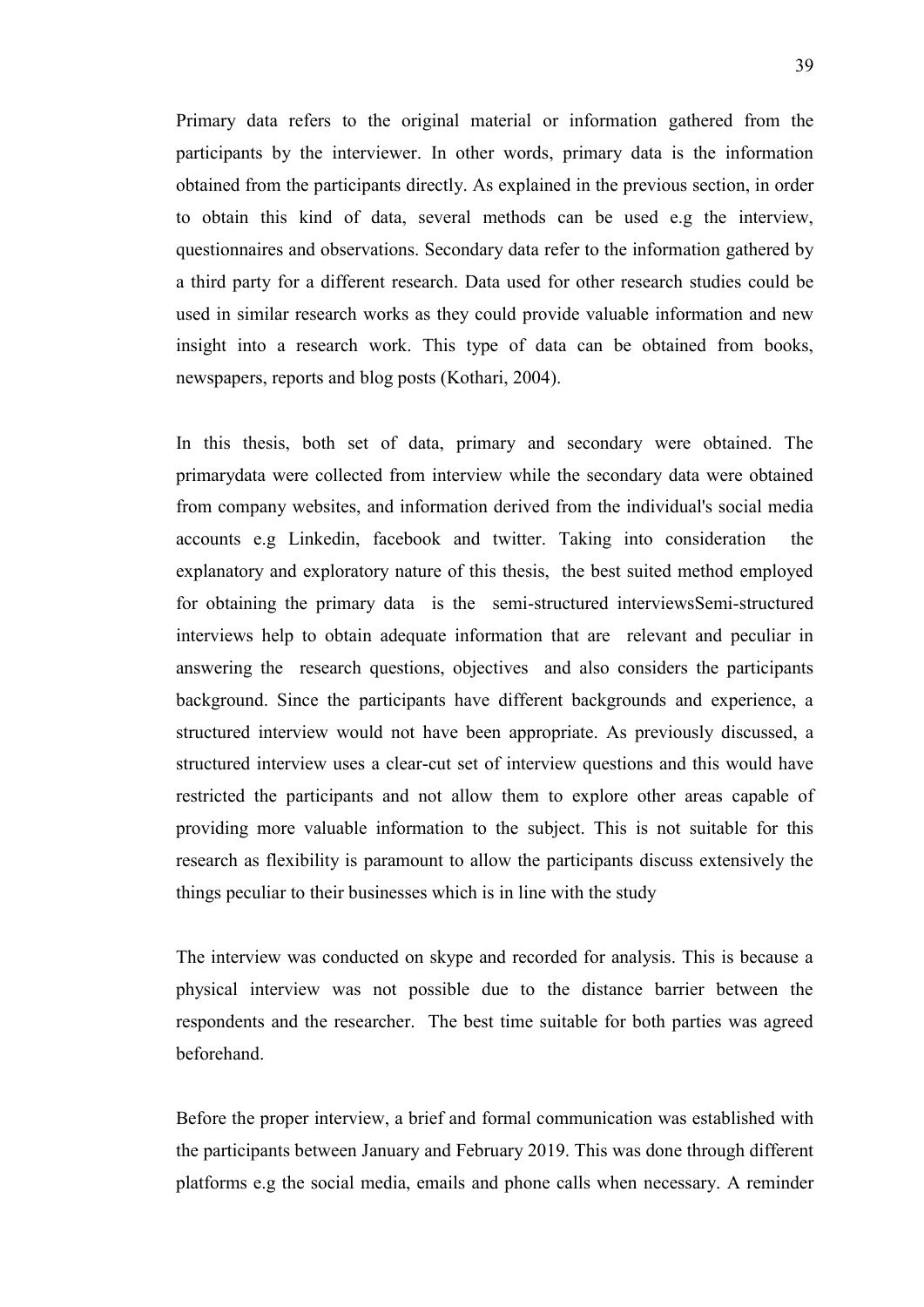was sent to to the participants few days to the interview to remind them about the interview and explain the topic, key subject and the research purpose to them. This is also to to prepare them and ensure a smooth interview process

# 3.4 Research Interviews

In a case study, to find the answers to questions like why, what and how, an interview is usually the best method. An *"interview is a purposeful conversation between two or more people, requiring the interviewer to establish rapport and ask concise and unambiguous questions, to which the interviewee is willing to respond, and to listen attentively*." (Saunders et al, 2009). This definition explains that in an interview, straightforward and clear-cut questions can be asked by the researcher to get a clearer understanding of the facts and situation and to, deepen knowledge on the said topic. Data acquired through interviews are important and provide, to a large extent, insights that will help to answer the research questions. An advantage of interviews is the availability of valid information not necessarily part of the interview question.

There are three types of research interviews namely structured, semi-structured and unstructured or in-depth interviews (Saunders et al, 2009). The structured interview has questions with a rigid process following a certain pattern. The interviewer already has questions drafted and reads them to the interviewee one after the other. A good means of recording the interview is also put in place. The interviewer could relate socially at the beginning of the interview with greetings and explains the purpose of the interview to the participant. This type of interview is used commonly in descriptive studies which are more quantitative than exploratory studies which are qualitative (Saunders et al, 2009). On the other hand, unstructured interviews also called In-depth interviews in contrast to structure interviews are not based on a regular or patterned question form. The interviewer is at liberty to ask as many questions as required, omit unnecessary questions or add more questions if need be. The pattern of the interview might be changed by the interviewer and recording of the interview might not include some parts as judged by the interviewer.  $>$  In other words, the interviewer could make the process in an open manner, more informal and can conduct the whole interview without having a predetermined set of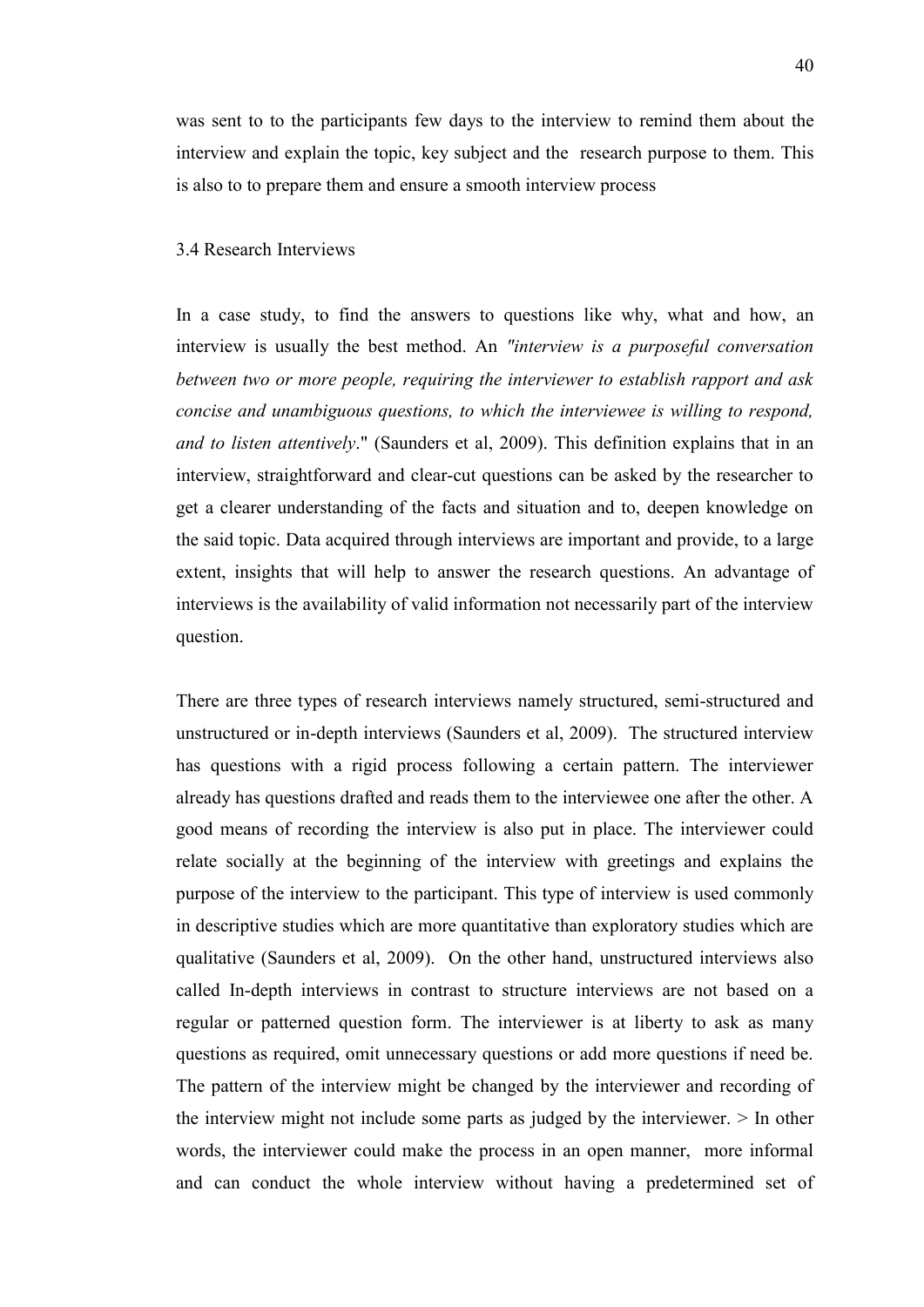questions, provided he/she keeps the actual aim of the research in mind (Saunders et al, 2009).

The final type of interview to be discussed is the semi-structured interview. This type of interview uses a mixture of closed- and open-ended questions, often accompanied by follow-up why or how questions to allows the participants to express themselves freely from their own point of view (Adams, 2010). The Semi-structured interview presents a list of themes with a conversation that does not flow just (i.e not rigid) in a certain direction (Saunders et al, 2009). Based on the organization or participants background, more questions may be asked in order to provide more insight to the research. In order to maintain focus throughout the interview process, the researcher can make use of a list of open-ended questions. About one hour is usually enough for a semi structured interview to reduce fatigue for both participant and interviewer (Adams,2010).

In this study, semi structured interview as it is the most suitable type of interview for the research. The interview took an average of one hour across all interviewers as they answer the questions been asked by the interviewer. A total of six respondents were chosen out of an initial twenty-five shortlisted. Main criteria considered in selecting our participants is that they meet the definition of an entrepreneur as described earlier in this study. Also, it is important for the business to have been established for a minimum of three to five years. This is to ensure that their experience is appropriate for our study. Table 2 provides an overview of the participants.

# 3.5 Qualitative data analysis

From Saunders et al (2009), there are 3 ways by which qualitative data analysis process can be done: summarizing, categorization and structuring of meanings.

Summarizing data entails giving a brief and condensed description of long statements from the interview by drawing out these points under specific themes or points (Saunders et al, 2009). Long words or thoughts will be rephrased into short meaningful words. It is vital to present the key points of the data in the version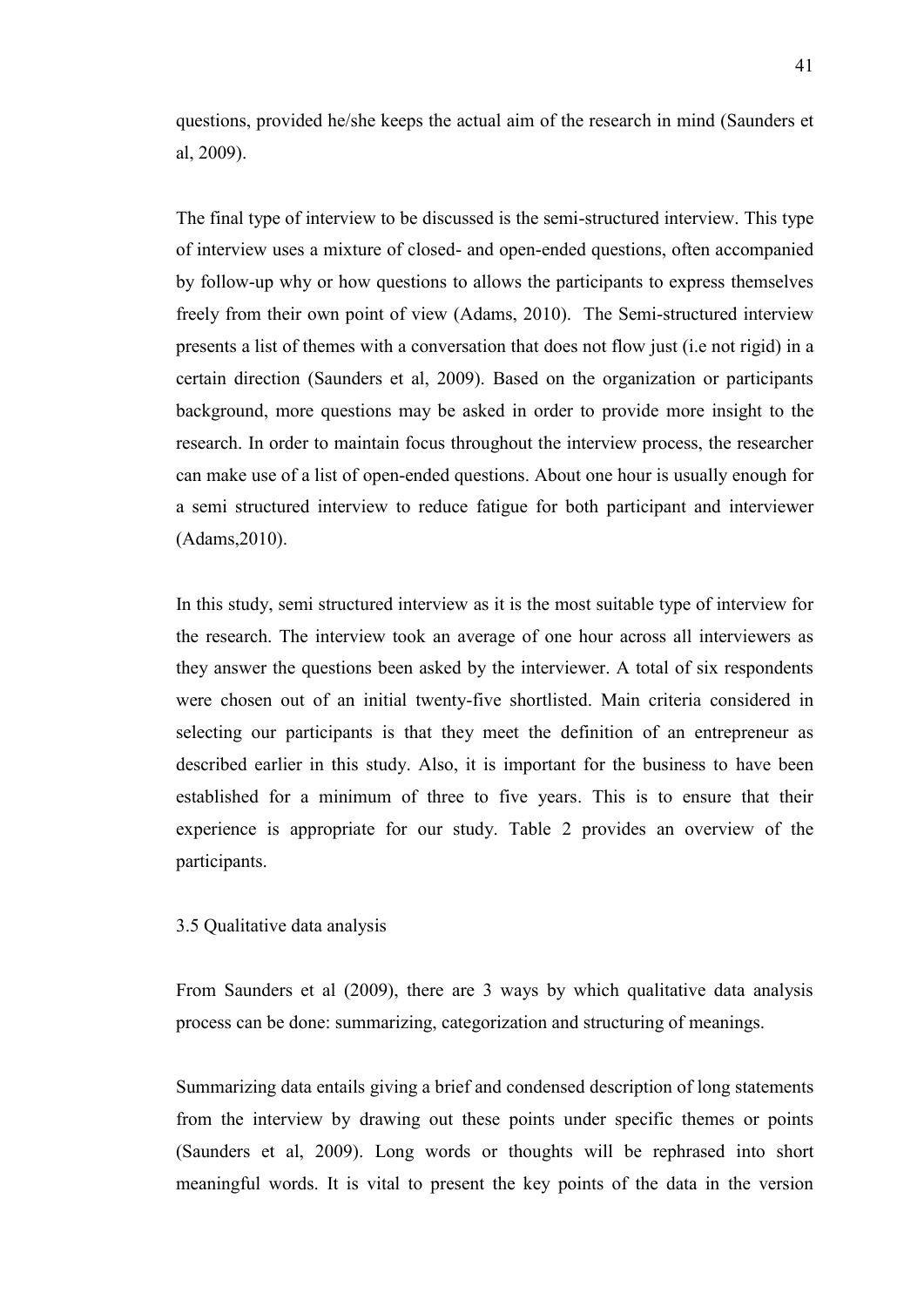summarized. Categorization of the data is usually done in two ways. Firstly, the different categories are developed or created, and these categories are attached to the available set of data (Saunders et al, 2009). Categorization of the data usually begins with identifying the relationship in the given set of data and subsequently developing the respective categories needed. According to Saunders et al, (2009), the third and final way of analysing data is structuring data. Unlike the categorization of the meanings, structuring presents the interview in a story form which follows a sequential order and does not alter the originality of the interview's contents. The narration is structured in a way that suits the organizational or social view of the interviewee in line with the research pattern.

In this research, data analysis was conducted after data collection. This was done by taking notes from the primary source of data, which is recorded interviews, and also data from the secondary sources such as blog and LinkedIn posts. Subsequently, the data was summarized for the six cases studied in this research and presented further in the study. This will be concluded by presenting the findings of the research and key notes from the interviews conducted.

#### 3.6 Summary

This chapter discussed the different methods of research available and the methodoly employed for this study. Qualitative research approach was preferred instead of quantitative method because it permits the exploring of the research purpose. Qualitative research method also gives clearer understanding to key areas of the research because of its nature.

This chapter also covered different types of data sources used in this research. In total, six female business owners in Nigeria were interviewed and analysed. The result of the findings and conclusion of the study are discussed in subsequent chapters.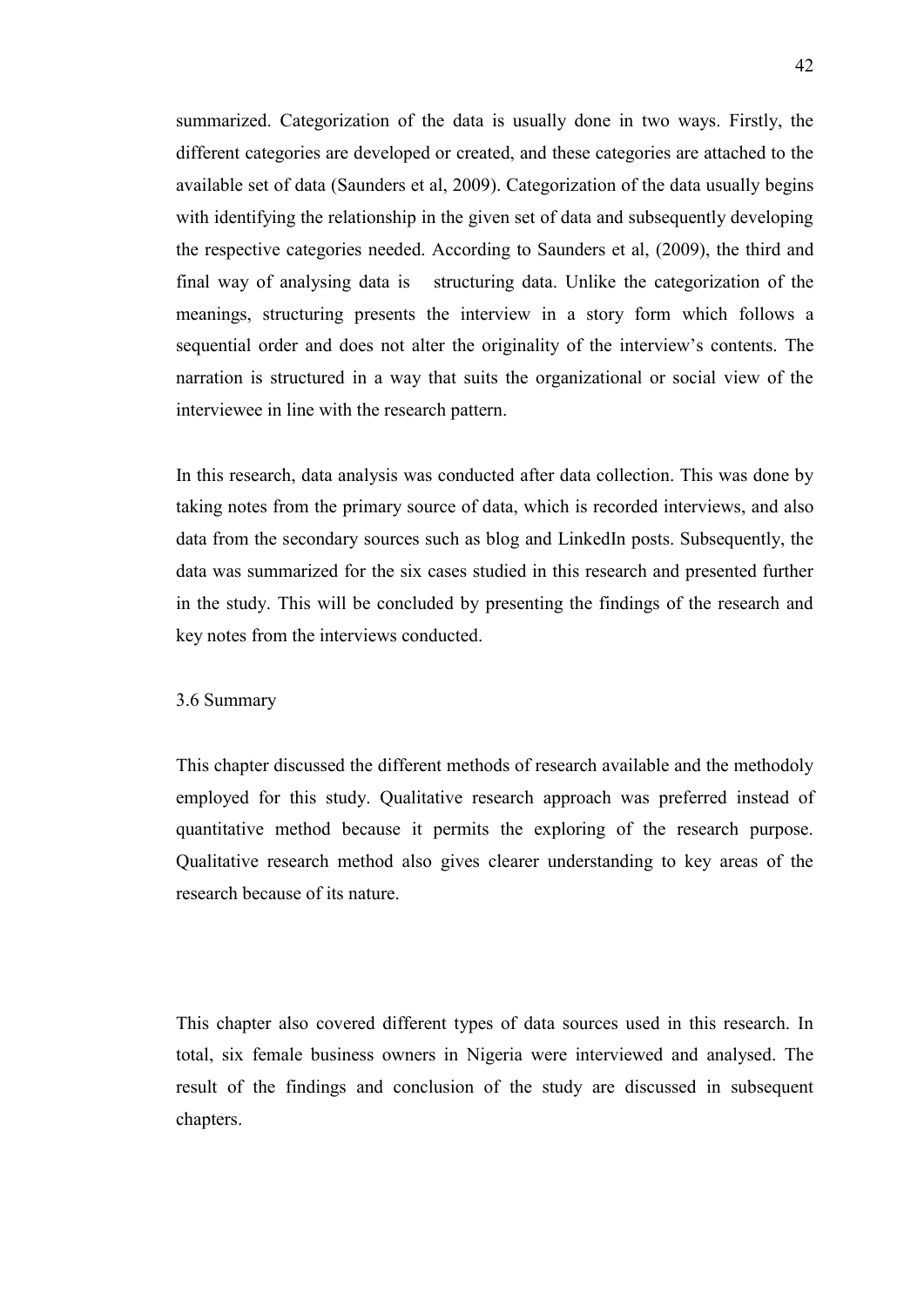| S/No           | Participant<br>Age | Education        | Type of Business                      |
|----------------|--------------------|------------------|---------------------------------------|
| 1              | 27                 | <b>Bachelors</b> | <b>Event Planning</b>                 |
| $\overline{2}$ | 32                 | <b>Masters</b>   | Children toys and apparel             |
| 3              | 39                 | <b>Masters</b>   | Bottled water production              |
| $\overline{4}$ | 32                 | <b>Bachelors</b> | Financial consultant                  |
| 5              | 48                 | <b>Bachelors</b> | Wholesale/retail of children products |
| 6              | 52                 | Diploma          | Cloth and bead making                 |

**Table 2: Overview of the participants (compiled by the author)**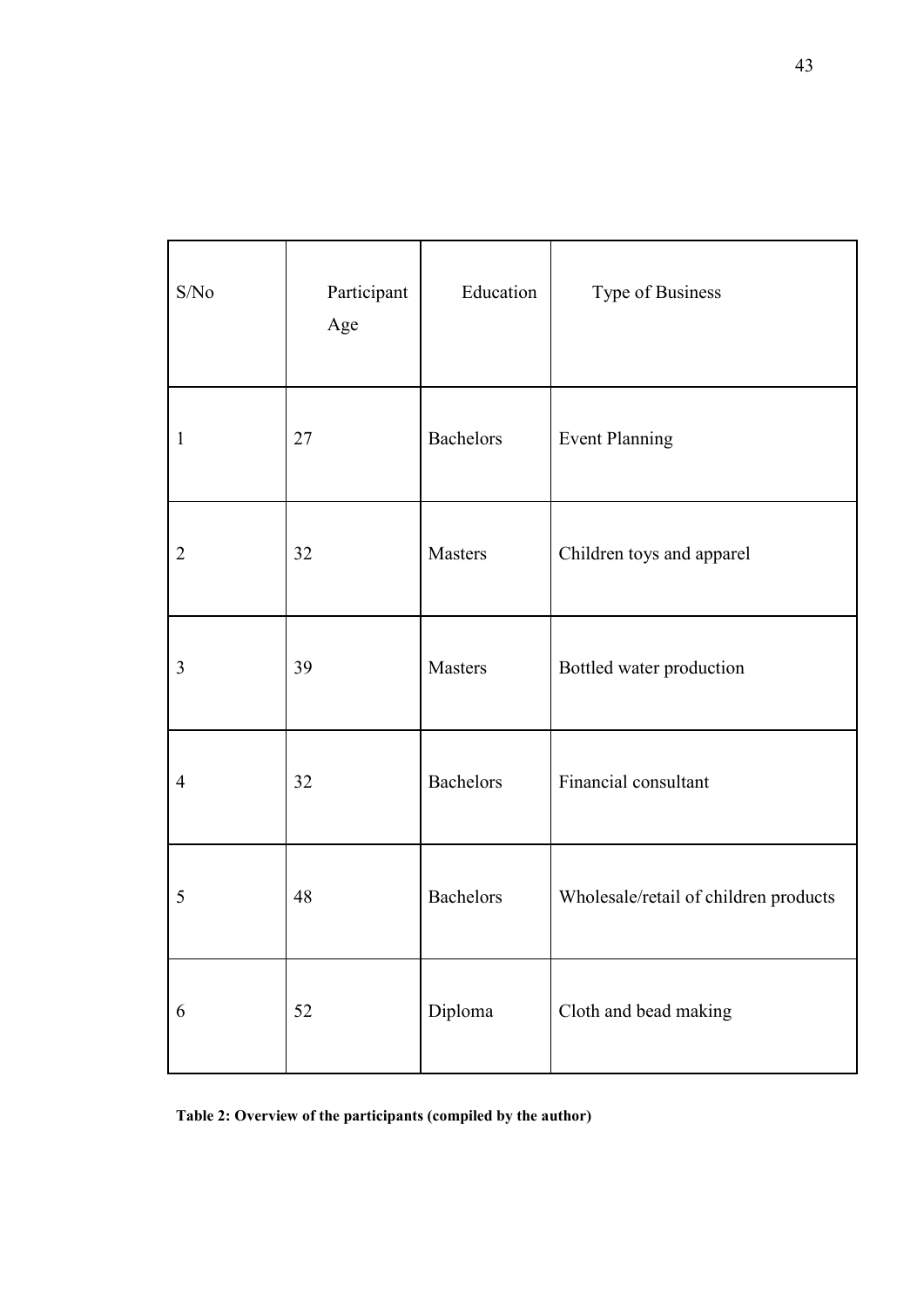### **4. PRESENTATION OF FINDINGS**

# 4.1 Introduction

In this chapter, the female entrepreneurs interviewed were described in detail. Interviews were conducted as a means of data collection in this master's thesis. The data gathered has been presented in this chapter to ensure that the views and experience of the participants are fully reported and documented. The female entrepreneurs interviewed were selected based on their background and the nature of their businesses. In order to adequately qualify for this study, the entrepreneurs are expected to meet up with the criteria discussed previously in the theoretical part of this thesis. Among other things, one of these criteria is the length of the business where a minimum three to five year span is required. Where appropriate, quotations are used with to illustrate the views and opinions of the participants.

## 4.1.1 Entrepreneur A

Our first entrepreneur, Entrepreneur A is a 27-yr-old female was born in Lagos Nigeria. She hails from Edo state in South Nigeria. She holds a university degree in Geography Education and other certifications in event planning. She currently runs an event planning and consulting firm (X) in Lagos state Nigeria. She has been working for different firms in different part of the country since 2009, some unpaid and paid internships, and also volunteered in so many programs across the country in a bid to properly understand the job in view. After working for different companies, she finally decided to start her own company in 2013. According to her,

*'... I Officially started the business proper January 2013, I have been on the learning rope since 2009, making 10 years in October. I started trying my hands out on things in 2013 when I felt I was ready to stand alone but I was doing it alongside internship with other organizations'*

Before the end of 2013, she registered her company and started working independently. This she said was motivated by the fact that she felt she was mentally ready to face the task ahead.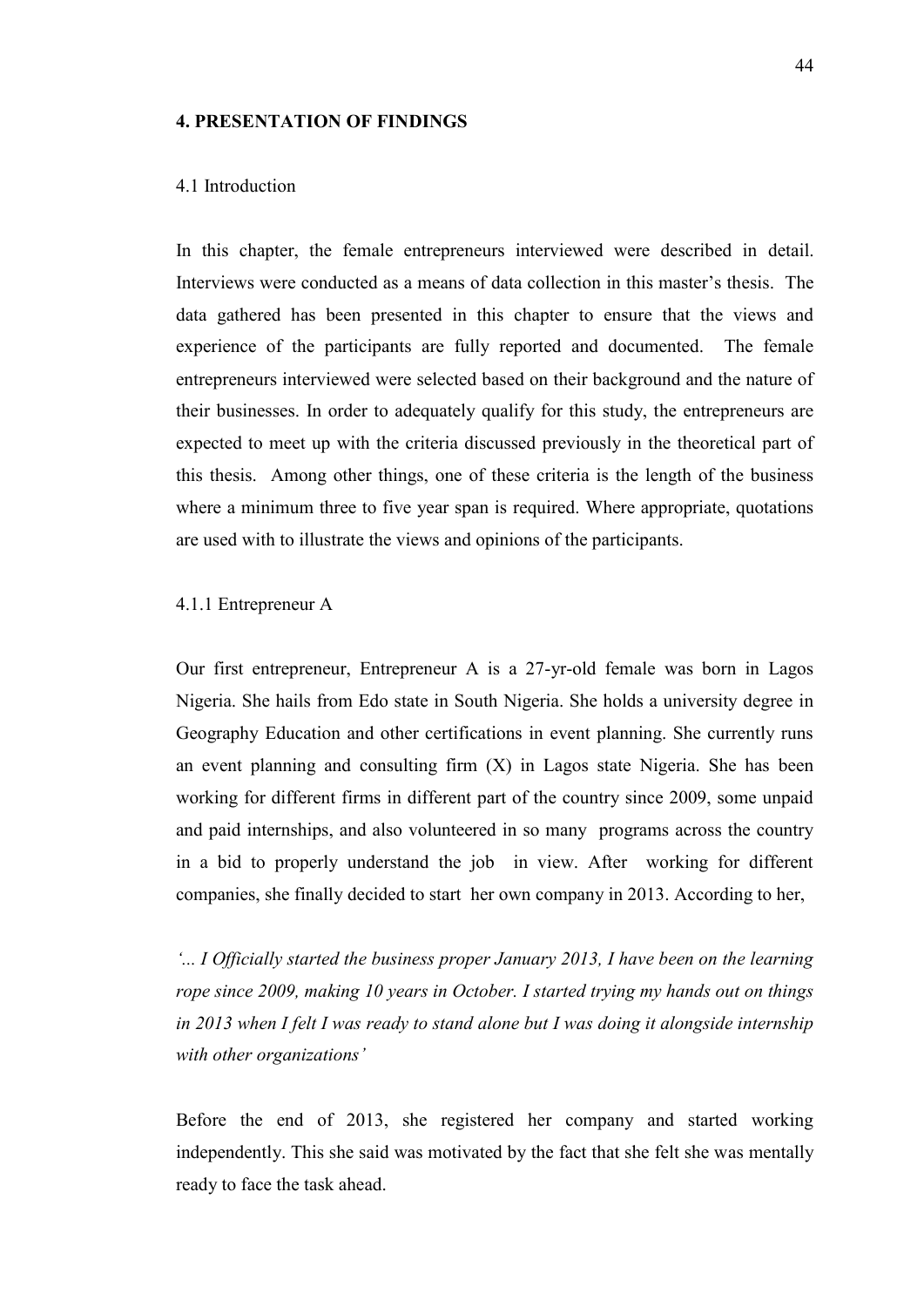*'...I registered my business already in 2013 when I knew I was mentally ready so I resigned from my last place of internship. By this time, I have already gotten about 9 events for the next year so I was fully ready'*

According to her, the pursuit of excellence is the greatest motivation she has when she started the company. A lot of company she had worked for did not place emphasis on excellence. She experienced first hand how people compromised on excellence. Excellence became her watchword and she believed she could provide excellence service to her clients in her own company. When asked about her motivation and her driving force, she said.

*'...Excellence…that's pretty much what drives me, we live in a world where people accept mediocrity as the standard, so I do what I find myself doing very well. The drive to do something and do it well to satisfy my clients and create a standard on the next job. I believe in building a global brand and I haven't gotten to that level yet so I cannot relax. I have a lot of people looking up to me, my team members. When they see me do more, they are endeared to do more too. Till we get there we need to keep pushing'*

She currently has 3 full time staff and about 8 part time staff. Her quest for entrepreneurship comes from when she was a kid. Her mother is an entrepreneur so she learnt a lot helping her mother while she was growing up.

'...*I used to sell for my mom, she used to make Zobo (local Nigerian drink) and I was selling for her from the age of 6. My mum got a contract through this at the University of Lagos. This gave me the drive to always want to do better. My mom did hers in a better way than her competitors so I also learnt that from there*'

She is only satisfied if/when her clients are satisfied. She believes the best way to rate herself is from feedbacks she gets from customers and to achieve this, she goes extra miles and plan for individual parties accordingly. She said happy clients usually bring more referrals and this has seen her travel around the country to plan events for people. Even though wedding events top the list of her jobs, she is generally into other type of event planning such as birthdays, funerals and anniversaries.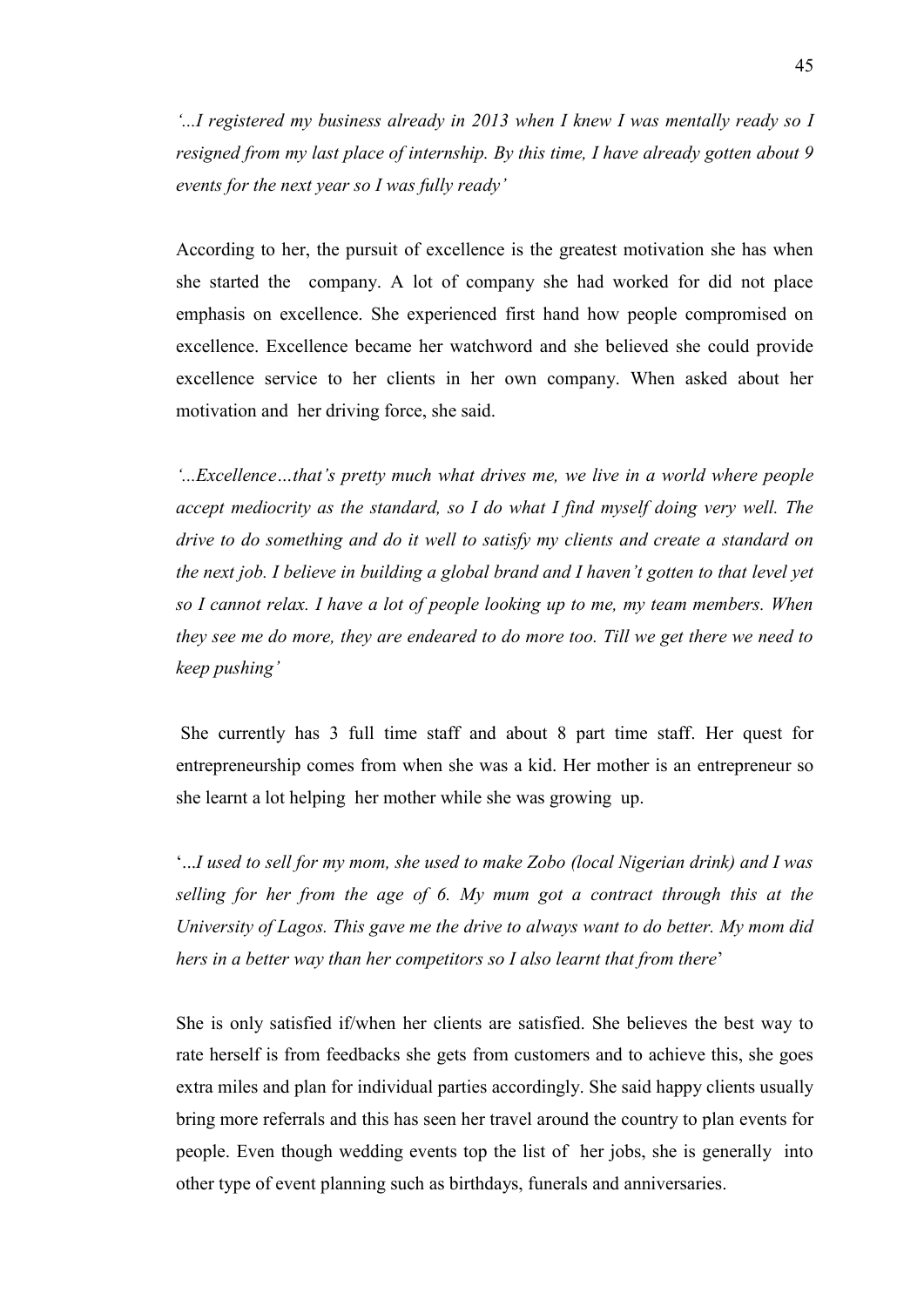When asked about the financial aspect of the business, entrepreneur 1 gave an interesting perspective especially when she started. She invested a lot of money into her personal trainings, took a lot of unpaid positions and internships, subsequently paid for her team members trainings too and even planned free events at the beginning all in a bid to kick start her business.

'...*When I started it was pretty much the amount of money, I spent on training. Then more trainings for myself to start with and subsequently for my team members. Then I had to brand which I have spent a lot on. I got gadgets, Laptop, phones which are essential for my business. I attended networking events. Sometimes it costs me. There were times I did events for almost free which is running to a million. This was part of the price to pay as a start up but it eventually paid off as I got a lot of referrals and this covered for everything I have paid for in time past.*'

She explained the challenge faced while trying to raise funds. Because of the nature of her business, loans are not available to her from banks and a lot of people are skeptical about lending her money. So she had to take up part time jobs to invest into her business

*'...I was working by the side, to get some money and also I train at some events school, I get money from that. Some other funds I get by the side. They pay well for those jobs and I pour it back. I didn't get money from family or friends. I got money from working on events or side gigs. I tried to apply for grants, but they (financial companies and banks) don't see event planning as a scalable business so eventually we don't get the grants. I tried to get money from family and friends but because of the nature of what they've gone through as people borrow without returning it becomes difficult to get the money'.*

Since she got married however, her husband has been supporting her financially. As at the time of the interview, she doesn't have any kid yet.

When asked about networking, she doesn't see a need to. She believes the networking groups available to her do not share the same ideas she has. She understands the need to network and how important networking is to the growth of a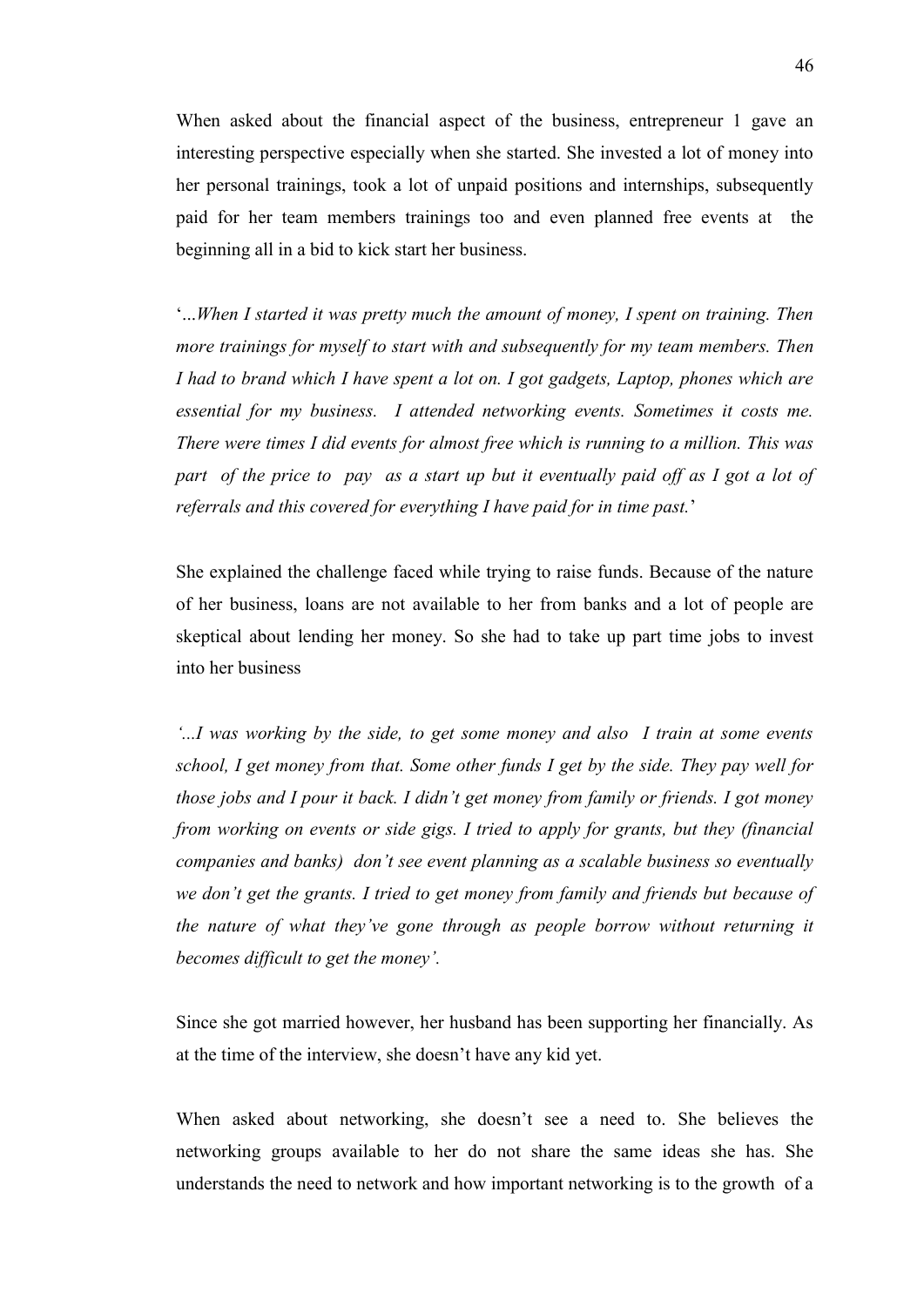business but she'd rather be alone than join the current set of people in her environment. She believes most of the network groups are usually used to bully new members and she isn't interested in that but she is already planning to join an international body which fits her description perfectly.

*'....I am not a person to join because of joining groups but I don't see what they do in the groups. They keep organizing dinners etc…nothing like price regulations or collaborations etc It's just another body where people bully each other. I am thinking to join an international body called ILEA. In Nigeria, APPOEM is a body for event planners. I don't necessarily network in my industry especially the competitors, but I've been able to learn interpersonal skills by building relationship with vendors and I keep them for the future. I go for events where everybody is, my target audience. I reach out to people, drop my cards and ask clients to out in words for me. I speak with my friend in the media world to invite me and introduce me to people and this has been going so well for me'*

About culture, she feels accepted in her community despite her thriving business. Even though her business is usually suited for a female, she has no problem dealing with the men along her line of business especially the male vendors that she has to work with. Similarly, she believes men are better clients even though they tend to over-negotiate prices.

*'...I think I feel accepted and supported. I don't see myself just as a woman but as a business person and I just do my business well.- If you do business well, people will accept you. And better for me my business is a female dominated business. Also men don't really have any issues. Once they come to you, they mean business. One man buzzed me up after going through my WhatsApp story on a project where he sees I have a managerial skill. He gave me a job that made me travel out of the country for the first time and with good pay. The job is not related to my business, but it is related to management and logistics. I am still doing it and that's my greatest achievement till date*

An excellent mindset is responsible for her success. She believes you should need an excellent mindset and excellent thinking to provide excellent services. Similarly, you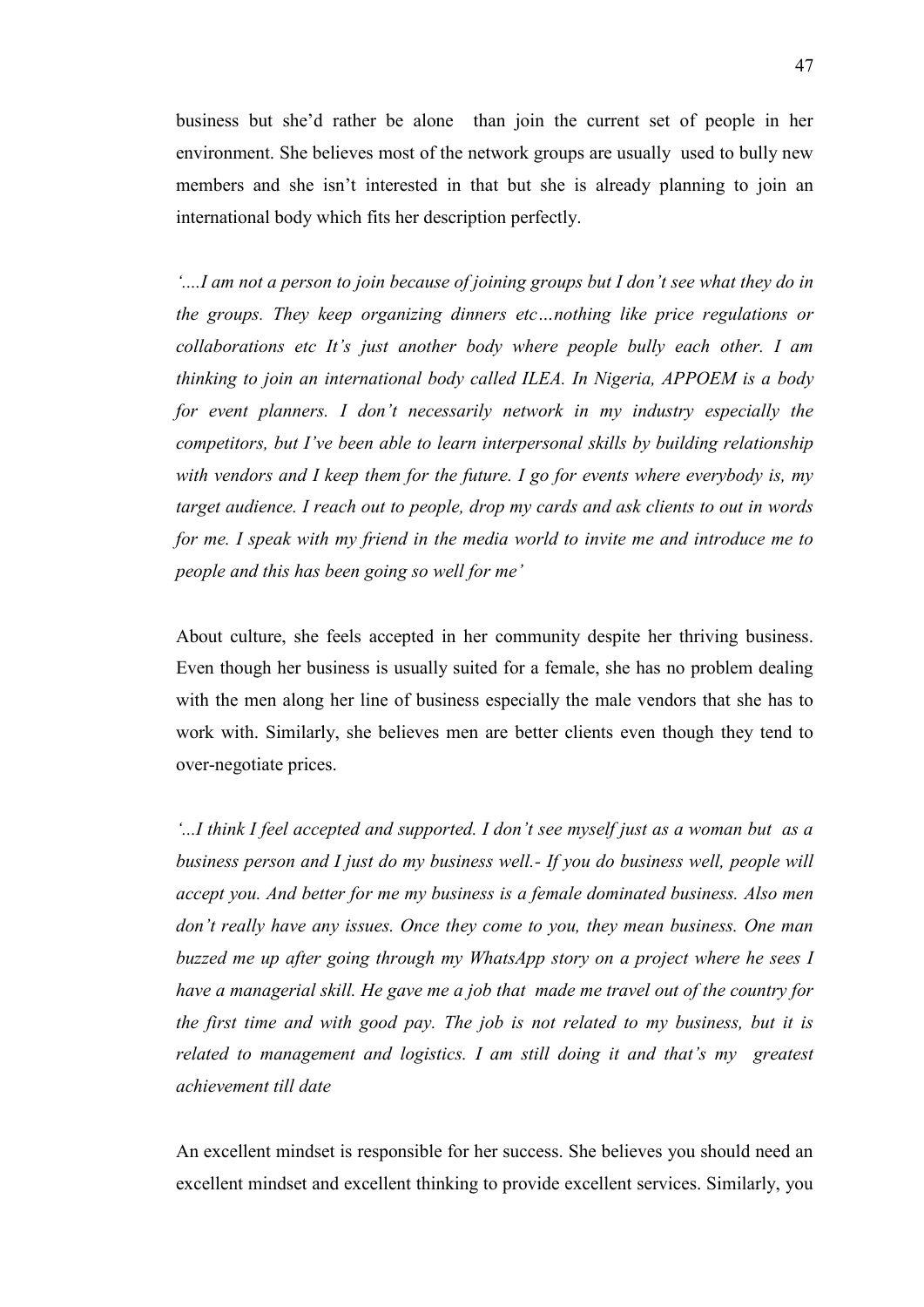need like-minded people to work with you to deliver the best service available. Finally when in doubt, say No to what you know you can't do, instead of delivering a mediocre job.

On challenges she faced different challenges at the different stages. At the development stage, she faced challenges at school, at home and from people generally.

*'...The fact that I was a student in university of Lagos and I was also trying to start a business, my school work was lagging. I had to find a balance and I was able to do that. Similarly, my family members didn't understand what 'rubbish' I was doing. I was not making money at that stage yet I was spending so much (on trainings and all ). People just want to work with you, but they don't understand the nitty gritty of the job.'*

At the production stage, the biggest challenge she faces is from the clients and their preferred vendors.

*'...When clients have vendors in mind, the vendors are not always delivering the right work. Because we want the job perfect, the vendors think we are lording them. We have learnt how to manage both young and old so they can deliver in such a way that everyone will be happy'*

On a final note, she is currently writing a book to address the issue of unfavourable government policies affecting her business. She also expressed her views on what is driving female entrepreneurship in the country.

*'...I'm writing a book to address these issues from the planner's perspective, customer and vendors perspectives. The government wanted us to pay merriment fee as planners and that's something that needs to be addressed. We are dogged, we are in a male-dominating country, the men are making the whole lots of money. Every service you start a lot of people come into that market and mess it up. No benchmark to all these things. It's do it big or go home. Top big entrepreneurs they don't chill. They have supports of their husbands. SoFresh as an example, the husband is*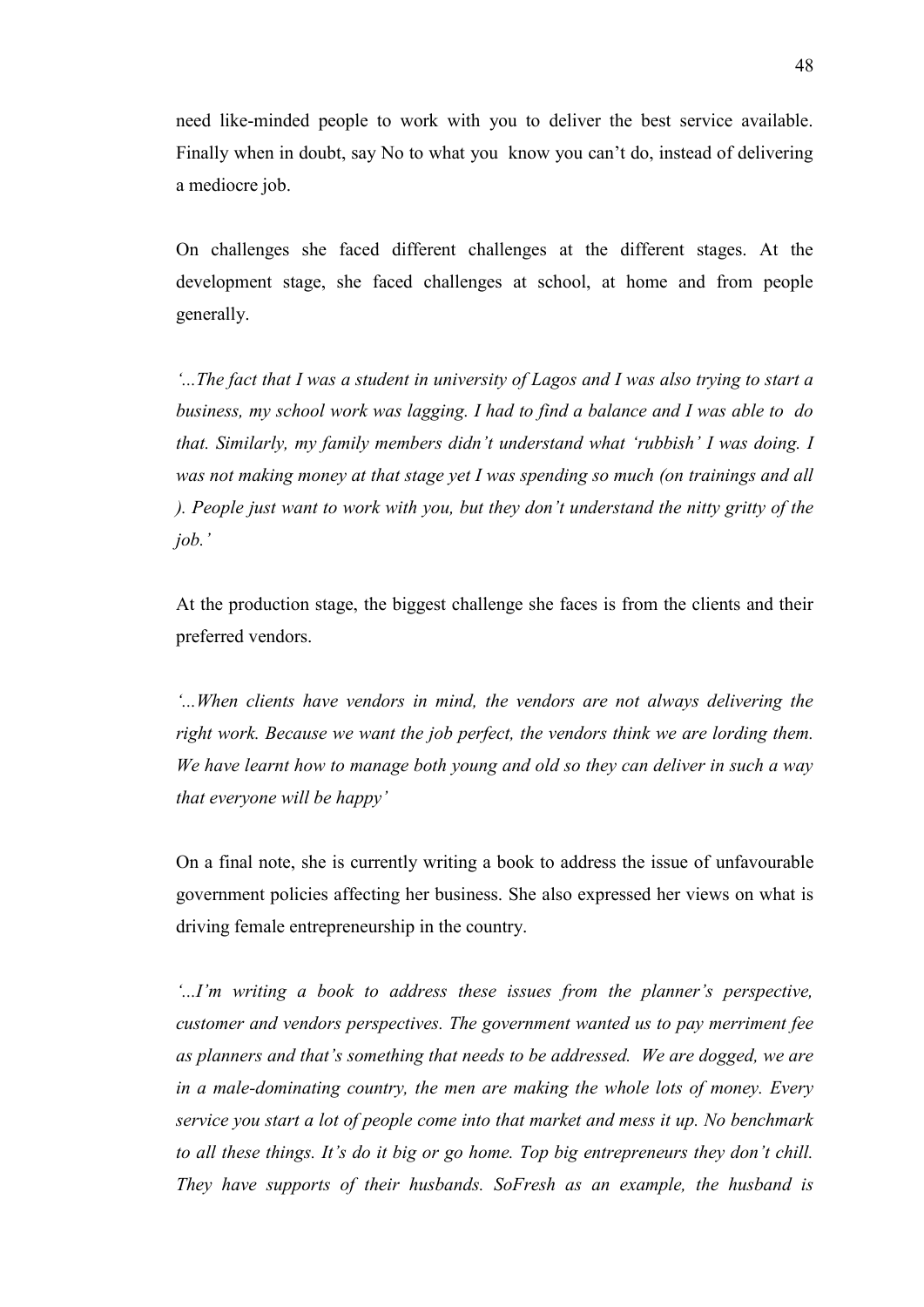*relaxed at the background. They churn out money to go for trainings, 10 out of 15 people are women. The attendance is highly of women. The women in this age are trying to prove a point. They don't want to be a liability. And men of this age are also not ready to stay with idle women. People are also working to make money to enable them support the family and live a comfortable live'*

### 4.1.2 Entrepreneur B

Entrepreneur B is a 32 year old woman, married with two kids. She has a bachelor degree in business administration and a masters degree in marketing. She hails from Ogun state but was raised in Ibadan where she had her education and met her husband. She runs a store where she sells children toys and apparels. Presently, she is into manufacturing of toys and supplies nationwide. Her mother initially started the business but when she died 7 years ago, entrepreneur B took over the business and she has made it a very big venture with locations in different parts of the country and about 20 full time staff and some part time staff. She believes business is her life and despite having to work in banks during internship, she never really fit into the corporate work

*'...Business is my life and has always been. I am the first child and first daughter in our family so automatically had to be close to my mother. I have been following her to the store since I was a kid. So it was easy for me to continue to run the business when she died. Yes, I tried working in some banks as a trainee but it wasn't really for me. I struggled to cope with the environment so I decided to focus fully on the business…'*

When asked about the motivation of their family to go into the business, she explained that the mother noticed how difficult it was to get her children toys. It was a big challenge when she was born as she had to get the toys from the next town and the mother decided to explore the option. She also said her mother was a cloth merchant before starting this business.

*'... I consider my mother to be an adventurous woman. She also likes business and I think i got that from her. She had this challenge of getting us the best toys when we*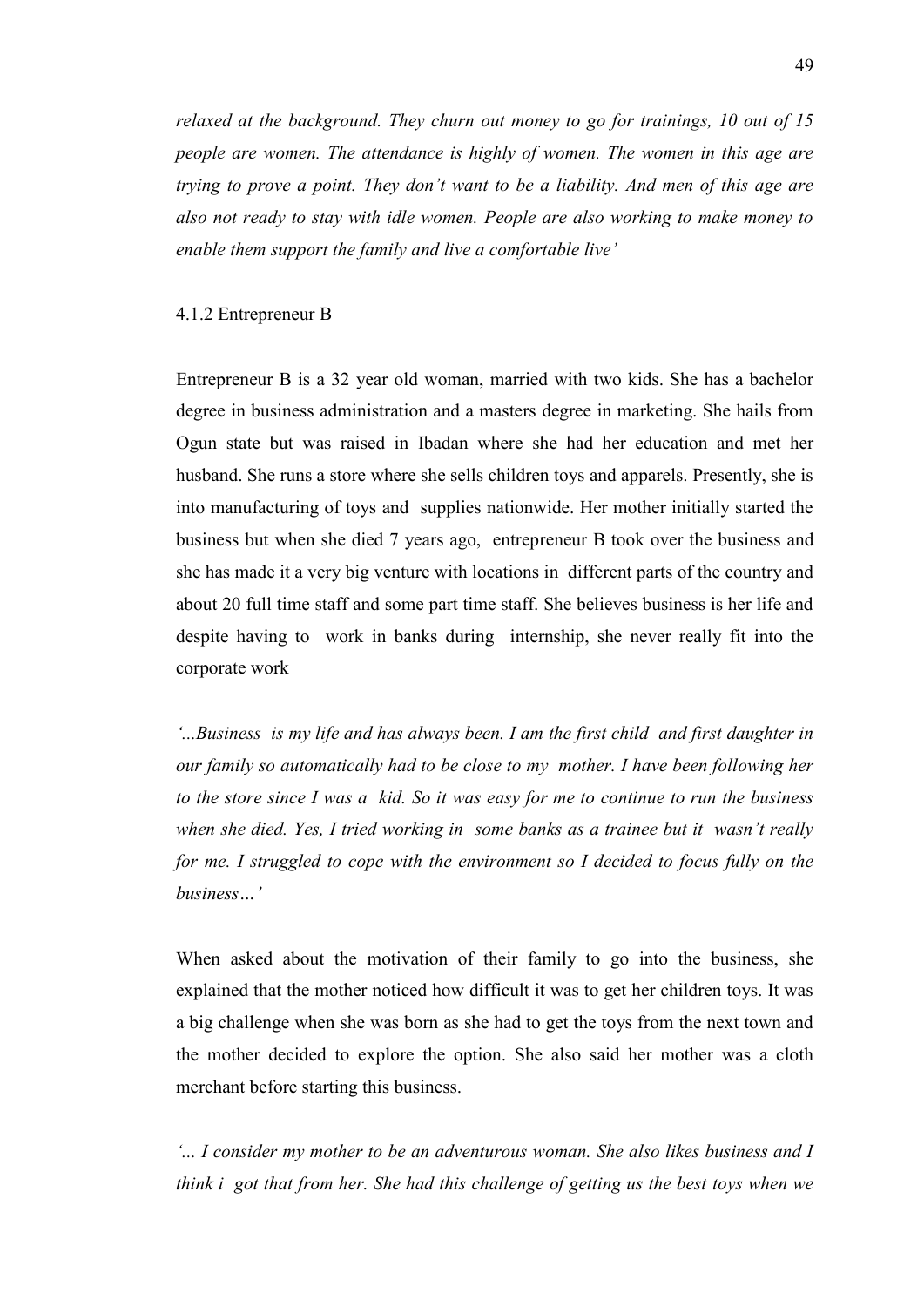*were kids and had to go to Lagos (closest big city) to get us the toys and since it was becoming too difficult and risky traveling here and there, she decided to start her own store and became a dealer. Also, she knew Nigeria's population will keep increasing and more kids mean more business so she took it up and has been flourishing since then'*

Just like her mother, the long term of the business is to produce toys for kids locally and sell throughout the country and possibly export to other neighbouring countries. She said this has been a dream and she is happy they have already started producing those toys. She attributed this to the recent policy by the Nigerian government to promote locally made goods and create enabling environment for entrepreneurs.

*'...Nigeria currently is an import dependent country but the present administration is trying to change that. so different policies have been made over the past few years to encourage local production. The government placed a ban on the importation of some products and this has seen a huge drive in the consumption of local products, so yes government policy has really helped the small and medium enterprises. I have been thinking for a long time how to manufacture these toys and how to get the across the country. I went to a lot of trainings and seminars, made consultations even with the lawyer to see how this could work considering the legal part and when the ban was placed especially on hides and skin, I knew it was time for me to start. It's been four years and our products are already known nationwide'.*

Finance wasn't really a problem for entrepreneur B. Her mother used her savings from previous businesses to start this business and it has been moving smooth since then. However, there was a need for additional source of finance when she wanted to start manufacturing. Even though she was reluctant, her husband convinced her and together, they were able to secure a loan at the bank

*'...I think I have been very lucky with finances because of my mother and it was never really a challenge. I ensured that we didn't do more than we could afford at any particular time so we were pretty okay. But when we planned to start producing* our *own brands, we need money, lots of it. I was skeptical about bank loans due to what I've heard from others but my husband encouraged me to apply and we actually*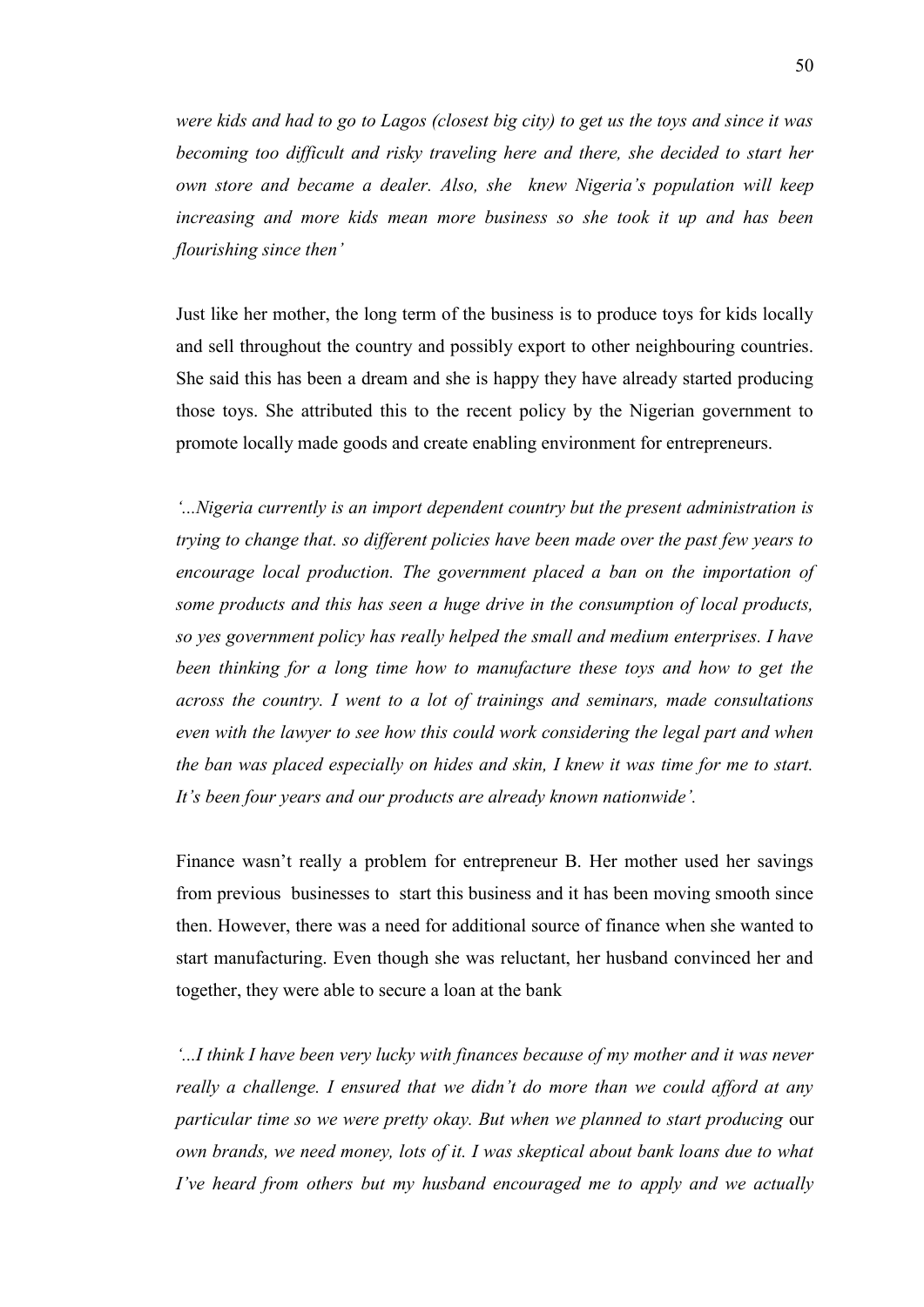*applied together so he stood as the guarantor and we got the loan. I'm still not totally relaxed anyway till we pay fully'.*

She is a member of quite a few organizations as she said networking is important to her and her business. She also said some of these organizations are mandatory for people in their line of business. According to her, majority of her colleagues are women and it's pretty easy to network with them especially those who they attend the same church together

*'...Some of these groups are mandatory for us but I joined others willingly because of what they have to offer. Most times, we learn more about the government policies in these meetings and other things that have direct impact on our business so I think it's important to join these group. Some of the members are those we attend the same church so it even makes it easy especially on days when I'm unable to attend the meetings, I always have someone to relay the information to me'.*

Her biggest challenge however was the death of her mother. That, she said was a turning point in her life.

*'...when my mother died, I felt that's the end of life. She was basically the closest person to me at that time and I was confused on what to do next. It was the most challenging period of my life. I couldn't even go to the store for close to a month, it was so difficult. But I had a decision to make, to either remain sad or move on with the business she has already created. So I decided to continue the business and sometimes I still wish she was around'.*

On culture, she explained that generally she is accepted because the line of business is really for women and a lot of people don't really know the worth of such businesses. So they just tend to accept them. She however isn't sure if that perception would change if her worth is known

*'...To be honest, I don't think I have had any bad experience just because I am a woman. Everyone relates with you well and I think it's because they don't really know what your worth. A lot of people don't know how big our industry is so they*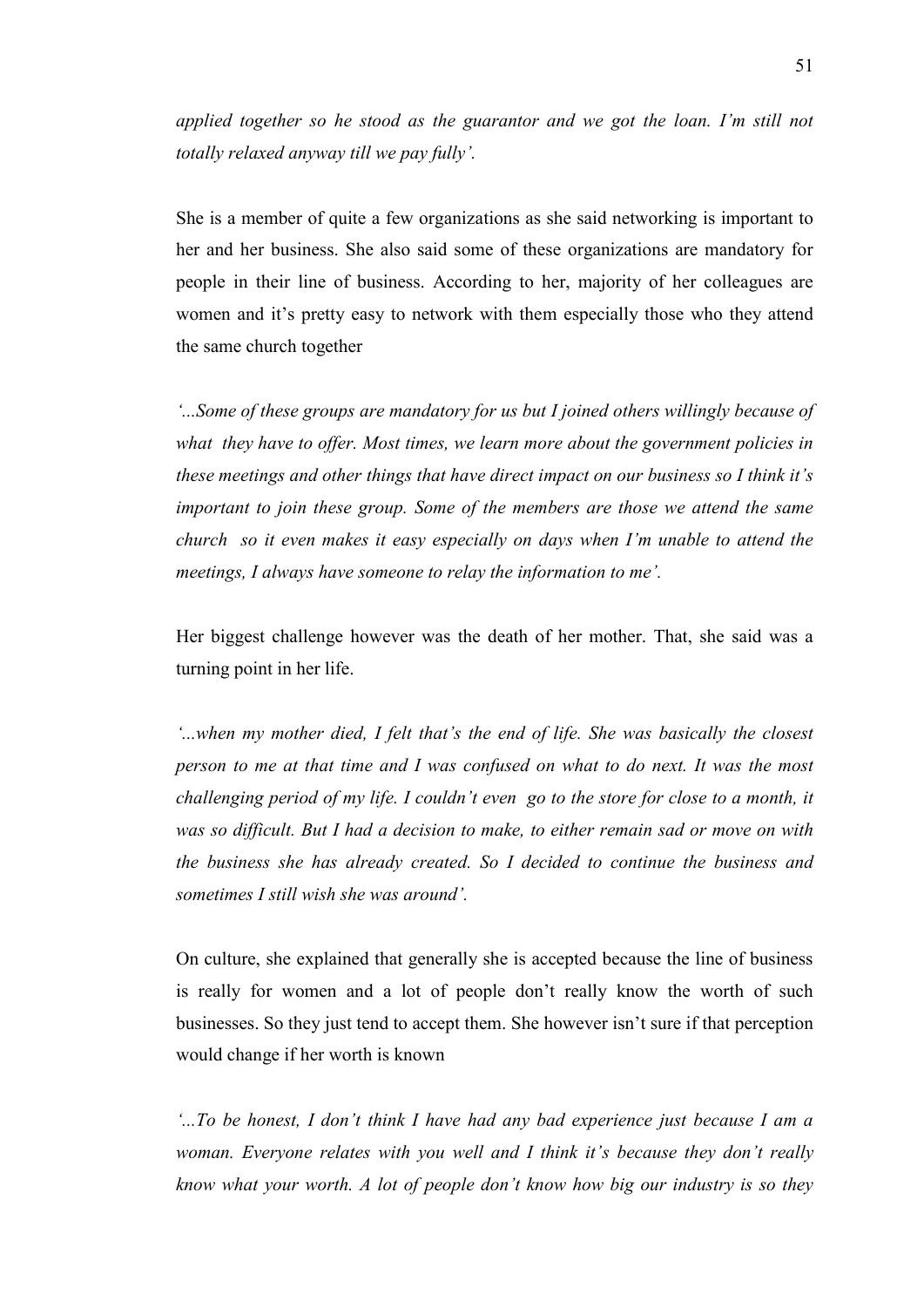*tend to treat us as normal as possible. Maybe, if they know how big the industry is and how much we make, maybe that will change but for now, I don't really know. Also,maybe the fact that my husband is always around when he closes from work could also play a part i'm not sure but what I can see is I am accepted in the community'*

## 4.1.3 Entrepreneur C

Entrepreneur C is a 39 year old woman from Imo state Nigeria. She has a master's degree in environmental science from an eastern university and she is married with four kids. She currently runs a bottle water company. She started the company in 2010 and currently one of the major distributors in the state. Her journey into entrepreneurship differ from our first two participants. After completing her degree, she worked for different environmental agencies and that was when she recognized a business opportunity.

*'... I was working for company X then and one of my major responsibilities was to oversee the production of quality water in the state. So basically we went around, inspecting companies that produce sachet water to ensure they comply to the standard rules and regulations. As you know, water-borne disease (especially cholera) was persistent around that time and the government was looking for a way to put an end to the menace. So while inspecting, I noticed that a lot these companies did not adhere strictly to the standard set by the company and there is a need for a change but i wasn't too sure how to go about it or what to do next but I knew this is an opportunity'*

However, opportunity identification didn't just translate into business creation. She explained that she had to take a lot of courses, seminars, trainings and consultations before starting the business. Even at that, it took harsh working conditions for her to leave her paid job.

*'... I wasn't totally a novice in this field but obviously lack the technical know how. So i had to take courses and seminars, training, consultations and a lot of trips especially to companies making the machines needed. However, it wasn't till I had*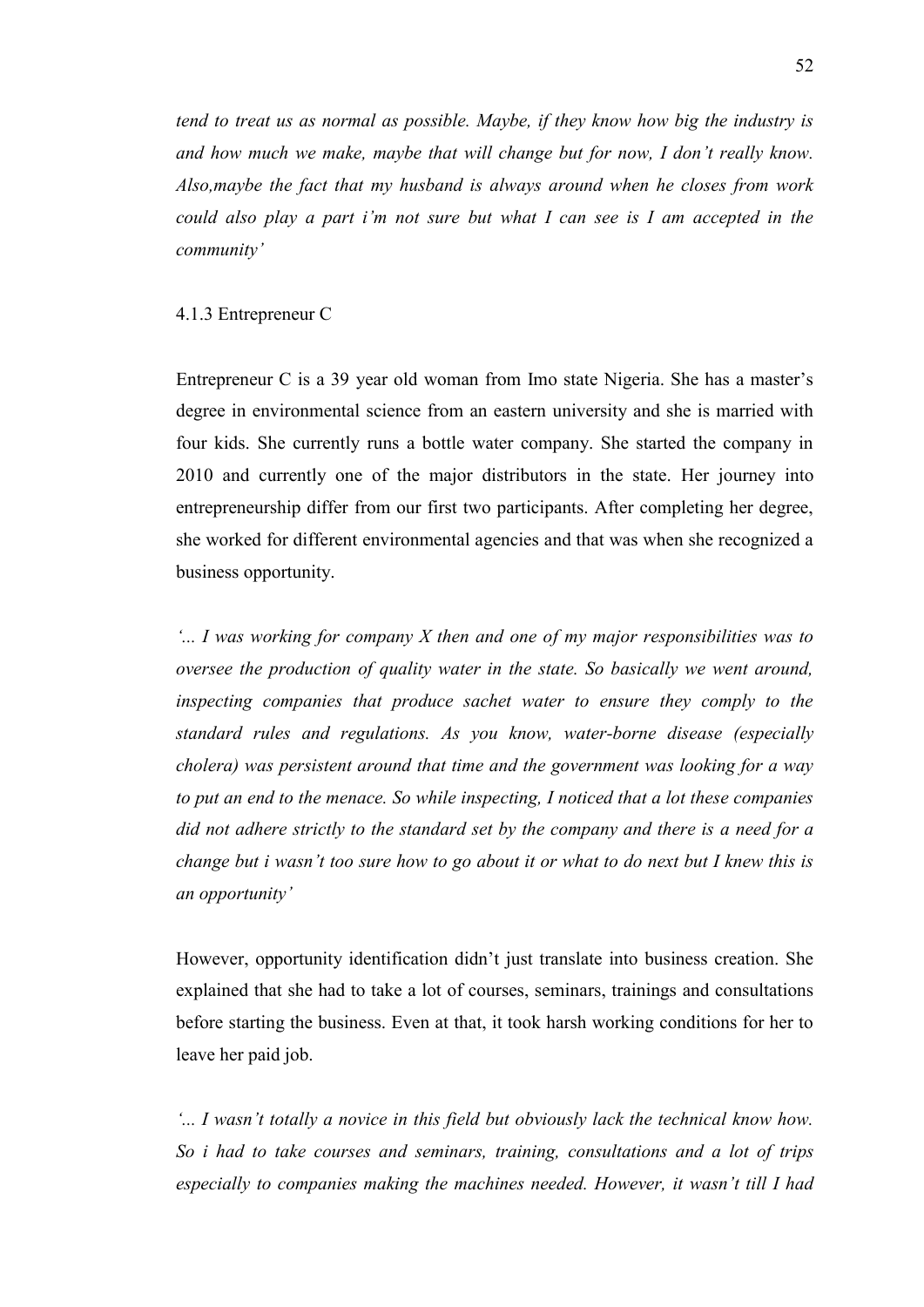*challenges at work that I knew I had to leave. The company policy especially towards women wasn't the best for myself. For example, when I had my second child, I was given only one month for maternity leave. So basically I had to resume work one month after giving birth. It was a difficult period of my life, raising two children and still had to combine this with the rigours of work. It was then I knew I had to do something and fast too'*

She said she didn't have any prior business experience so she had to spend more time planning and seeking knowledge. Her main goal was to make sure everybody in the state has access to portable and affordable quality water and due to her experience at her previous employment, she knew the standard to meet. She also had to make the packages available in different sizes and prices

*'... I think one of the best things I did was to give people different options. You know, the sachet water is so cheap but most do not meet up to the standard. So what I did*  was to bring the portable bottle water in different prices for different sizes and I *think that gave us a competitive advantage. Currently I have about 15 staff, 2 delivery trucks and we are still planning to expand'*

On finances, she was able to get an investor in her business.

*'...I think finance was relatively easy for me to get. When I was setting out, I spoke to a lot of people, those I knew from work especially and I was able to get a flexible loan from one. I don't really like bank loans so it wasn't an option. So I knew where I had to look. You know, it's usually pretty difficult to get a loan in a business where you don't have much experience so I didn't even consider the banks. But I was lucky*  to have the investor willing to take a risk. But it was worth it because we paid the *loan back even before we were expected to'.*

Her line of business is a male-dominated business and that is her greatest challenge.

*'...when i started, I was the only woman in this field and it was pretty difficult. It was almost impossible to network because the guys are not even interested in having you around them. It was pretty tough at the beginning. I had so much issues, so many*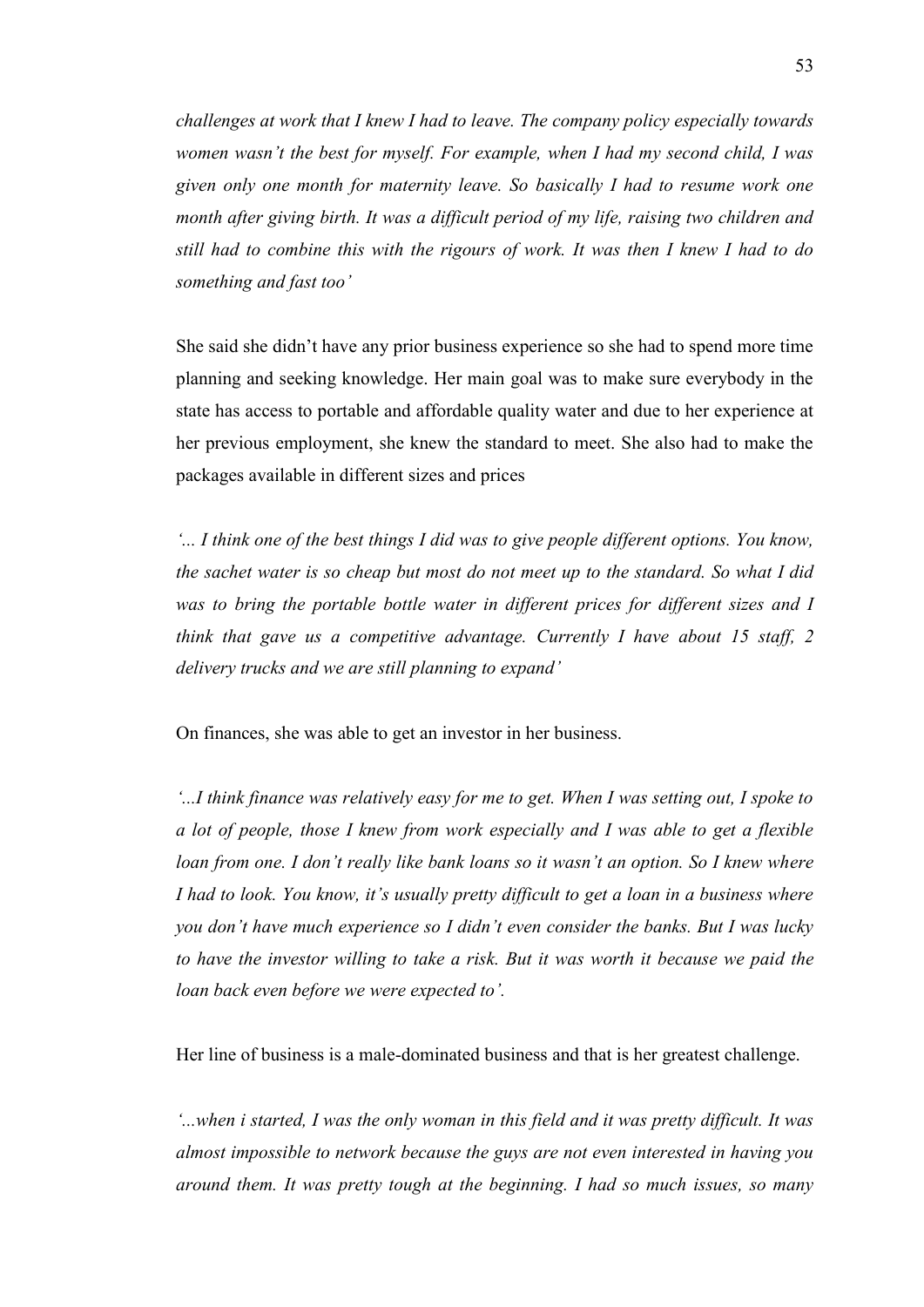*propaganda against my business and there were days I practically broke down into tears and the only issue is because I am a woman! I wasn't too sure about this before but I noticed that a man who started the same business didn't go through the same thing I went through and I think that also answers your question about culture. Initially, I wasn't accepted properly into the community because of my status as a 'wealthy' woman and because of being in a male-dominated business. But I think that is changing now, some other women are coming into this business and also the men are getting more enlightened so I believe the future will be better'*

## 4.1.4 Entrepreneur D

Entrepreneur D is a 32 year old single woman from Lagos Nigeria. She has a bachelor degree in finance from a university in South western Nigeria. She currently runs a financial consultancy company in Lagos. She started her company in 2013 after working for different financial organizations across the country. It was during her experience that she noticed an opportunity

*'...while I was working as a financial adviser, I worked closely with a lot of small business enterprises and I discovered that most of these businesses do not have the required guidance, education, or a combination of the two. Also, I noticed that the firm I was working with could do better handling client's challenges. The lack of a digital system makes the process ineffective, slow and unnecessarily cumbersome. Then, I realized I could proffer a solution that will work for them, make business processes faster, smoother, more effective and ultimately make their businesses more profitable"*

According to her, she discussed this with her team lead who didn't consider it a viable option. The team lead had other options and would not consider her solution. So she had to leave and start her own company. To start a business like this, knowledge, experience and network with people in the industry is required. . So she started off by outsourcing some of the services required to other firms handling such while she handled those she has the expertise.

The biggest challenge faced was the issue of power supply in the country.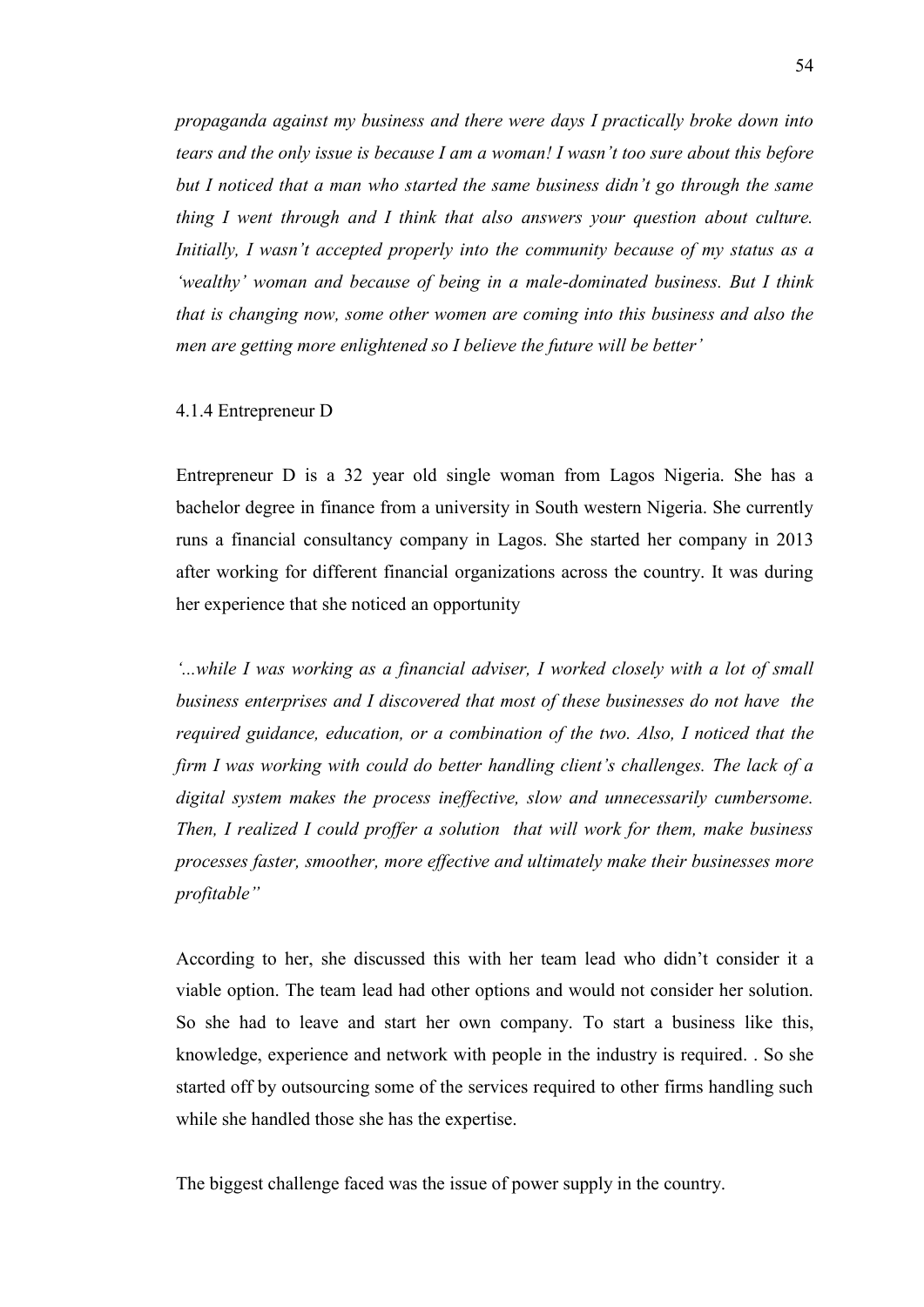*'...Just as you know, to effectively utilize technology, it is important to have stable electricity. Most of the solutions we proffer work with different serves that need to be available every minute of the day and that has been a massive challenge in the country, especially at the start up. When I started, I was using a generator connected to the router and the main servers so that the clients could effectively use our tools. It was very challenging especially with the pollution that comes along, e.g noise. But that is currently been addressed with the likes of inverters and soundproof generators'.*

As expected, finance wasn't a challenge for her. She also believe a good network is important for her business and she networks as often as possible. Also her line of business means she has to stay connected to the latest trend in the world of technology and our network is one of the best sources for this.

Outside her business duties, Entrepreneur D is currently planning to take technology to the next level in the country

*'...I am quite certain that technology holds the future of our world. Unfortunately, we are still lagging behind in the sphere, even on the basic tech stuff. So, we are trying to start from the beginning, the foundation right from the early school so that every school kid has basic knowledge of computers and programming language. We are working towards enhancing these skills for the next generations and effectively equip these children to face the future that will be technologically-driven'*

4.1.5 Entrepreneur E

Entrepreneur E is a 48 year old woman who hails from Kano state. She was born and raised in Anambra but moved to Lagos at the age 12 after the death of her father. She is divorced with 3 children. She sells baby products in wholesale and retail quantities and she has outlets in 4 different cities. She started her business 12 years ago and her product lines range from diapers, to clothes, toys and accessories for children. She is currently a major distributor for a brand of diapers in south western Nigeria. Her route to business started from a seminar she attended where she learnt about the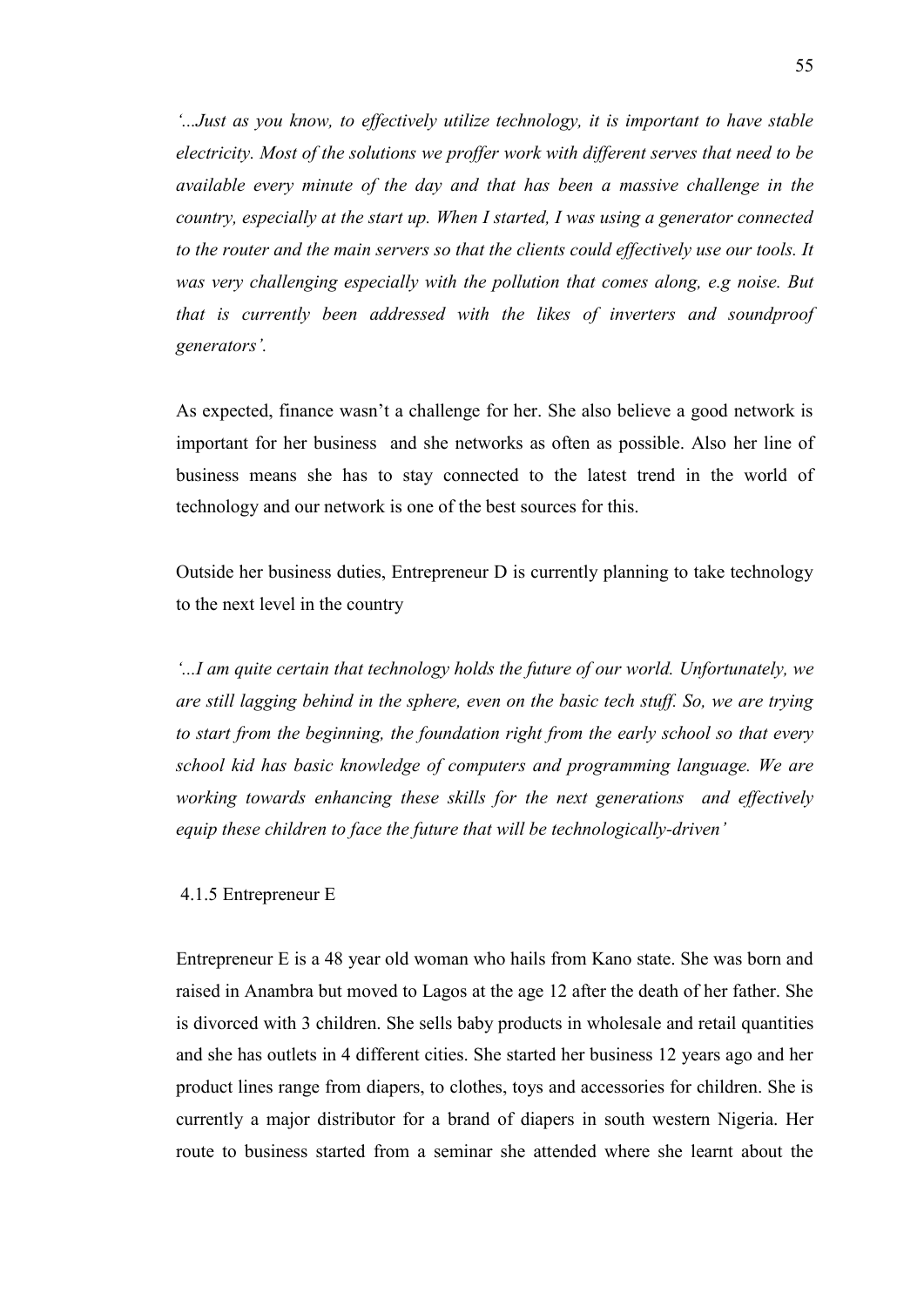prospect in the business. She has tried other businesses in time past without success so she decided to try this and had her breakthrough.

*'...I have been involved in a lot of businesses. I sold clothes in the market, also sold food items but none of them gave me the financial and personal satisfaction I derive in this business. I went for a seminar organized by our church on the next trend of business to invest into and even though a lot of businesses were discussed, baby products were the most appealing to me. I immediately felt it was the business for me. After the program, I went to meet the facilitator and expressed my interest in this business. He gave me more insight and also gave me some numbers to call'*

At the planning stage, she had just one goal: to make affordable wears and accessories available to children and easily accessible too. She also didn't have any major financial challenge

*'... I think what really caught my attention was how difficult it was to get things for my kids. We had to struggle in the market just like everyone and it was so hard. I felt shopping especially for the kids should be a wonderful and fun experience for everyone so I decided to fix this. Another good thing was how easy it was to start. Most of the companies I was recommended to at that time were also starts up so they gave the goods out on credit and I had to pay back after selling the goods. Apparently, the seminar facilitator had arranged this kind of package for anyone interested in different businesses so that was how I started, getting clothes and accessories on credit and pay back after selling and get more goods. The process continued till I was able to pay off goods at the point of purchase. So when we started, we were basically taking our goods to families with children and instead of them coming to the market place and that ease of accessibility made us the people's favorites. We were able to build our customer base and became their first point of call when they need to shop. We are just a call away..'*

She said she feels very welcome in the community as a lot of people appreciate the job she is doing, both male and female and she hopes the government can fix the transportation channels to make it easy to move from one point to another.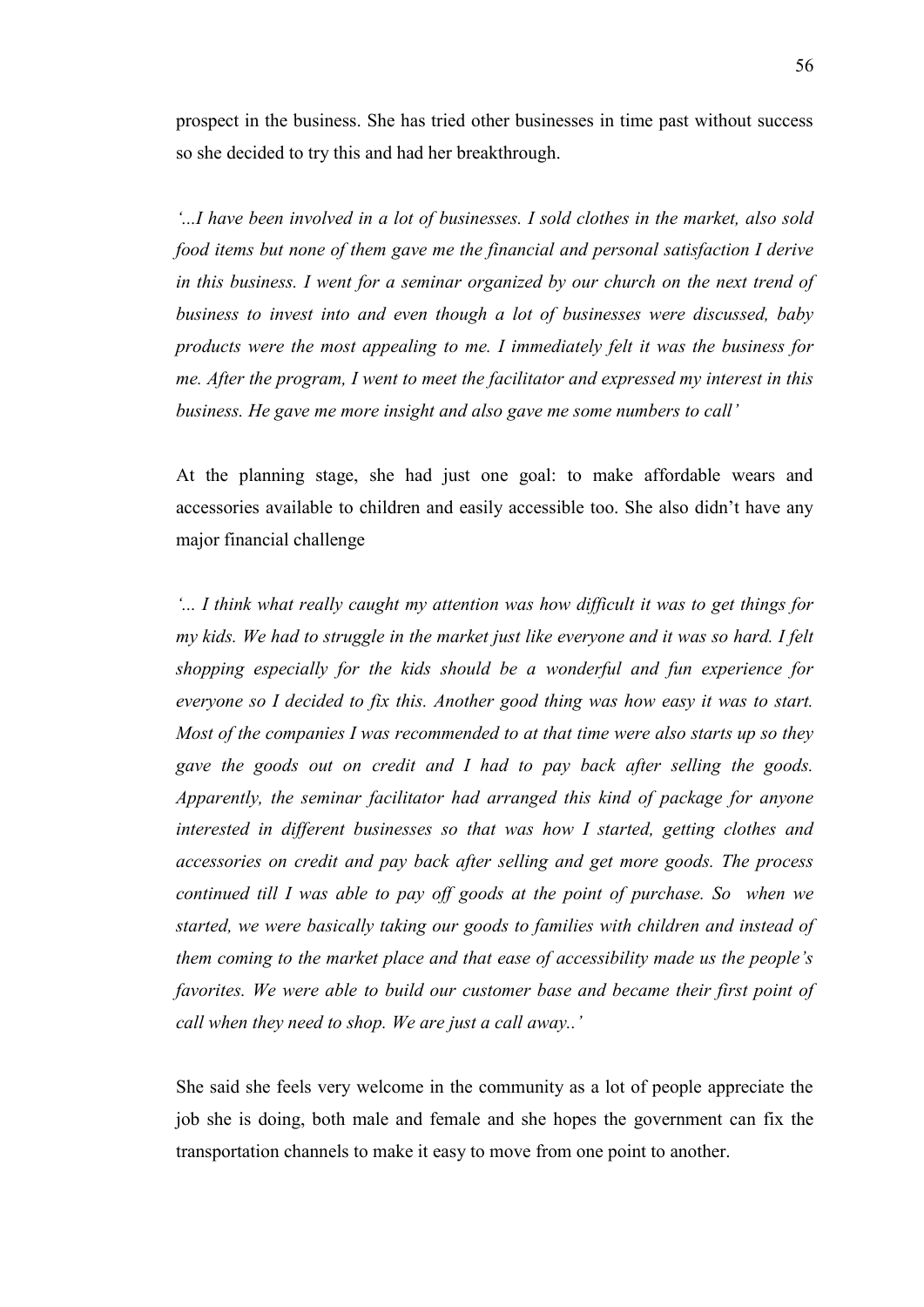### 4.1.6 Entrepreneur F

Our final entrepreneur is a 52 years old woman from Oyo state. She is married with 5 children and holds a diploma in business studies. She currently owns a store that specializes in clothes and bead making. The business is a family business and she continued after the death of her parents. According to her, traditional clothes and bead making top the list of the oldest businesses available for women and has been available for a very long time

*'...this business is a family business. My grandmother started it and passed it to my mother who in turn passed it to me. It is the oldest business around here and a lot of women have built fortune from it. So I have been into it since I was a kid and I was supporting my mother throughout my education because I knew I was going to continue after her. It is a very lucrative business because it forms a big part of our culture and you know arts go along way in our history. So that's my story into the business'*

She obtained a diploma in business studies to explore how she can enhance the business. She said education has really changed the way she does business and given her an edge over competitors

*'... The thing is this is a female dominated business and majority of women in this field are uneducated. So going to school has given me an edge over them with the way we do things and the way we handle our customers. For example, we were the first to introduce branded packages for our customers and that really stood us put from the rest. At the moment, I have many tailors both full time and apprentices working for me. So all do most times is to look for the best materials for individual customers. Sometimes, some customers bring own materials and request for specific design. This is different from the way our competitors work. We also make ready to wear clothes for different sizes and I must admit this little innovation has really turned into something big for us'*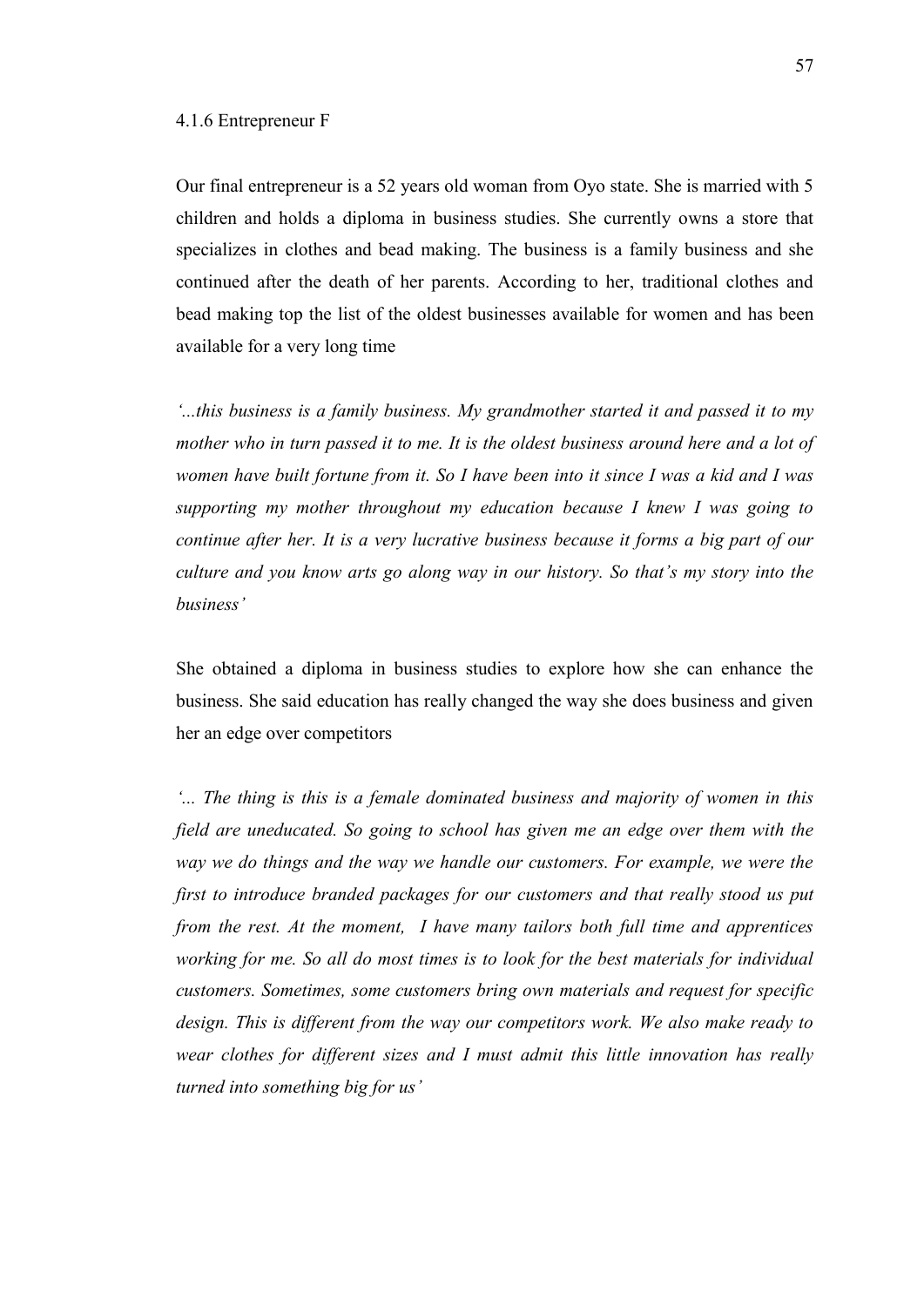Her main goal is now to see how she can further enhance the business with new information available through technology. The biggest challenge she faces is poor infrastructure and hopes something is done to fix that soon

*'...Right now I try to draw up the design, the package and I believe technology can help with that in the nearest future, I usually try to come up with a unique package*  most times based on customers feedback just to meet their taste. The biggest *challenge we face at every step if dwindling infrastructure. You know we have to travel a lot of miles on bad road, we need electricity to effectively do our job and a good rail and delivery system to meet our ever increasing fan base. Sometimes people place orders for our clothes from Kano (Northern Nigeria) and some of the orders we have to decline when we put into consideration everything'*

On finance, she explained that she has not been in need for extra source of finance but soon she will be approaching the bank for soft loans. Majority of her finance have been from her savings and also cooperative and thrift societies that she belong to.

*'...Well I think in our line of business, finance and networking goes hand in hand.*  Like most of us are involved in thrift and cooperative societies where we contribute *and take turns when collecting. So yes that is also our network since we also share ideas about how to move our business forward. But soon, I will be approaching the bank for loans because I really need to. I am not so comfortable with bank loan but my son is an investment banker so he has told me the process isn't as tedious as I think it is so I will be giving it a trial soon'*

She also has no problem with the culture and overall, the government policies have been favorable towards locally made goods

# 4.1.7 Summary

The previous section discussed the interviews of the participants in this research by stating the age, education and their line of business. The chapter also presented their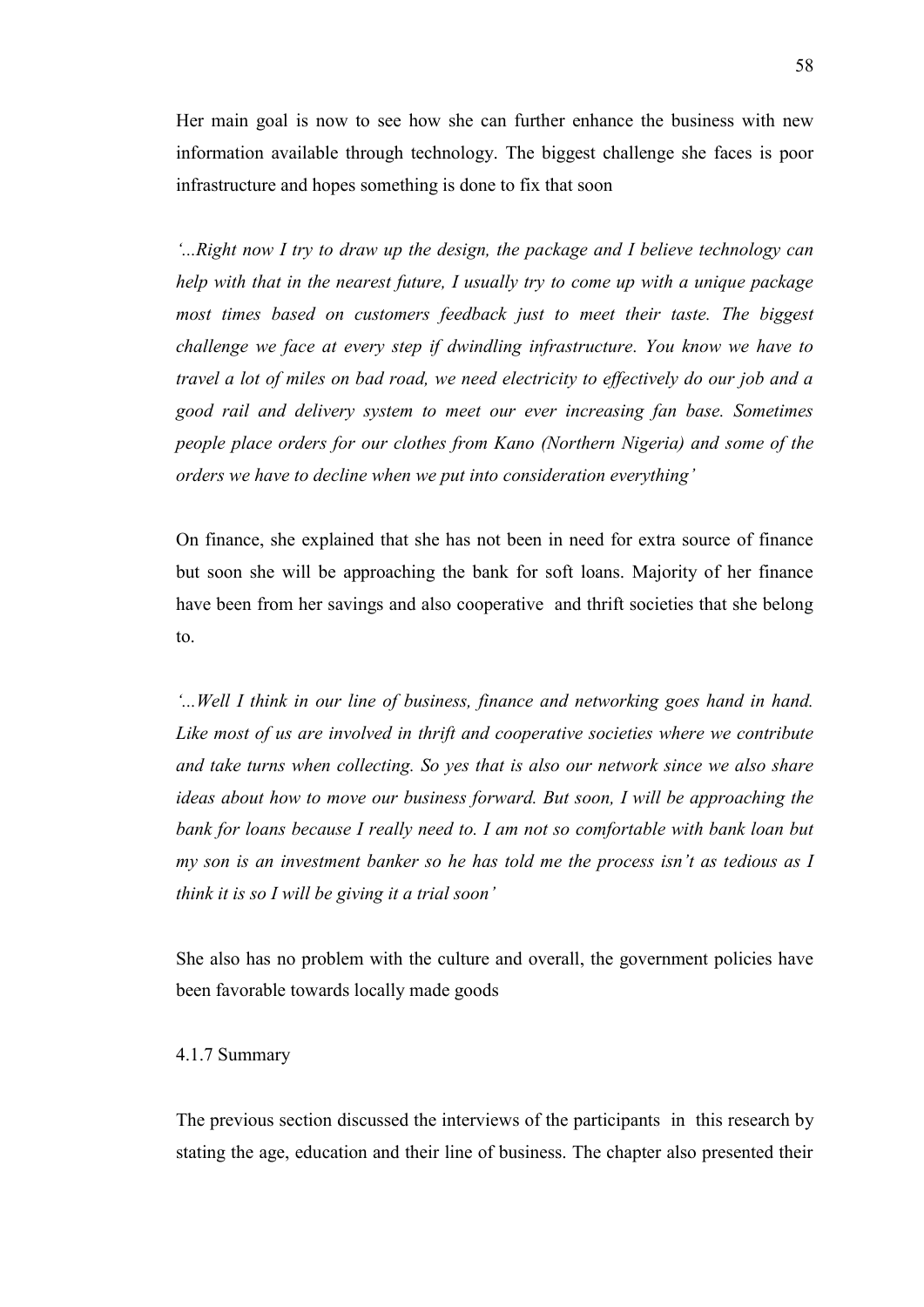motivation, challenges faced and the factors that influenced the development of their business. The next section will analyse the findings from the interviews

|                     | Motivation                 | Innovations           | Finance            | <b>Networks</b> |
|---------------------|----------------------------|-----------------------|--------------------|-----------------|
| <b>ENTREPRENEUR</b> | Excellence,                | Trainings,            | Personal savings,  | International   |
| $\mathbf{A}$        | Mental status              | internships           | investment in      | associations    |
|                     |                            |                       | trainings.         |                 |
| <b>ENTREPRENEUR</b> | Challenge of getting       | Production of         | Savings and bank   | Member of       |
| B                   | toys                       | locally made          | loans              | organizations   |
|                     |                            | toys                  |                    |                 |
| <b>ENTREPRENEUR</b> | Work/family                | Production of         | Investor,          | Gender constra  |
| $\mathcal{C}$       | balance,                   | quality products      |                    |                 |
|                     | Environmental              | at affrodable         |                    |                 |
|                     | challenges.                | price                 |                    |                 |
| <b>ENTREPRENEUR</b> | Ability to do more         | Technology            | Available finance  | International   |
| D                   | outside a paid job,        | solution              |                    | organizations   |
|                     | career problem             |                       |                    |                 |
| <b>ENTREPRENEUR</b> | To make affordable         |                       | Credit supplies    | Family and chi  |
| E                   | wears available for        | sales as opposed      | from companies     | members         |
|                     | kids                       | physical shop         |                    |                 |
|                     |                            | sales.                |                    |                 |
| <b>ENTREPRENEUR</b> | Profitability<br>of<br>the | of<br><b>Branding</b> | Savings,           | Thrift<br>and   |
| F                   | business                   | products<br>as<br>a   | cooperative<br>and | societies       |
|                     |                            | competitive           | thrift societies.  |                 |
|                     |                            | advantage             |                    |                 |
|                     |                            |                       |                    |                 |
|                     |                            |                       |                    |                 |

**Table 3. Overview of the interview. Compiled by the author**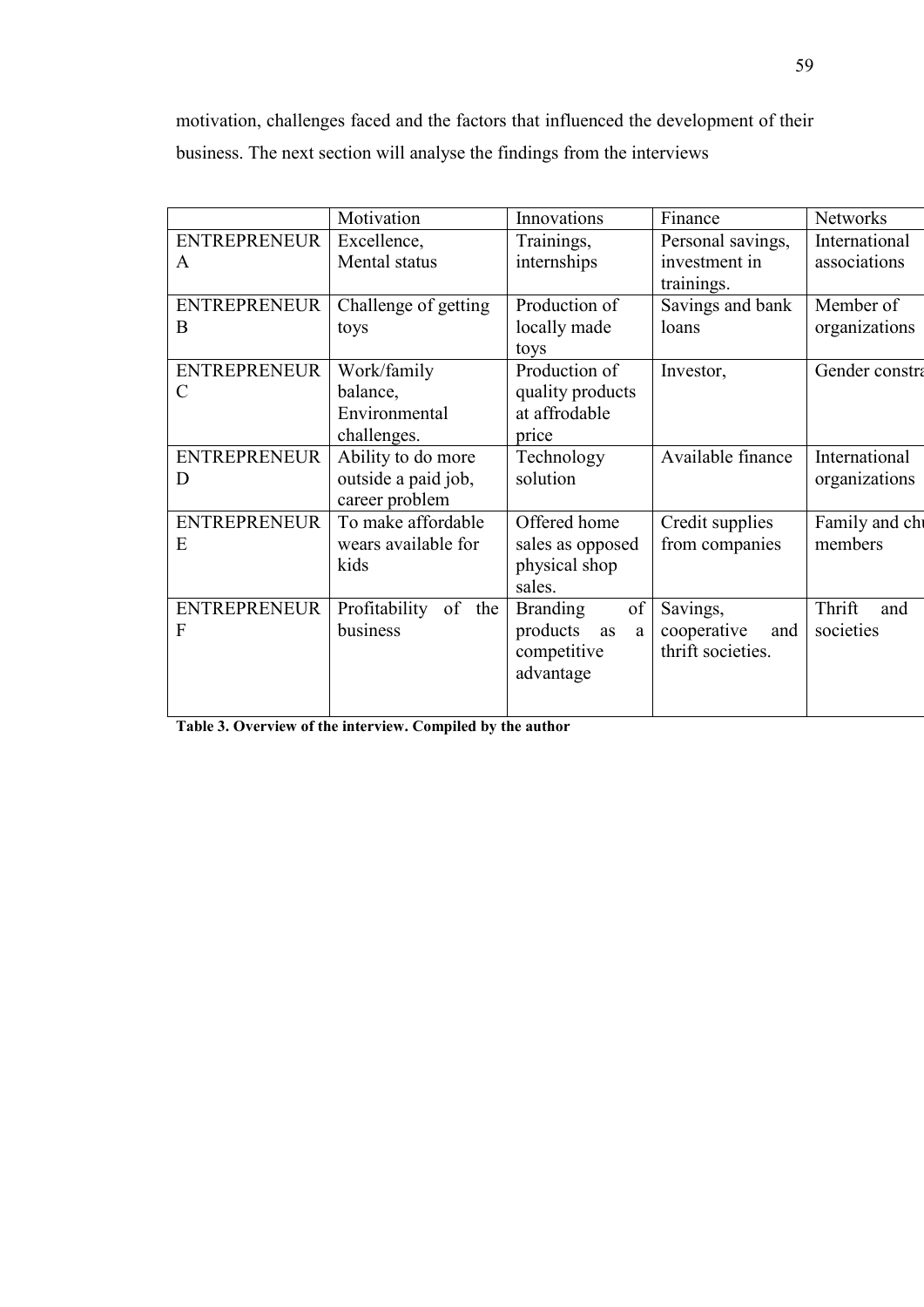### 4.2 Analysis

The analysis of the interviews conducted with the participants created empirical results which are now being discussed in line of the literatures reviewed. These findings would be discussed along the themes discussed in literature review (chapter two). These themes include innovation, motivation, finances, and networking as it relates to the respondent's business. The correlation between of the actual findings as seen in the interviews and the theoretical study presented below.

# 4.2.1 Innovation

As described in chapter two, innovation is an important part of entrepreneurship and ranges across different stages such as product development stage, raw material stage, skills and experience, e.t.c. In all the cases analysed, it appears that most of the female entrepreneurs develop their products by acquiring the right set of skills needed, recruiting the right people with the skills needed to perform their tasks. Similarly, it is observed in most cases, the importance of having the right infrastructures. The results also showed two categories of entrepreneurs. Those with previous business experience in the same line of business and those without prior experience who needed to do extra study and planning in their new business. The data explained clearly that both set of female entrepreneurs had to enter the existing market spaces by modifying their product or service or by developing new products or services that meet the need of the customer. The data also suggests that quite a few number of the business owned by women use technology to develop their products or services.

Similarly, the cases analysed also show the production process of these female entrepreneurs is centred around developing strategies and ideas that add greatest value to the value chain. In order words, these female entrepreneurs procure equipment and skills that last over a long period of time. In some cases, they also outsource the tasks they are unable to handle at the specific period of time. This type of process usually make it possible for the women entrepreneurs to benefit when they buy raw materials in bulk and increase in production.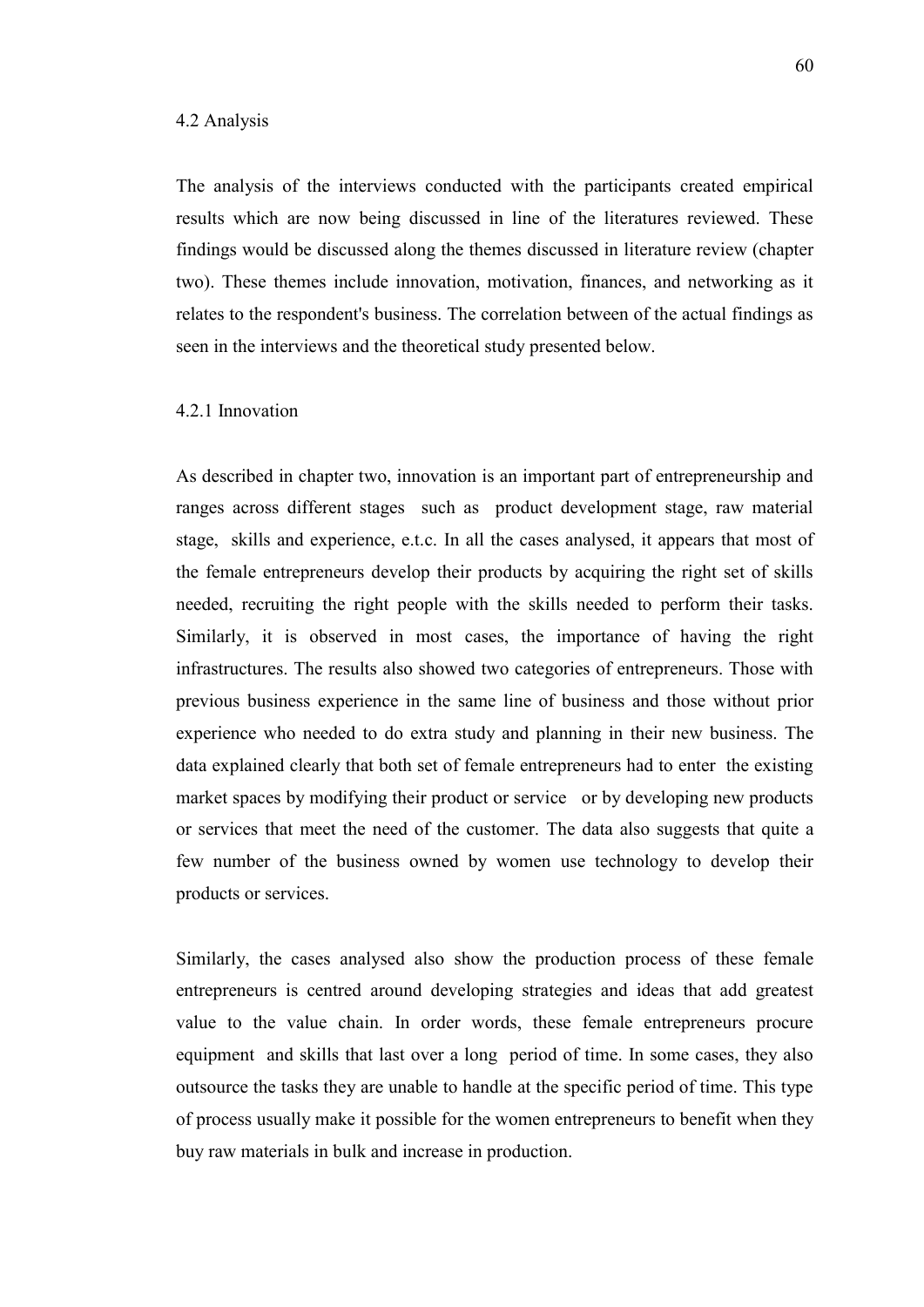Finally, the data suggests that the entrepreneurs acquire their raw materials from both local and international sources. This is in line with studies from with Ukonu and Tafamel, (2011) who found that in developing countries, a significant number of local firms import raw materials, usually at a cheaper price, from other countries to carry out production. However, importation of raw materials could expose the female entrepreneurs to the risk of high transportation and thereby increasing production costs. According to Ukonu and Tafamel (2011), this unstable and fluctuating cost of raw materials could be a huge challenge facing the female entrepreneurs.

### 4.2.2 Motivations

From the literatures reviewed, it is evident that the entrepreneurial motivation is similar across all forms of entrepreneurship female., According to GEM (2012), it is possible that there are also different motivational factors that spur different people into creating their own businesses. Socio-economic and personal factors have been described in chapter two of this thesis as the drivers for entrepreneurial motivation.

The interviews conducted shows that the respondents have similar motivation. The motivation observed is driven by the opportunity available in their chosen field Entrepreneur A explains that while working for others, she noticed a gap in the way services was being rendered to clients and she decided to take advantage of this opportunity by starting her own business to provide quality and excellent services to her clients.

Entrepreneur B also identified the opportunity in providing goods and making them accessible to her customer. The challenge faced by her mother in getting goods from neighbouring states especially due to bad road network created an opportunity upon which she built her business.

Social factor such as lack of adequate infrastructure in providing quality water for the populace and also personal factors such as work and family balance spurred entrepreneur C to business. Entrepreneur D explains that career progression was another key motivational factor for her. She identified an opportunity in the way her former company was run which lacked appropriate digital and technological tools but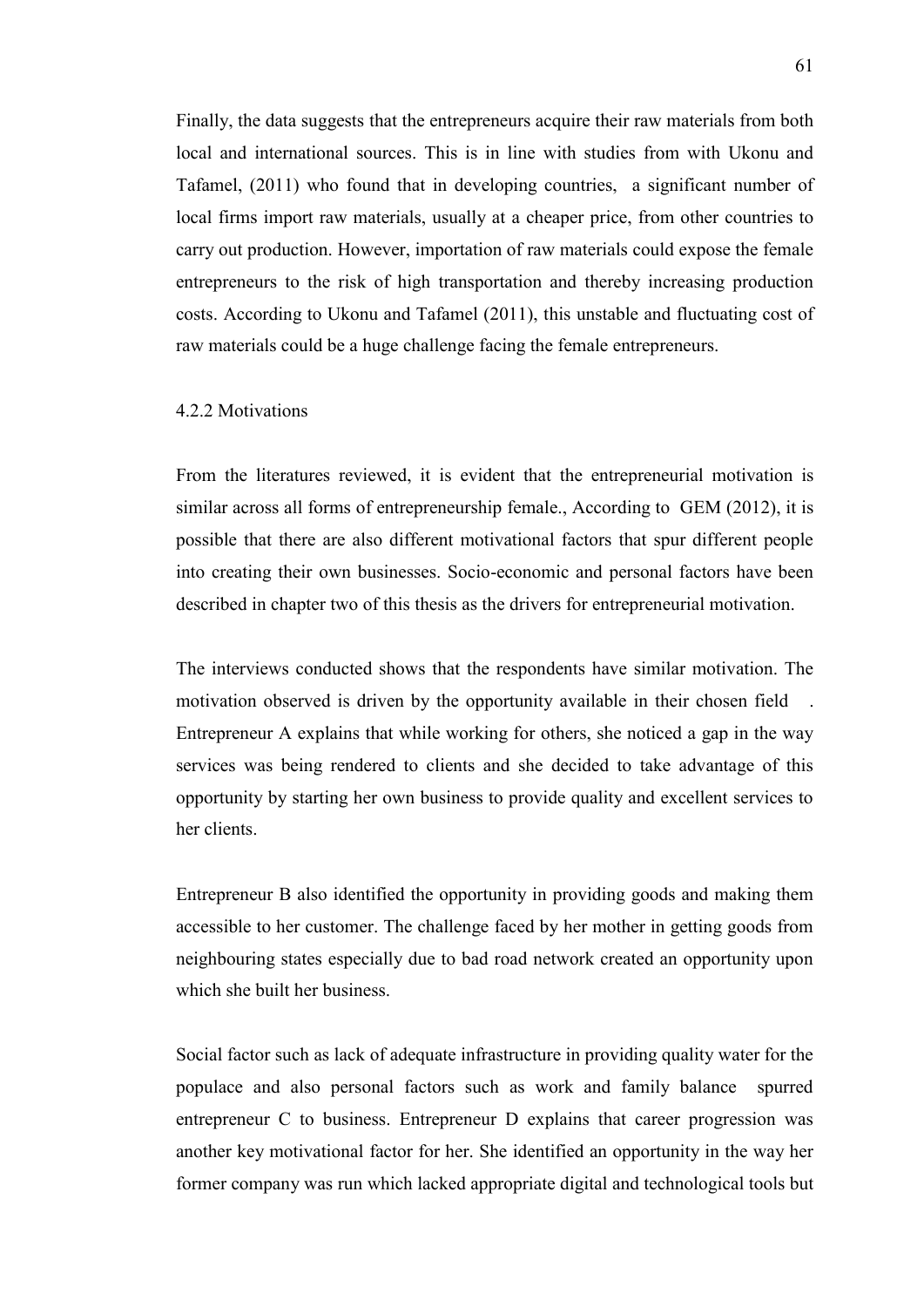her employer would not yield to her suggestion. She took the opportunity when it was presented to her.

# 4.2.3 Financing

In line with the literature discussed in chapter two, access to finance is important to the development of a business and this was analysed from the participants. The results of this study reveal that a huge percentage of female business owners use personal source of income such as savings and soft loans from friends and family members while starting their businesses. They also usually re-invest the profit made back into the business to yield more profit. According to Cater et al. (2006) female entrepreneurs are prefer personal sources of finance such as loans and financial support from family and friends to banks or lending houses when they need business finance. In other words, women often prefer ties that are communicative and this ties are usually characterized by mutual confidence, emotional intensity and intimacy. It is worthy to note that in our research, female entrepreneurs usually develop some unusual feeling towards bank loans and would only consider one as the last option. This could be because of past experiences of friends and close relatives with the banks or the interest rates of banks which the female entrepreneurs consider to be too high. When compared to their alternative of thrifting and cooperative societies, the bank rates and requirements for getting a loan makes it cumbersome for some of the entrepreneurs to access these loans.

In the cases analysed, even in cases where the female entrepreneurs use debt as their capital structure, but they still try to maintain a very minimal debt profile and usually pay up their debts even before the due date. There may be several explanations for this. First, female entrepreneurs are more comfortable using their savings rather than loans. So those who have access to retained earnings would prefer use them to start their business rather than accessing external sources. Another possible explanation could be that female entrepreneurs are usually low-risk takers and so prefer lower debt or less external financing which signifies low risk in business.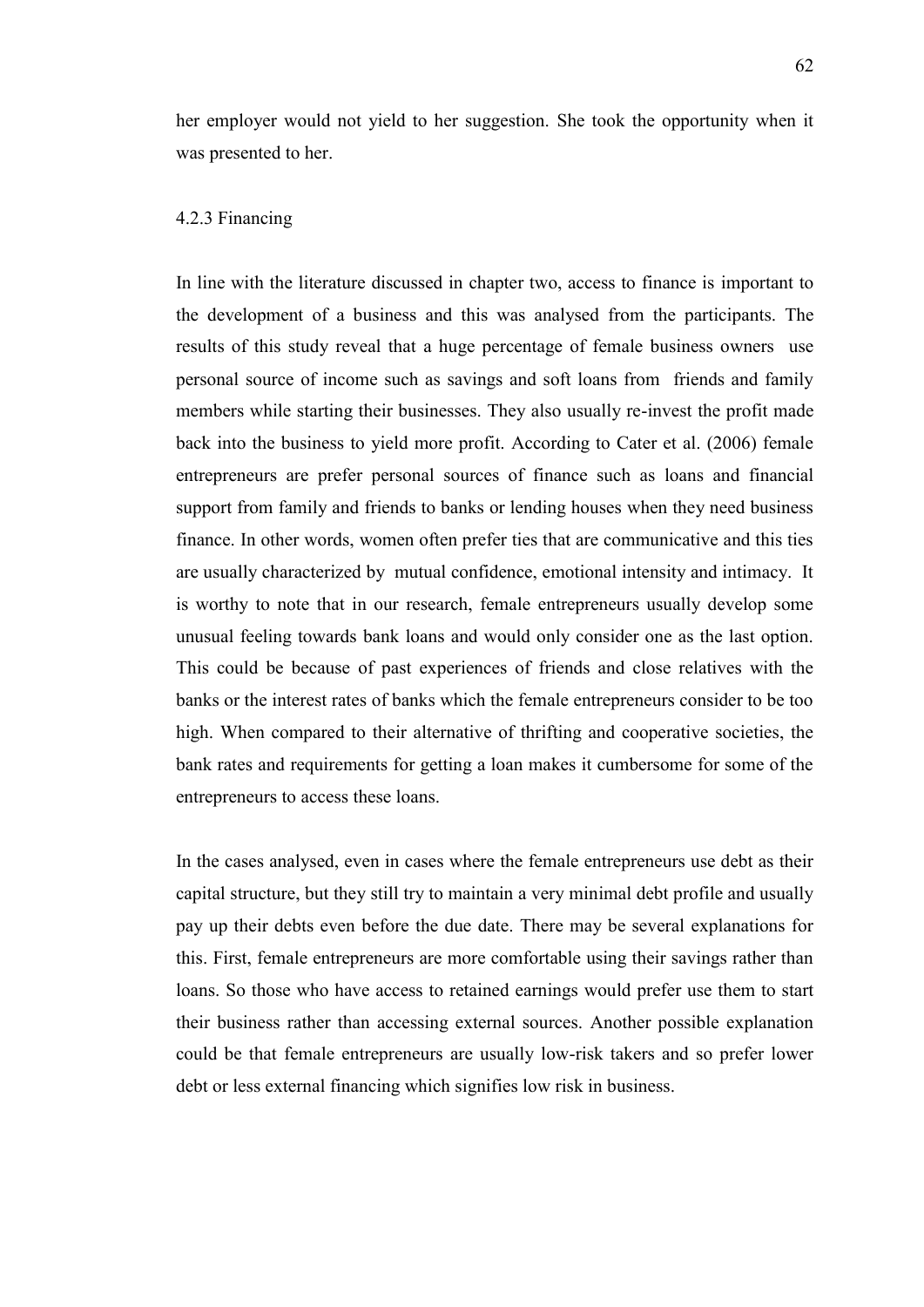# 4.2.4 Networking

A good network can make a decision-making process easier and faster, can aid effective coordination of activities, and also provide access to quality information. This has been proven in several literatures reviewed. Similarly, a good network can provides moral and psychological support to female entrepreneurs and this helps to reduce the anxiety and stress associated with running a business experienced during the business development period. According to Lawan, (2017), one of the major barriers to female entrepreneurship is the lack of opportunities and resources and this could be easily bridged with a good network. In the cases analysed, the participants received this support in various forms from family, friends, religious groups, and professionals.

It is evident from the interviews that female entrepreneurs usually get a lot of support from their relatives. Relatives such as parents, siblings, husbands, and children usually provide financial support, man-power, encouragement, and even referrals to the female business owners.. This is in agreement with the work of Inman (2000) that revealed that female business owners usually rely on the support of relatives when starting and developing their businesses

Similarly, the interview result shows that, most of the of female business owners used professionals at different stages of the business venture. The results reveals that female entrepreneurs use professional services and advices from different fields. For example, the participants tend to consult lawyers on legal matters, and accountants on matters relating to finance . In agreement with the study of Manolova et al. (2008), our findingsshowed that relationships with professionals usually provide a good source for resources, information and assistance .

Finally, from empirical evidence, another vital source of support for the female business owners is the religious groups. The participants discussed different ways in which their religious affiliation has been beneficial to them. As seen in those cases, this type of group organize start up trainings for aspiring entrepreneurs and also patronize the products and services provided by female entrepreneurs. They also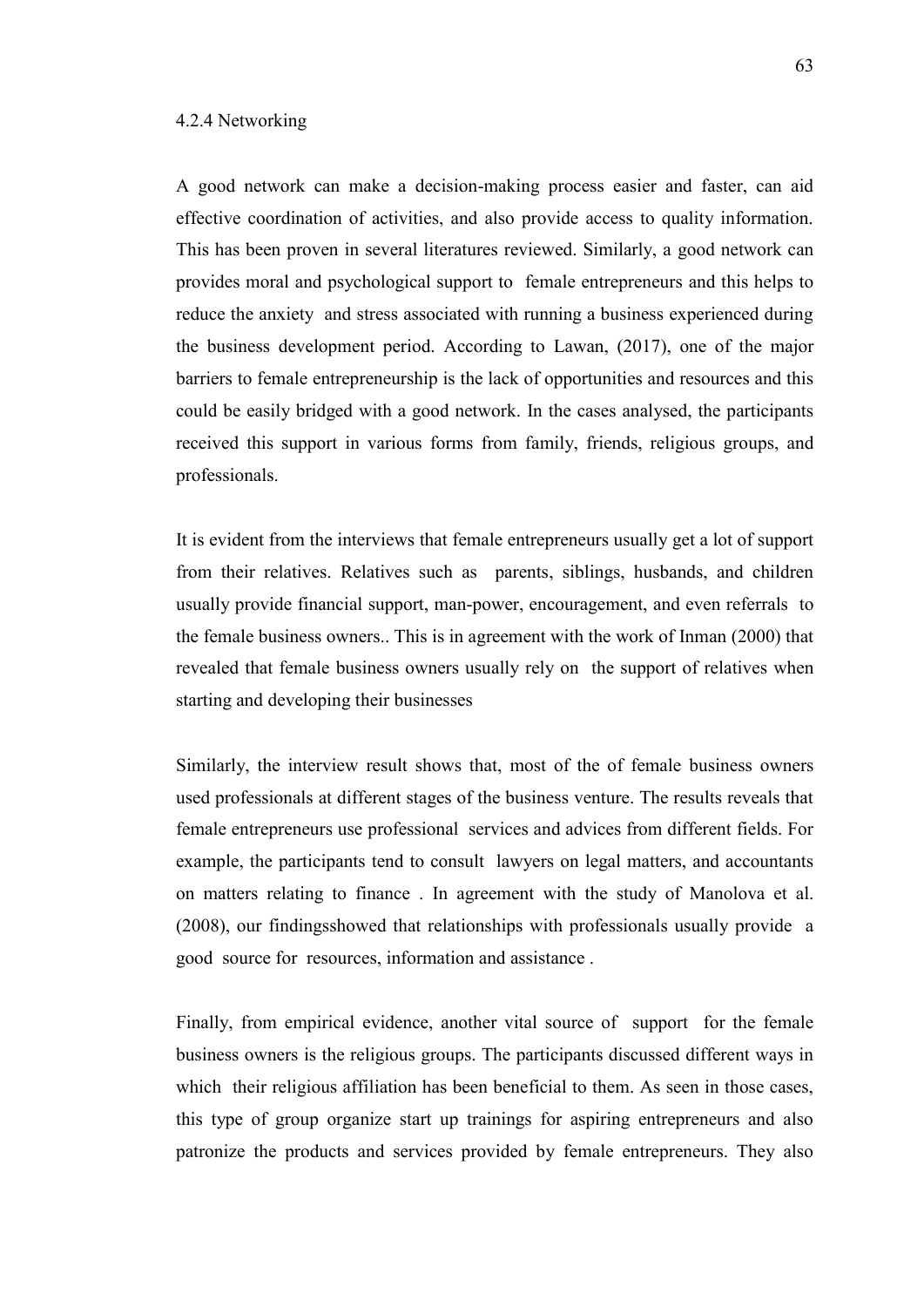create an avenue to market the products for the entrepreneurs by helping them with referrals.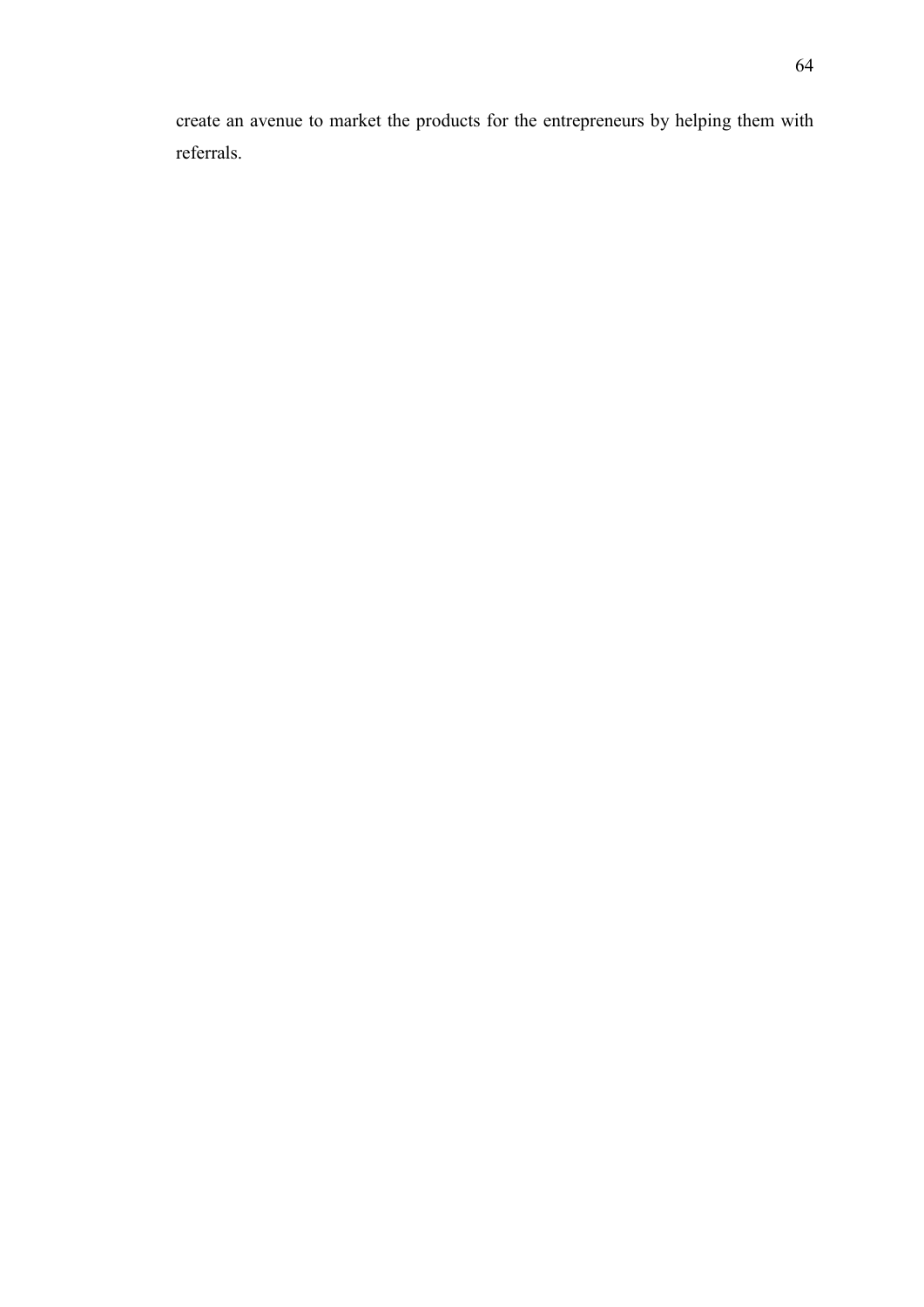### **5. CONCLUSION**

This research was conducted to explore the development of businesses by females in developing economies.. In order to gain adequate knowledge of this topic, this thesis focused on female entrepreneurs in Nigeria. Scientifically, this thesis has contributed towards other research on female entrepreneurship in developing economies as a whole and Nigeria as a case.

The research was aimed at solving the problems raised, by providing answers to the questions of how female entrepreneurs in developing economies transform their creative ideas to products and services. The theme of this thesis was explored and discussed with a literature review that covered entrepreneurship as a whole, discussed female entrepreneurship in developed economies and narrowed down to female entrepreneurship in developing economies. This review of different literature gave a solid foundation and gave the direction for this research. As mentioned earlier in the study, qualitative research method was employed. Similarly, semi-structured interviews were used for primary data collection while social media outlets such as LinkedIn were used as the secondary source.

This thesis explored the field of female entrepreneurship in developing economies by critically examining the elements which influence the creation of businesses by women business owners in Nigeria. In the study, the different factors were studied and discussed. Factors such as the dimension of innovations, the characteristics of the female entrepreneur, the motivation and driving forces, access to finance and cultural view on the female entrepreneurs were studied. Also discussed are the effects and importance of networking to female entrepreneurs in Nigeria. The challenges and barriers faced by these female entrepreneurs were also studied.. A cross-disciplinary approach was used in selecting the entrepreneurs that were interviewed. Important factors such as line of business, length of business and previous business experience were considered during the selection. The following sections answer the research questions, state the limitations and proffer suggestions for future research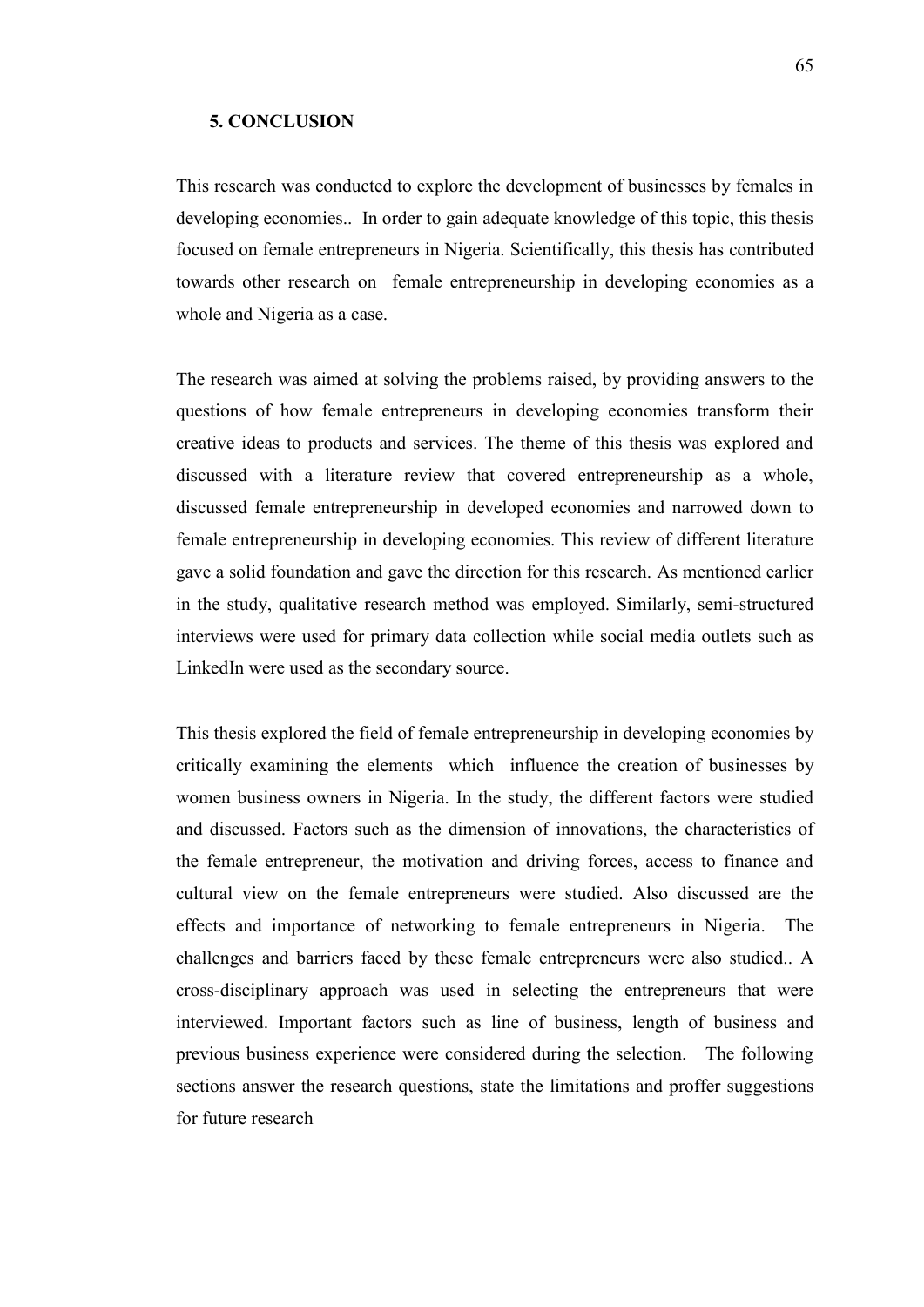#### 5.1 Answers to research questions

The aim of this study was to explore the factors that influence the development of businesses by Nigerian female entrepreneurs. The study was centered around how female business owners in Nigeria turn ideas into products and services. The objective of this thesis has been achieved and the the summary of the research is presented below by addressing each of the questions raised. The questions raised are:

MQ: How do female entrepreneurs in developing economies transform ideas into products and services?

RQ1. What are the socio-economic elements influencing businesses created by female entrepreneurs in Nigeria?

RQ2.

2. What are the challenges female entrepreneurs in Nigeria face during the creation of their businesses

The results from our findings show a major strategy used by the Nigerian female entrepreneurs to transform their ideas into productss is usually by incorporating products or modifying services into an existing market. In other words, the female entrepreneurs develop new products and services into an existing product line to meet the consumer's need. Once the female entrepreneur identifies an opportunity, they tend to create solutions into an existing field because they believe that these products or services would be more successful in the market if their new innovations are developed. Some female entrepreneurs are leveraging on social media and use of technology to enhance their businesses and to meet up with the modern-day demand and they believe this plays a huge role in their business success.

From the research conducted, Nigerian female entrepreneurs are influenced by a number of factors. Among these factors are previous experience of females in running businesses, their level of education, the training acquired and different levels of motivation. These contribute to the development of business ventures. The relative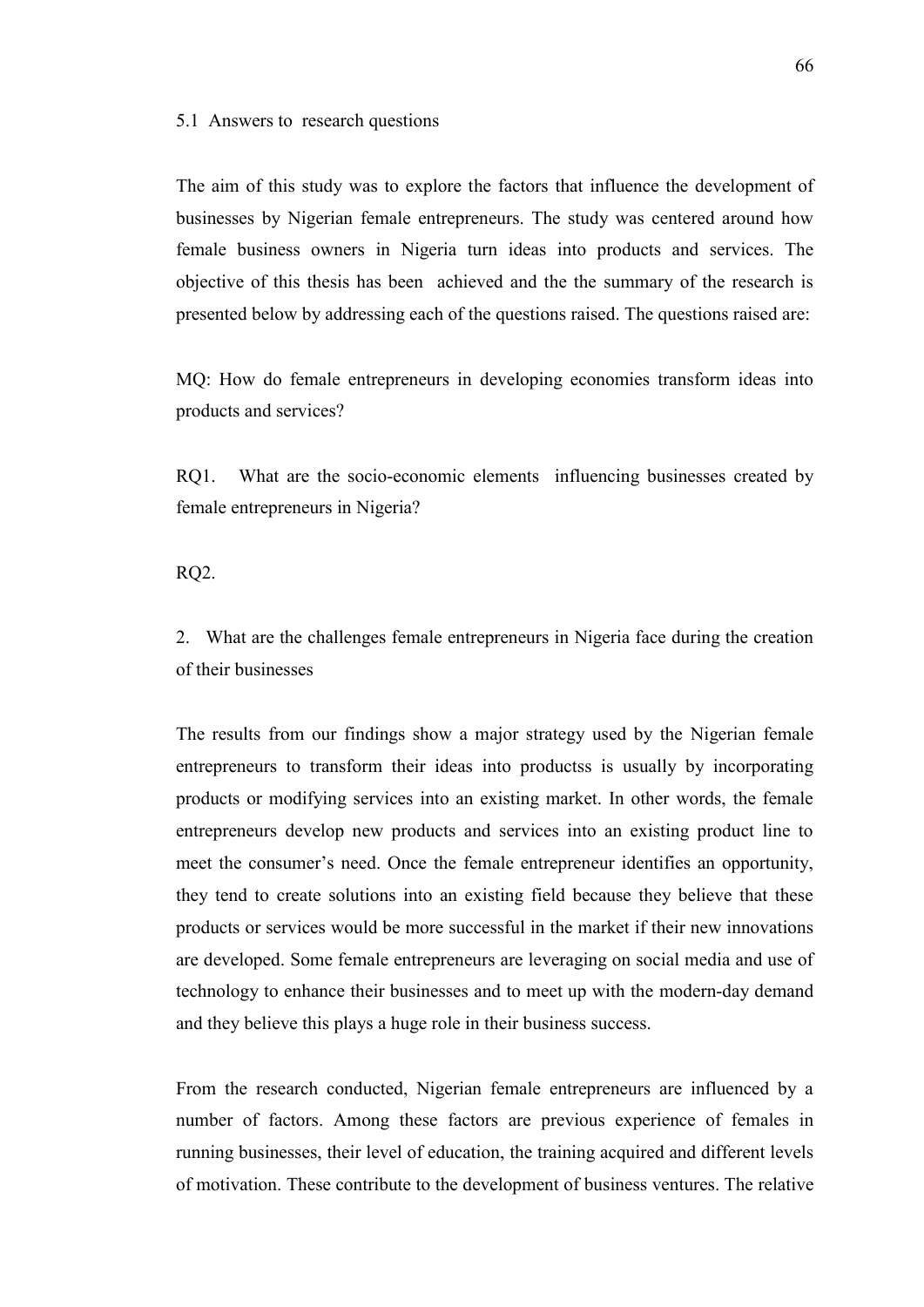level of education determines how big the business would grow over a stipulated period especially with technological changes as observed in the study. Similarly, the study reveals that entrepreneurs with prior business experience are always willing and ready to delve into a new business and try out a new business idea.

Another major factor that promotes the development of business by Nigerian female entrepreneurs as observed in our study is the support received from family and friends, professionals, and religious bodies. In this study,it is observed that the family and friends of the female entrepreneurs usually provide financial support when needed, make referrals and advertise these businesses and also provide emotional support for the entrepreneurs. The study has also shown that the female entrepreneurs benefit from help rendered by professionals such as lawyers, accountants and tax consultants. According to thisfindings, the female entrepreneurs tend to consult lawyers on legal issues and legal matters, and the accountants for financial related problems. Similarly, this study has shown that female entrepreneurs also receive support from religious groups in different forms. These groups patronise the products and also help the entrepreneur market their products.

In contrast, diverse factors may hinder the development of of female-owned businesses in Nigeria. Such factors include poor savings culture among the female entrepreneurs, inaccessibily to adequate finance, difficulty in balancing business and family duties, inadequate infrastructure especially good road network for easy transportation of goods and man-power, cultural issues and technological barrier.

# 5.2 Limitations of studies and recommendations

As expected of any research, this thesis also has some limitations relating to the scope and coverage. With respect to the scope, this study of female entrepreneurs was carried out in a single country which is Nigeria. Also, this study concentrated majorly on women business owners who live in major cities in Nigeria. Considering these limitations, it is possible to address the identified constraints in future studies. To address the issue of scope, further studies may be considered to validate the results of this study in other developing economies. Similarly, a comparative study of female entrepreneurs in rural areas would be a useful extension of this study.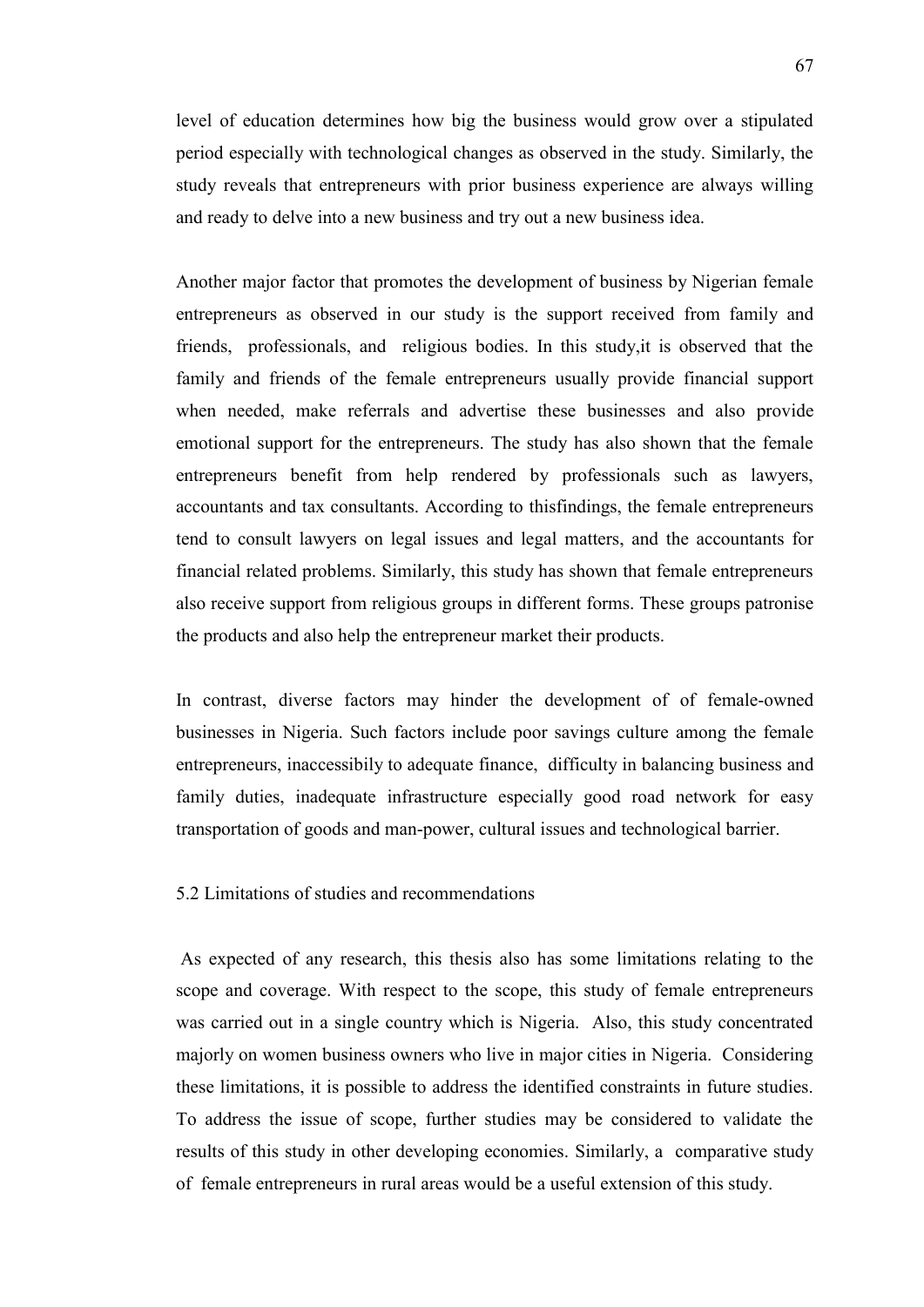#### **6. REFERENCES**

Adams, W. (2010) Conducting semi-structured interviews. In Handbook of Practical Program Evaluation, 3rd ed.; Wholey, J.S., Hatry, H.P., Newcomer, K.E., Eds.; Jossey-Bass: San Francisco, CA, USA,; pp. 365–377.

Aderemi, H., Ilori, M., Slyanbola, W., Adegbite, S. A. & Abereijo, I. O. (2008). An Assessment of the Choice and Performance of Women Entrepreneurs in Technological and Non-Technological Enterprises in Southern Nigeria. African Journal of Business Management, 2(10), pp. 165- 176.

Adesua-Lincoln, A. (2011). Assessing Nigerian Female Entrepreneur's Access to Finance for Business Start-up and Growth. African Journal of Business Management, 5(4), pp. 5348-5355.

Agbionu E. O., Agbionu, C. U., Ikon M. A. and Chinwe, O. V. (2015). Women Entrepreneurship and Poverty Alleviation in Awka Metropolis. Journal of Entrepreneurship and Organization Management, 4(4), pp. 1-9.

Ali, A. H. and Ali, A. Y. S. (2013). Motivational factors for Somali women entrepreneurs in Benadir region. ISSN-L: 2223-9553, ISSN: 2223-9944

Amabile, T. M (1996) Creativity in context Westview Press, Boulder, Colorado

Amit, R., Glosten, L., & Muller, E. (1993). Challenges to theory development in entrepreneurship research. Colombia: Journal of Management Studies

Anderson, A. R., Dodd, S. D. and Jack, S. L. (2010), Network practices and entrepreneurial growth. Scandinavian Journal of Management Volume 26, Issue 2, , Pages 121-133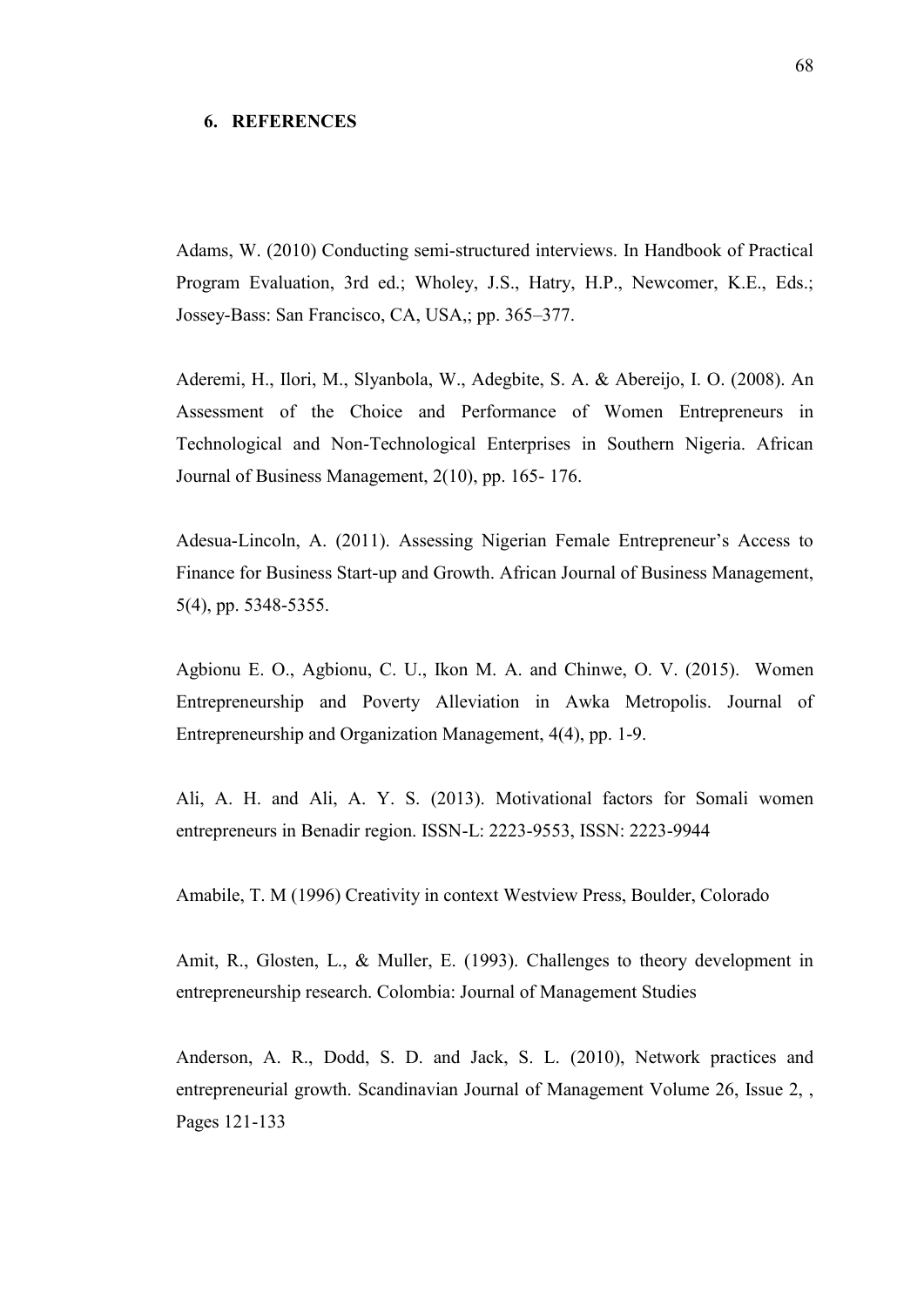Anderson, A. R., Dodd, S. D. and Jack, S. L., (2012). Entrepreneurship as connecting: some implications for theorising and practice. Management Decision, 50(5), pp. 958-971.

Ardichvili, A., Cardozo, R. and Ray, S. (2003). A theory of entrepreneurial opportunity identification and development. Journal of Business Venturing, 18(1), pp. 105-23.

Ayadurai, S. and Sohail, M.S. (2005). Profile of Women Entrepreneurs in War-torn Area: Case Study of North East Sri Lanka. Journal Development Entrepreneurship, 11(1), pp.2-17.

Babalola, S. S. (2009). Women Entrepreneurial Innovation Behaviour: The Role of Psychological Capital. International Journal of Business and Management, 4(11), pp.184-192.

Baron, R. A. and Tang, J. (2011). The role of entrepreneurs in firm-level innovation: Joint effects of positive affect, creativity, and environmental dynamism. Journal of Business Venturing, 26: pp.49–60.

Benjamin, T. (2012). Startups – Present and Future, CIBC Economics in Focus.

Bowen, D., and Robert D. Hisrich. (1986). "The Female Entrepreneur: A Career Development Perspective." The Academy of Management Review, vol. 11, no. 2, pp. 393–407. JSTOR, www.jstor.org/stable/258468.

Brush, C. G., & Gatewood, E. J. (2008). Women growing businesses: Clearing the hurdles.Business Horizons, 51(3), 175-179

Carter, S. (2009). Women's enterprise and access to Finance. National policy centre for women's enterprise evidence paper, London

Carter, S., Shaw, E., Wilson, F. and Lam, W. (2006): Gender, entrepreneurship and business finance: investigating the relationship between banks and entrepreneurs in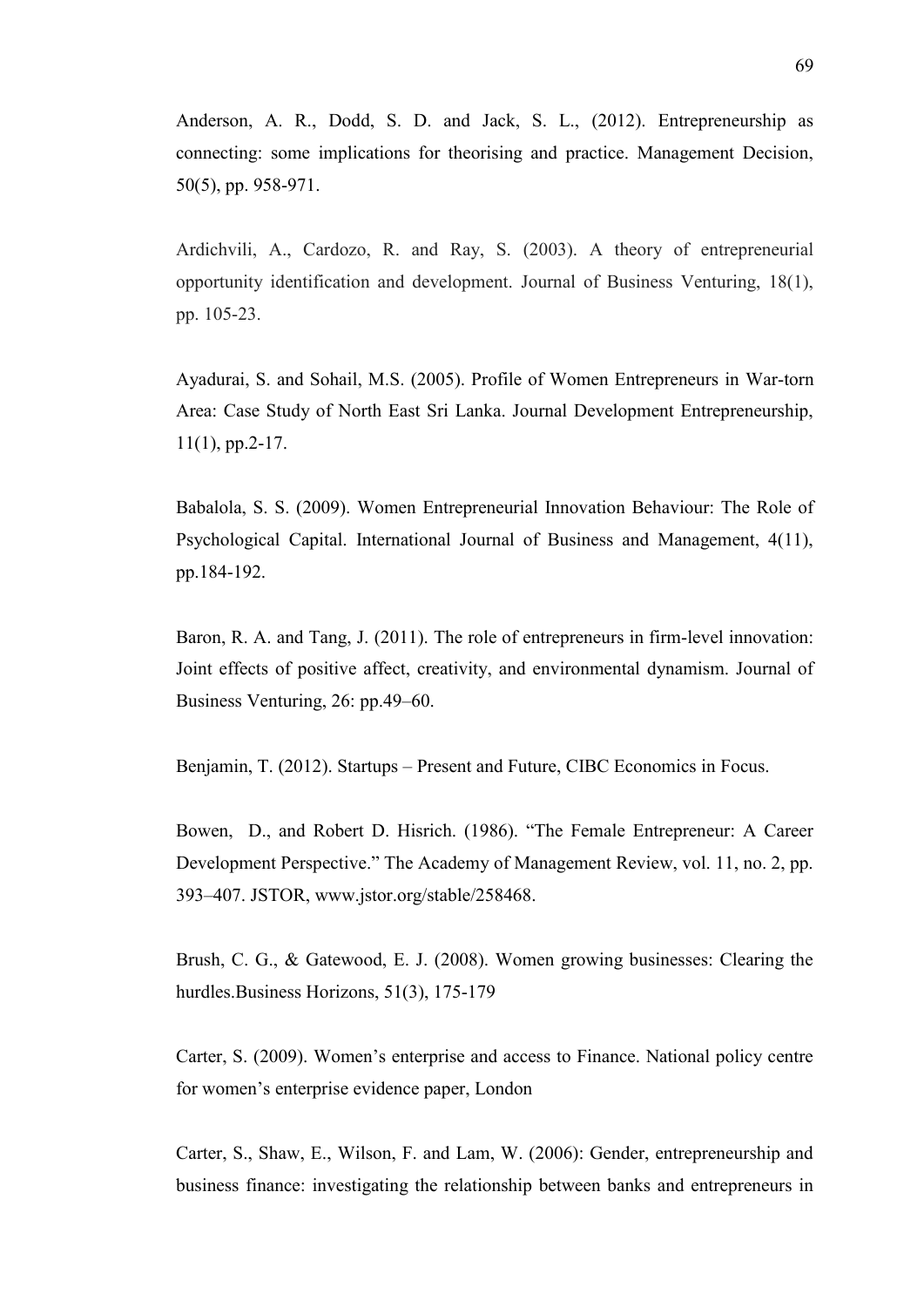the UK, in Growth-orientated women entrepreneurs and their businesses: a global research perspective. Cheltenham, UK: Edward Elgar Publishing, pp. 373-391. New horizons in entrepreneurship.

Center for Women's Business Research (2005) Top facts about women-owned **businesses** 

Christina C., Annie C. & Simona A., Financing of Women-Owned Ventures (2006): The Impact of Gender and Other Owner- and Firm-Related Variables Venture Capital, Vol. 8, No. 2, 133 – 157,

Constantinidis, C, Cornet A, and Asandei S (2006). "Financing of women-owned ventures: The impact of gender and other owner-and firm-related variables." Venture Capital8, no. 02.133-157

Cosh A., Hughes A., Bullock A., Milner I.,(2008) Financing UK Small and Mediumsized Enterprises: A Report from the Centre for Business Research

Coughlin, J. (2002). The Rise of Women Entrepreneurs. Quorum, Westport, Connecticut.

Davidsson, P. and Honig, B. (2003). The role of social and human capital among nascent entrepreneurs. Journal of Business Venturing, 18(3), pp. 301- 331.

DeFranzo, S., E., (2011). What is the difference between qualitative and quantitative research?. Snap Surveys.

Ehigie, B. O. and Umeron, U. M. (2013). Psychological Factors Influencing Perceived Entrepreneurial Success Among Nigerian Women in Small-Scale Businesses. Journal of International Women's Studies, 5(1), pp. 76-95.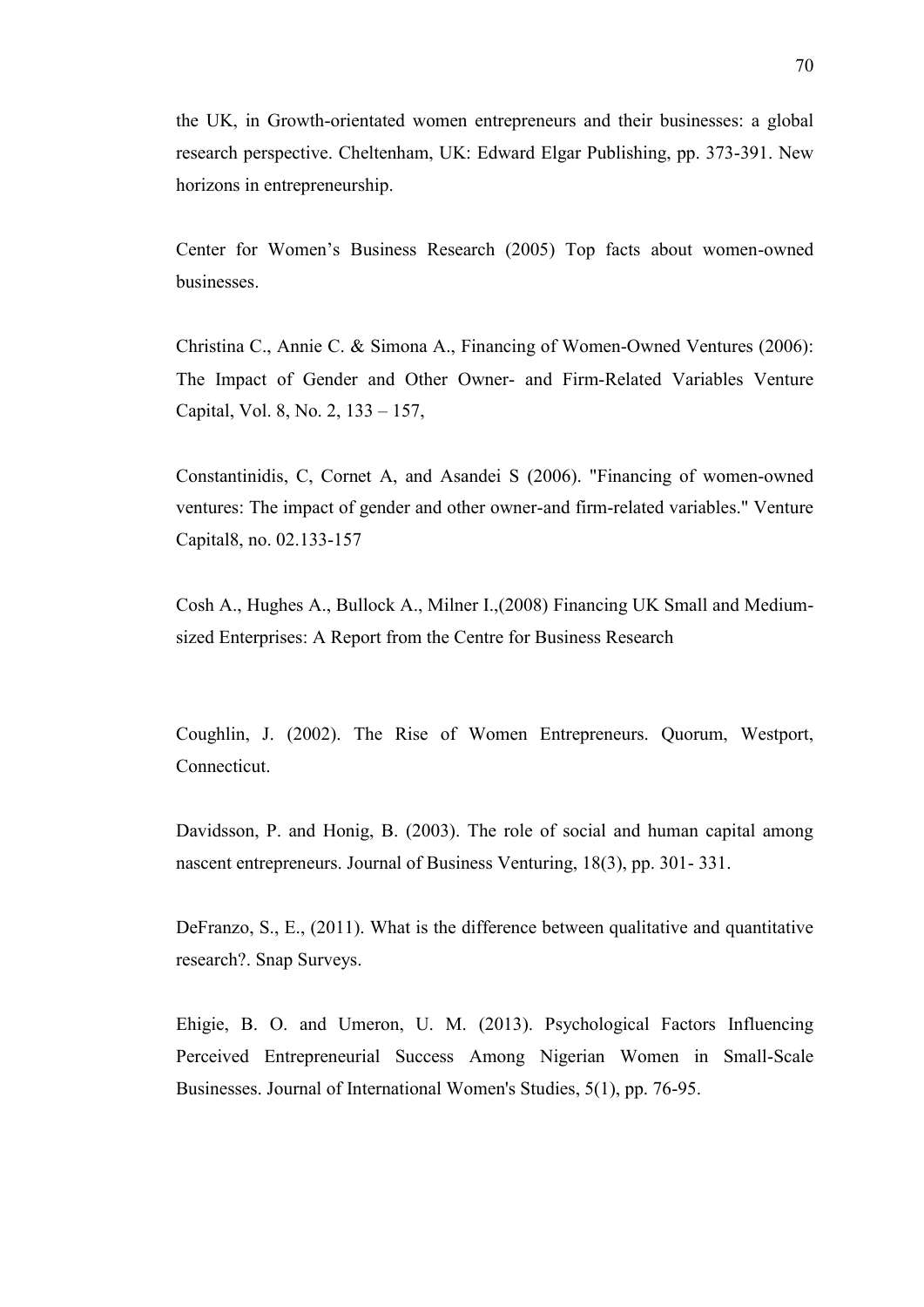Ekpe, I. (2011). Women Entrepreneurs and Economic Development in Nigeria: Characteristics for Success. International Journal of Business and Social Science, 2(1), pp. 287-291.

Garengo, P., Biazzo, S. and Bititci, U., (2005). Performance measurement systems in SMEs: a review for a research agenda. International Journal of Management Reviews, 7: p. 25-47.

Global Entrepreneurship Monitor, 2010 Global Entrepreneurship Monitor (2010). 2010 Women's report.

Global Entrepreneurship Monitor, 2013 Global Entrepreneurship Monitor (2013). 2013 Women's report.

Global Entrepreneurship Monitor, 2015 Global Entrepreneurship Monitor (2015). 2015 Women's report.

Greene, P.G., Brush, C.G., Hart, M.M., Gatewood, E.J., Carter, N.M. (2003). Women Entrepreneurship: Moving Front and Center. An overview of Research and Theory. Coleman White paper series, pp. 1-46.

Gurmeet, S. and Belwal, R. (2008). Entrepreneurship and SMEs in Ethiopia: Evaluating the role, prospects and problems faced by women in this emergent sector. Gender in Management: An International Journal, Vol. 23(2), p. 120 –136.

Hart, D. (Ed.). (2003). The Emergence of Entrepreneurship Policy: Governance, Start-Ups, and Growth in the U.S. Knowledge Economy. Cambridge: Cambridge University Press.

Inman, K. (2000). Women's Resources in Business Start-up: A Study of Black

Ismail, H. C., Shamsudin, F. M. and Chowdhury, M. S. (2012). An Exploratory Study of Motivational Factors on Women Entrepreneurship Venturing in Malaysia, Business and Economic Research, ISSN 2162-4860, Vol. 2, No. 1.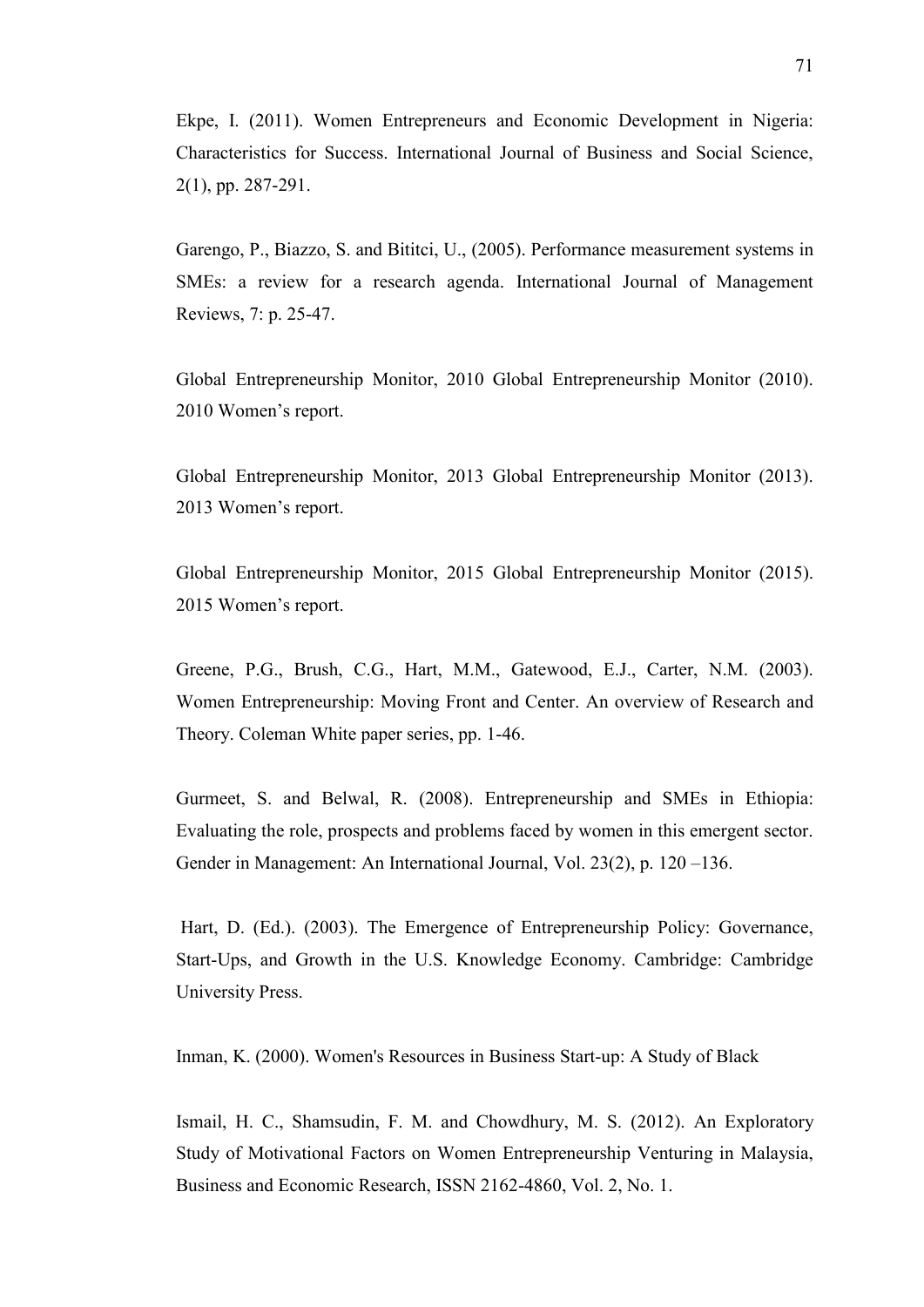Jamali, D. (2009). Constraints and Opportunities Facing Women Entrepreneurs in Developing Countries, A relational Perspective, Gender in Management: An International Journal, 24(4), pp.232-251.

Kim, S. M. and Sherraden, M. (2014). The impact of gender and social networks on microenterprise business performance. Journal of Sociology and Social Welfare, 41(3), pp. 49-69.

Kitching, B.M. Mishra, R. and SHU, X. (2005). Female Entrepreneurs in Transitional Economies: Comparative Study of Women in the Business Workplace in India and China. ABERU Discussion Paper 16.

Klyver, K., & Terjesen, S. (2007). Entrepreneurial network composition: An analysis across venture development stage and gender. Women in Management Review, 22(8), 682-688.

Kothari, C. R. (2004). Research Methodology: Methods & Techniques. New Delhi: New Age International.

Koutsou, S. Notta, U. Samathrakis, V. and Partalidou, M. (2009). Women's Entrepreneurship and Rural Tourism in Greece: Private Enterprises and Cooperatives. South European Society and Politics, 14(2), pp. 191–209.

LAWAN, U. (2017). Female entrepreneurship in Nigeria: an investigation. Robert Gordon University, PhD thesisLerner, M., Brush, C., & Hisrich, R. (1997). Israeli women entrepreneurs: An examination of factors affecting performance. Journal of Business Venturing, 12(4), 315–339.

Lin, N. (2000). Inequality in social capital. Contemporary Sociology, 29(6), 785-795.

Makori, D. and Memba, F. (2014). Difference in entrepreneurial attitude and aspiration among women entrepreneurs in Kenya. journal of entrepreneurship, 2(5), pp.1-12.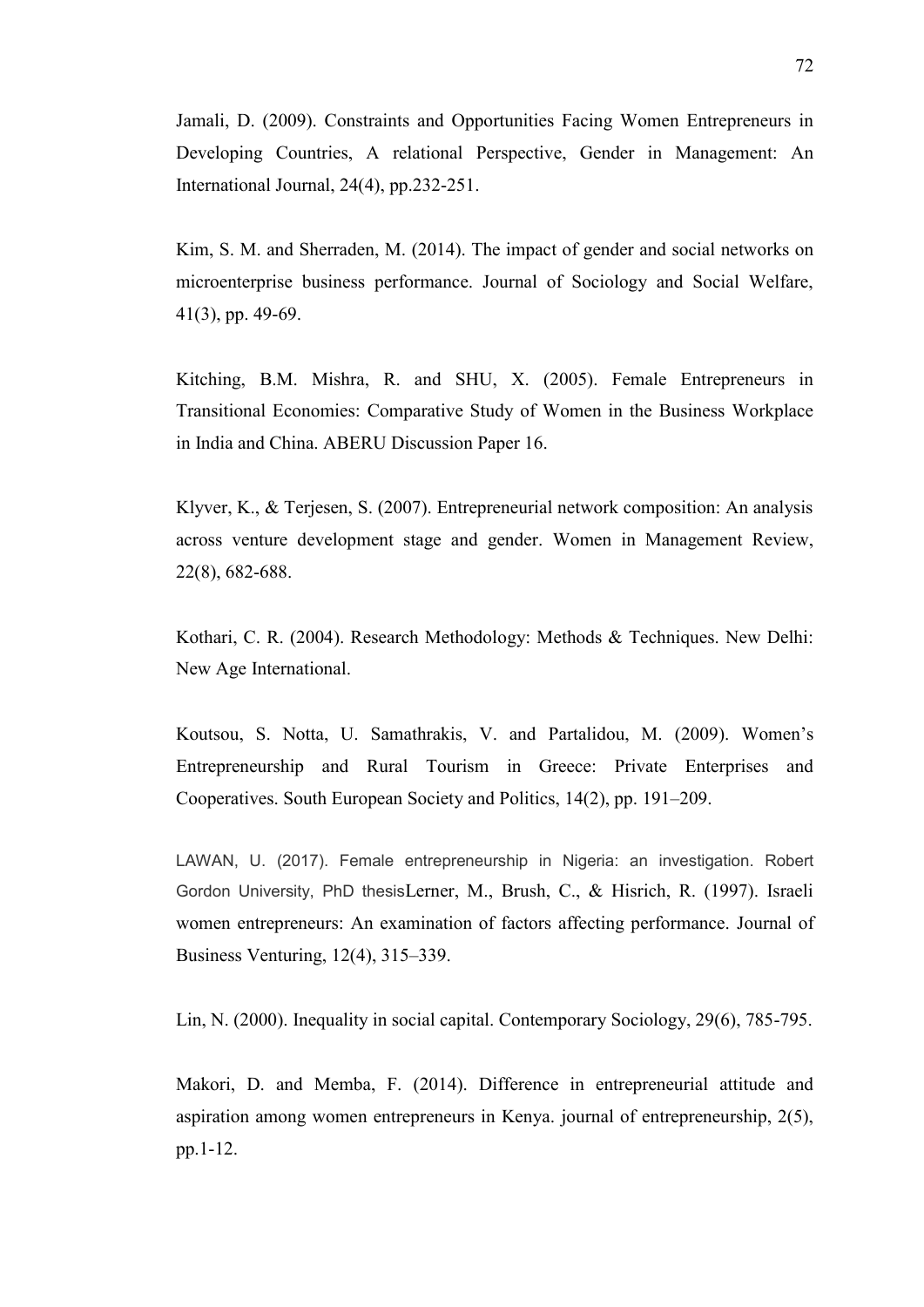Manolova, T.S., Brush, C., Edelman, L.F., (2008). What do women (and men) Want? Entrepreneurial Expectancies of Women and Men Nascent Entrepreneurs. Babson College Center for Entrepreneurship Research, No.1.

Mathew, R. V. and Panchanatham, N. (2011). An Exploratory Study on the Work-Life Balance of Women Entrepreneurs in South India. Asian Academy of Management Journal, 16(2), pp. 77–105.

McDade, B. and Spring, A. (2005). The New Generation of African Entrepreneurs Networking to Change the Climate for Business and Private Sector-Led Development, Entrepreneurship and Regional Development, (17 January, pp.17-42) ISSN 0898-5626 print/ISSN 1464-5114 online, 2005 Taylor & Francis Group Ltd.

McGrath R.G., MacMillan I.C. (2000) The Entrepreneurial Mindset Harvard Business School Press, MA: Boston

McGrath, R. G. and MacMillan, I. C. 2000. The Entrepreneurial Mindset: Strategies for Continuously Creating Opportunity in an Age of Uncertainty.

Mcintosh, J. C. and Islam, S. (2010). Beyond the Veil: The Influence of Islam on Female Entrepreneurship in a Conservative Muslim Context, International 297 Management Review, 6(1), pp. 103-109.

Nicolaou, N. Shane, S., Cherkas, L. and Spector, T. D. (2009). Opportunity recognition and the tendency to be an entrepreneur: A bivariate genetics perspective. Organizational Behaviour and Human Decision Processes, 110: pp. 108-117.

Öberg C. (2018) The role of business networks for innovation

Okafor, C. and Amalu, R. (2010). Entrepreneurial Motivations as Determinants of Women Entrepreneurship Challenges, Petroleum-Gas University of Ploiesti BULLETIN, Vol. LXII No. 2, pp. 67 – 77.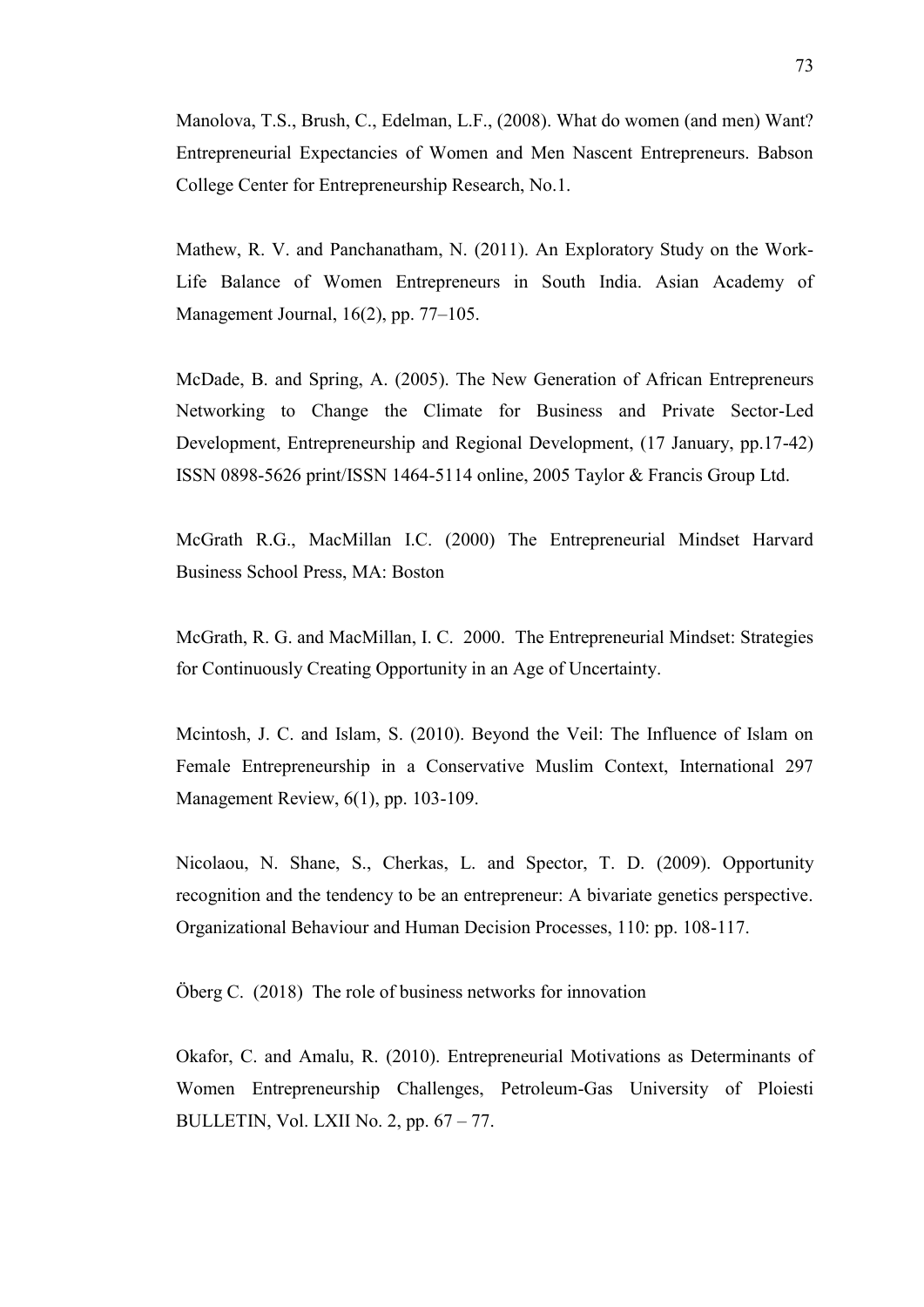Orser, B. J., Riding, A. L. and Manley, K. (2006). Women entrepreneurs and financial capital. Entrepreneurship Theory and Practice, 30(5), pp. 643- 665.

Parvin, L. Rahman, M. W. and Jia, J. (2012). Determinates of Women Microentrepreneurship Development: An Empirical Investigation in Rural Bangladesh. International Journal of Economics and Finance, 4(5), pp. 254- 260.

Patton, M. Q. (1990). Qualitative evaluation and research methods. SAGE Publications

Rahmatullah, M. and Zaman, F. (2014). Female Entrepreneurship in Bangladesh: Constraints, Motivation and Success. Bangladesh e-journal of Sociology, 11: pp. 65- 77.

Renzulli et al., (2000). Family Matters: Gender, Networks, and Entrepreneurial Outcomes, Social Forces 79(2):523-546.

Rey-Martí et al. (2015) Linking female entrepreneurs' motivation to business survival / Journal of Business Research 68 810–814

Richardson, P.; Rhona, H. and Finnegan, G. (2004). The Challenges of Growing Small Businesses: Insights from Women Entrepreneurs in Africa. SEED Working Paper No. 47, Series on Women's Entrepreneurship Development and Gender Equality, WEDGE- ILO.

Sadi, M. A. and Al-Ghazali, B. M. (2012), The Dynamics of Entrepreneurial Motivation Among Women: A Comparative Study of Businesswomen in Saudi Arabia and Bahrain, M.A. Ramady (ed.), The GCC Economies: Stepping Up To Future Challenges, Springer Science+Business Media New York, pp. 217-227.

Saunders, M., Lewis , P., & Thornhill, A. (2009). Research methods for business students. England: Pearson Education.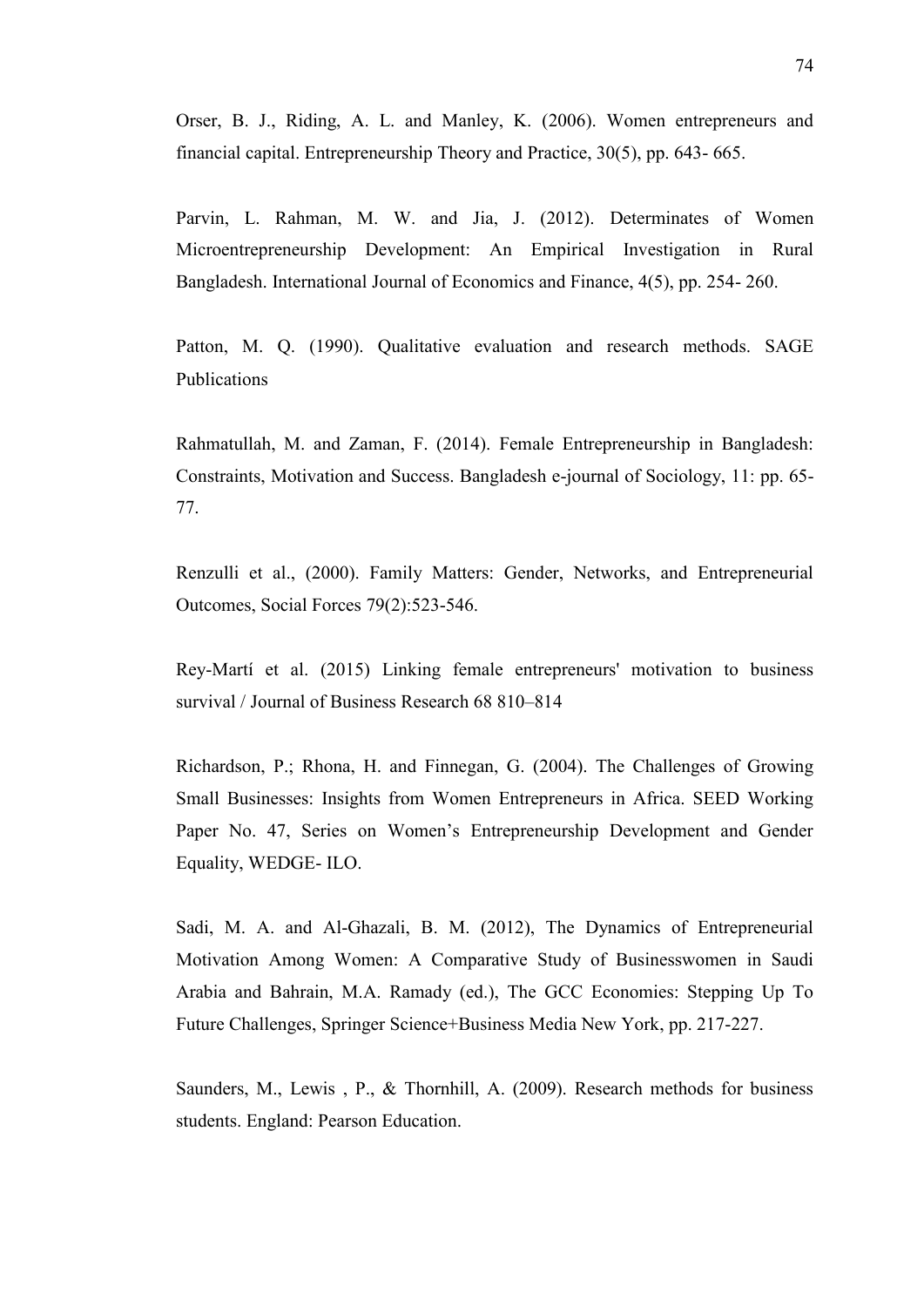Schumpeter, J. A., (1989), The Theory of Economic Development, Cambridge (Mass), Harvard University Press.

Shane, S., & Venkataraman, S. (2000). The promise of entrepreneurship as a field of research. Virginia: Academy of Management Review.

Shane, Scott & Kolvereid, Lars & Westhead, Paul (1991): An Exploratory Examination of the Reasons Leading to New Firm Formation Across Country And Gender

Singh, G. and Belwal, R. (2008). Entrepreneurship and SMEs in Ethiopia: Evaluating the role, prospects and problems faced by women in this emergent sector. Gender in Management: An International Journal, 23(2), pp. 120-136.

Spring, A 2005. Women Entrepreneurs: Small-and Large-Scale Traders and the New Generation of African Entrepreneurs in Local and Global Markets. A research Project, Power point presentation http://www.tandf.co.uk/journals, viewed 6th January, 2015.

Ssendi, L. and Anderson, A. R. (2009). Tanzanian Micro Enterprises and Micro Finance: The Role, and Impact for Poor Rural Women. The Journal of Entrepreneurship, 18(1), pp. 1-19.

Stevenson, H. H. & Jarillo, J. C. (1990). A paradigm of entrepreneurship: Entrepreneurial management. Strategic Management Journal. 11 (Summer): 17-27.

Thébaud, S. (2015). "Business as Plan B Institutional Foundations of Gender Inequality in Entrepreneurship across 24 Industrialized Countries." Administrative Science Quarterly 60 (4): 1–41.

Ukonu, I. O. and Ehiabhi, T. A. (2011). Problems, Challenges and Prospects of Female Entrepreneurs in Gwagwalada, Abuja. An International MultiDisciplinary Journal, Ethiopia, 5(3), pp.226-246.